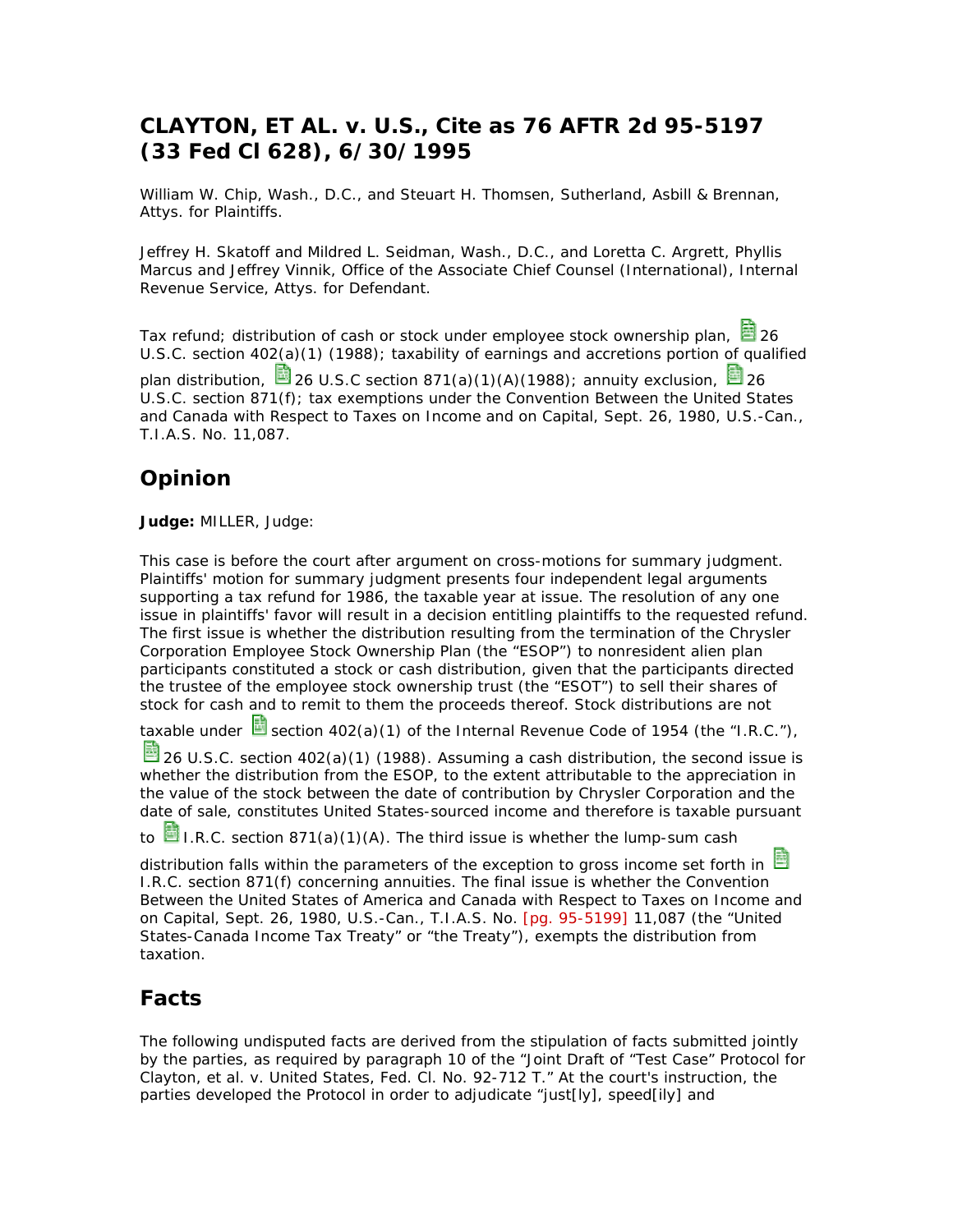inexpensive[ly]," RCFC  $1(a)(2)$ , the claims of some 6,200 plan participants who will be bound by the final judgment in this action.  $1$ 

In the Chrysler Corporation Loan Guarantee Act of 1979, Pub. L. No.96-185, 93 Stat. 1324 (1980) ("the Act"), Congress guaranteed federal loans to Chrysler Corporation ("Chrysler"), provided that Chrysler satisfy certain enumerated conditions set forth in the Act. Specifically, the Act required that employees of Chrysler and its subsidiaries and affiliates make wage concessions and that Chrysler fund an ESOP, meeting both the requirements for qualification under  $\blacksquare$  I.R.C. section 401(a) concerning deferred compensation plans and the requirements under  $\blacksquare$  I.R.C. section 4975(e)(7) regarding ESOPs.

The Act further required that Chrysler establish as part of the ESOP an ESOT satisfying the requirements for qualification under section 401(a) and that all contributions to the trust be made in accordance with the provisions of the ESOP. Chrysler was to contribute at least \$162,500,000.00 in Chrysler common stock for the benefit of its employees. The principal advantages of a qualified trust are that the employer may deduct its contributions immediately upon contribution, the trust is exempt from taxation on its

earnings, and employees pay taxes only upon distribution of trust assets. See **E** I.R.C. sections 401(a), **402(a)**, 404(a), 501(a); Treas. Reg. section 1.401- 1(a) (1994).

On or about March 12, 1980, the Directors of Personnel Planning and Wage & Benefit Administration for Chrysler sent a memorandum to Chrysler Personnel Managers and Salary Administrators explaining the basic provisions of the ESOP, including possible tax ramifications. Later that month, on March 21, Chrysler forwarded to the Internal Revenue Service (the "IRS") an application package, which included its "Application for Determination for Defined Contribution Plan," Form 5301.  $2$  The cover memorandum introducing the application indicated that the Chrysler Board of Directors adopted the ESOP on February 7, 1980, and that the plan met the requirements of I.R.C. sections 401(a) and 4975(e)(7). The memorandum further explained that the proposed trust agreement complied with the requirements of the Act.

In a letter dated May 21, 1980, the IRS informed Chrysler that it had "made a favorable determination on...[its] application." The letter further stated that "[c]ontinued qualification of the plan will depend on its effect in operation under its present form...." The effective date of the plan was July 1, 1980, with a plan year ending on June 30. Although Chrysler amended the ESOP on various occasions, these amendments bear no relevance to the issues posed by this case.

Employees eligible for participation in the ESOP included those individuals who had worked for Chrysler or any of its subsidiaries or affiliates for nine continuous months at the beginning of the plan year and who had been affected by the wage and benefit concessions required by the Act. Although employees of the Chrysler subsidiaries operating in Canada ("Chrysler Canada") initially were not part of the ESOP, they became members in January 1981 after agreeing to the required wage concessions. Employees of Chrysler Canada, including Ernest J. Clayton, Gary C. Farfanick, Richard R. Reaume, Richard C. Thrasher, and George D. Wilson ("plaintiffs"), participated in the plan during different years. <sup>3</sup> For example, Messrs. Clayton, Farfanick, Reaume, and Wilson, union employees, participated during the plan years ending in 1981 and 1982, whereas Mr. Thrasher, a nonunion employee, participated from 1981 through 1984.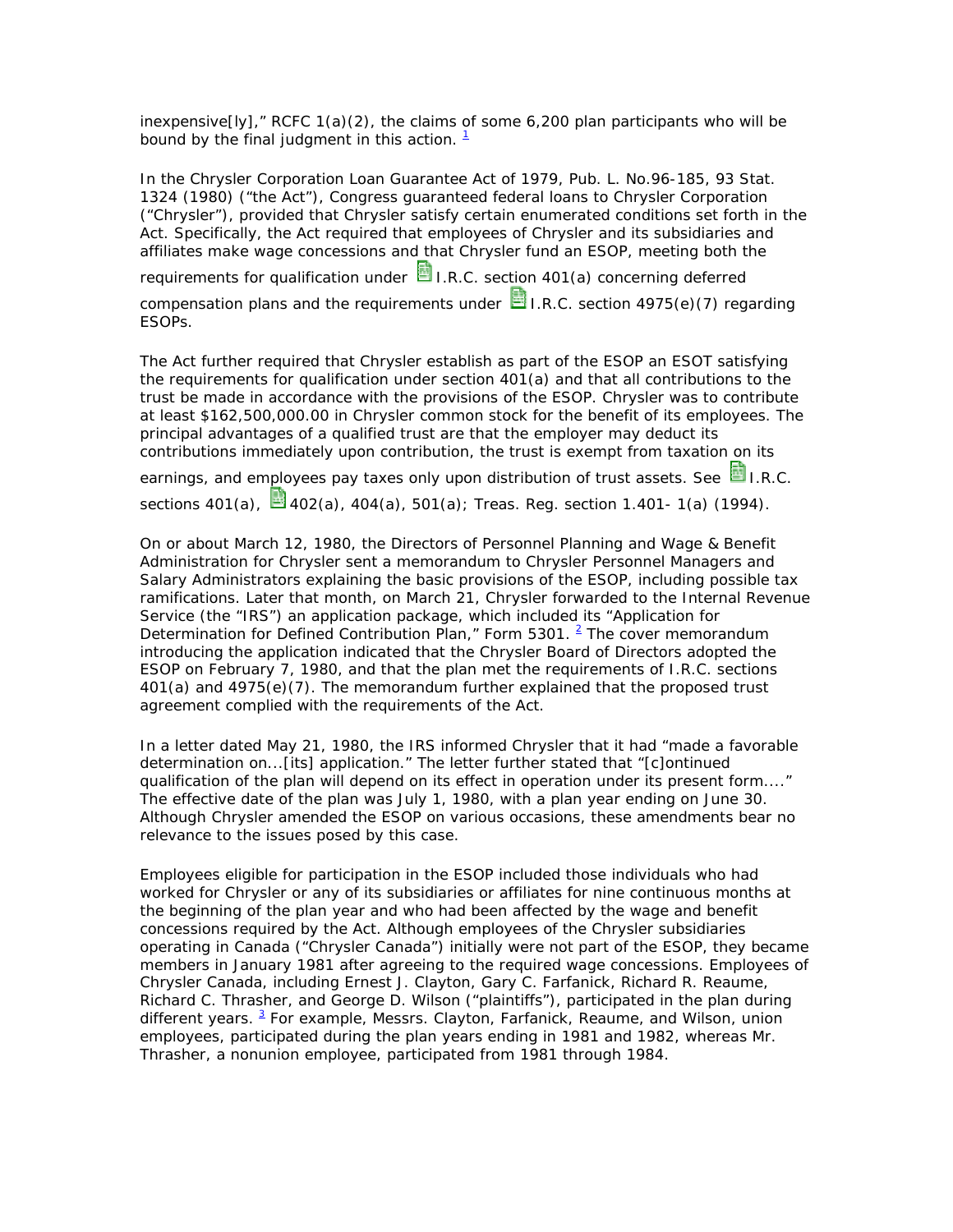Chrysler contributed shares of Chrysler common stock from 1981 through 1984 to the ESOT. Its trustee was Manufacturers National Bank of Detroit ("MNB"), a commercial bank. MNB retained the stock certificates, which were issued in the name of MNB's nominee, Calhoun & Company. Pursuant to section  $7(c)(3)(C)$  of the Act, the trustee allocated stock contributed by Chrysler to the individual accounts of the ESOP participants in equal amounts, provided that the participant had worked 650 hours or more during the plan year. This method of allocation stands in contrast to the usual method of allocating stock contributions in proportion to compensation — a practice that discriminates in favor of highly-compensated employees and that is characteristic of nonqualified plans.

The trustee also invested any dividends received on the stock allocated to a participant's account in additional shares of Chrysler common stock. Although the trustee possessed the power of investment, the Act authorized the participants to vote the shares in their accounts. In the absence of express direction, the trustee was required to vote the stock for which no directions had been received in the same proportion to the stock as to which directions had been received.

The ESOP authorized distributions to employees only in the event of death, in which case the proceeds were forwarded to the designated beneficiary; termination of employment; and termination of the ESOP. The distributions at issue were made by the trustee due to Chrysler's agreement in 1985 with the autoworkers union to terminate the ESOP.

To initiate plan termination, the Chrysler ESOP Committee circulated a memorandum dated November 1985 to "Canadian Hourly Participants in the Chrysler Employee Stock Ownership Plan," entitled "Termination of Plan and Distribution of Stock" (the "distribution memorandum"). This memorandum advised that "termination...[was] tentatively scheduled for mid-January, 1986, pending U.S. Internal Revenue Service rulings." Upon plan termination the shares of Chrysler stock held in each participant's account would "be available for distribution" to each participant or to the Chrysler Deferred Pay Plan, "in the form of cash or stock." Included with the distribution memorandum was a "Distribution Preference Card for Canadian Hourly Participants," on which plan participants were asked to select one of four distribution methods and to submit the card to the trustee no later than December 9, 1985.  $\frac{4}{3}$ 

Approximately 8,000 Canadian participants, including plaintiffs, selected Option 2, which, as explained in the distribution memorandum, provided that the Trustee would sell all of the participant's shares to Chrysler, with no fees or commissions charged, and thereafter distribute the cash proceeds to the participant. On each business day from December 9- 20, 1985, the trustee sold to Chrysler 10 percent of the total amount of stock allocable to the ESOP accounts of those participants who had selected Option 2. The sale price was the closing price on the New York Stock [pg. 95-5201] Exchange for each sale date, which consistently exceeded the price of the stock as of the date of Chrysler contribution to the ESOP.

Within seven days of each sale, Chrysler forwarded to the trustee funds representing the purchase price for each day's transaction. The trustee invested these funds in interestbearing accounts until such time as the trustee remitted the proceeds to the participants. On December 26, 1985, the trustee sent to Chrysler's stock transfer agent, Morgan Guaranty Trust Co. of New York, the stock certificates representing the shares in all participants' accounts. Four days later, on December 30, the trustee "instructed the stock transfer agent to transfer to Chrysler the shares that had been sold to Chrysler, to cancel the certificates representing those shares, and to hold the remaining shares in the name of Calhoun & Company." Stipulation of Facts filed Dec. 12, 1994, paragraph 13.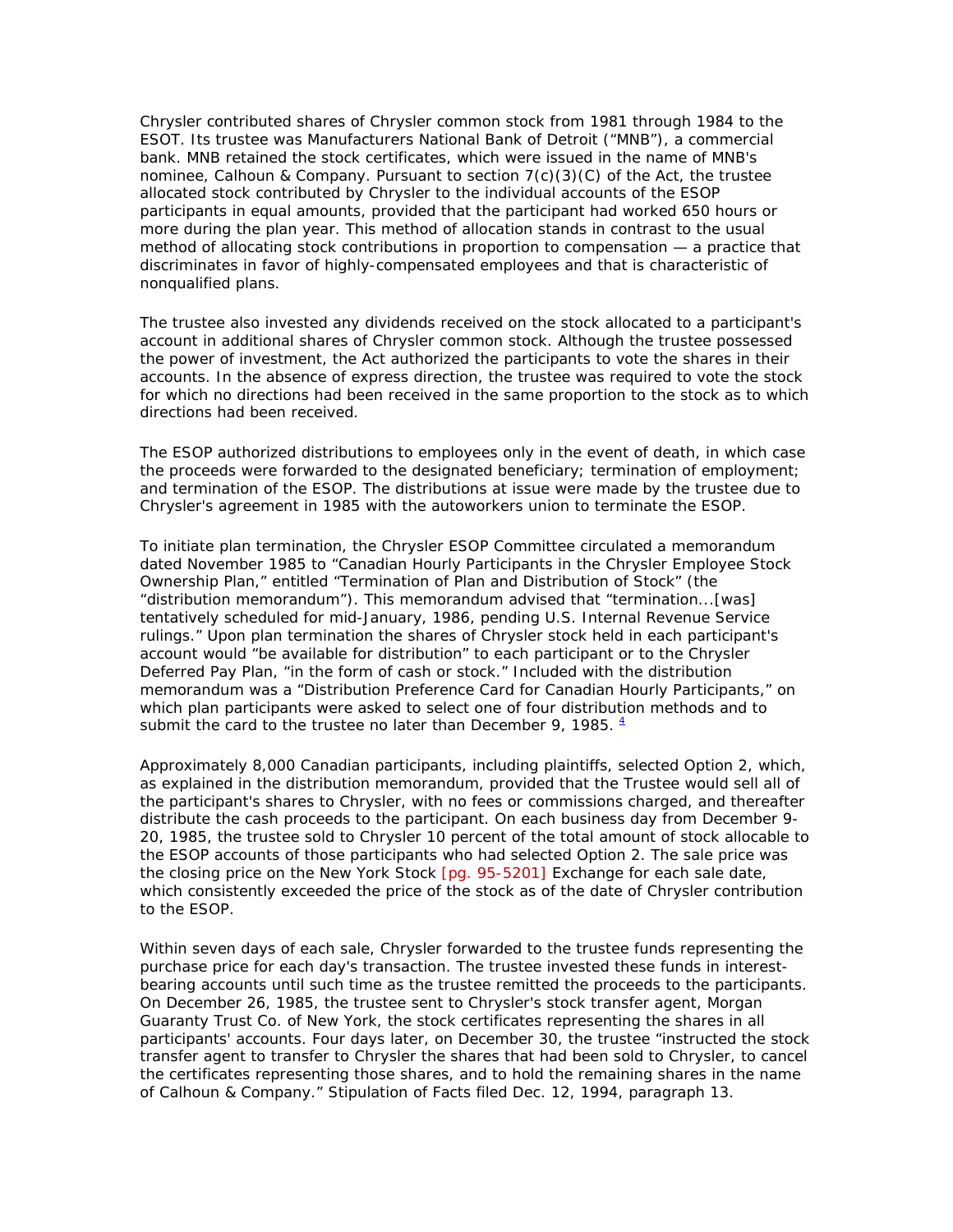Sometime between January 2 and 16, 1986, Chrysler directed the stock transfer agent to issue the remaining shares in the names of those participants who had not elected a sale of stock under Option 2, but, instead, had requested a distribution of stock certificates under Option 4 of the distribution preference card. Chrysler further instructed the transfer agent to transmit these individual certificates to the trustee for distribution. <sup>5</sup> On January 17, 1986, the trustee mailed the individual stock certificates to the relevant participants and remitted to plaintiffs and other participants electing Option 2 the cash proceeds resulting from the sale of their stock, plus any interest accruing from the date of sale  $6$  to the date of remittance.  $1/2$  The cash funds represented the value of the stock contributed by Chrysler, the appreciation of that stock between the date of contribution and date of sale, and an interest component. The trustee, however, did withhold, for income tax purposes, 15 percent of the amount representing the stock's appreciation in value from the date of contribution to the date of sale. The parties' dispute hinges on the taxability of the portion of the distribution attributable to the stock's appreciation. The income tax withheld for plaintiff Thrasher was \$917.64 and for each of the other named plaintiffs, \$808.23.

In 1985 Chrysler requested rulings from the IRS as to the tax consequences associated with both stock and cash distributions from the ESOP to nonresident aliens. On May 27, 1986, and June 17, 1987, the IRS issued the requested rulings, which, in general,

provided that only cash distributions were taxable.  $\Box$  Priv. Ltr. Rul. 86-33-081 (May 27, 1986); Priv. Ltr. Rul. 87-38-015 (June 17, 1987). The record indicates that the IRS informed Chrysler as to the probable outcome with respect to these rulings in late 1985.

Each of the plaintiffs filed a timely claim for refund, which the Commissioner of Internal Revenue denied. Thereafter, on October 13, 1992, plaintiffs filed both a complaint in the United States Court of Federal Claims and a motion for class certification pursuant to RCFC 23, seeking to certify as a class all individuals similarly situated to the named plaintiffs, who were employees of Chrysler Canada and who made claims for the refund of taxes withheld by the trustee in 1986. Following argument on plaintiffs' motion, the court entered an order on November 19, 1992, holding the ruling on the motion in abey ance pending development of a protocol for test cases.

The parties developed a "Test Case Protocol" (the "Protocol") and an "Anticipatory Settlement Agreement," draft copies of which were filed with the court on June 30, 1993. The court approved these drafts on July 21, 1993. Paragraph 2 of the Protocol states:

The purpose...is to guide the management of the action by Clayton et al. as a 'test case' on the basis of which the United States and members of the proposed class of plaintiffs can settle the factual and legal issues that the members have in common with Clayton et al. or with a limited number of other 'test plaintiffs' who may be added to the action.

The Protocol includes several important agreements between the parties, such as defendant's agreement to extend the statute of limitations for the filing of a tax refund suit for taxes withheld by the trustee. Plaintiffs' counsel has executed this extension on behalf of 6,200 refund claimants. The Protocol further provides that "the United States will enter into an anticipatory settlement agreement with individual parties to the extension agreement...." The Anticipatory Settlement Agreement stipulates that the United States and all parties to that agreement will be bound by the determinations made by the court in its final decision concerning the test case action of Clayton, et al. This agreement thereby protects against inconsistent adjudications of similarly situated taxpayers. Plaintiffs' attorney executed the Anticipatory Settlement Agreement on their behalf on June 14, 1995, and filed it the following day.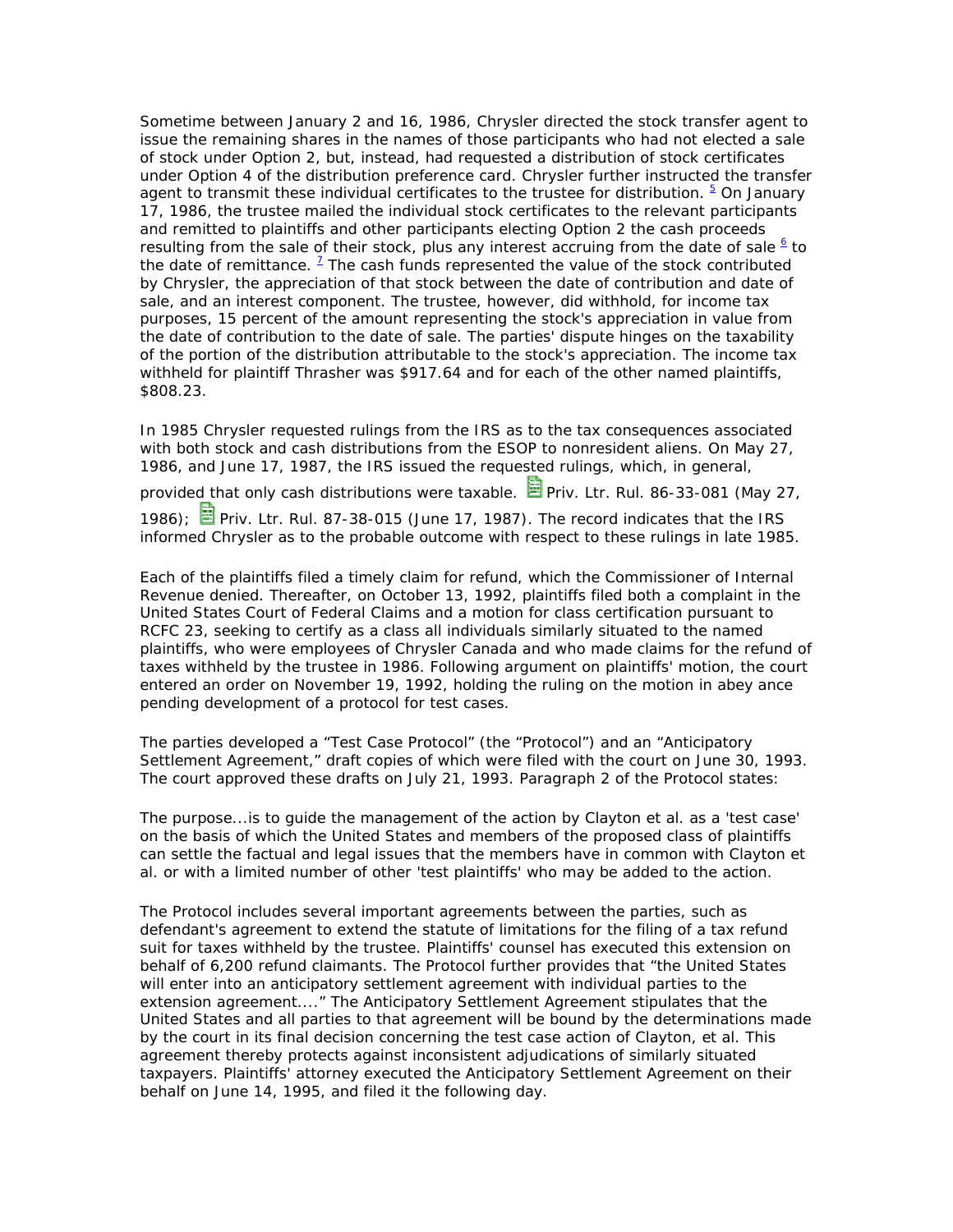In addition to memorializing agreements between the parties, the Protocol identifies the activities to be performed by the parties and specifies the dates on which such activities must be completed. The parties construe the Protocol as "operat[ing] as a proposed scheduling order." Joint Status Report filed June 30, 1993, at 1. For example, the Protocol required both parties independently to develop within a specified period a list of conditions that each respective party deemed necessary to establish that the withholding constituted an overpayment, thereby necessitating a refund. The Protocol also called for a joint memorandum describing the undisputed relevant facts, as well as the legal issues underlying plaintiffs' action. Following submission of these documents, the Protocol specified that either party could file a motion for summary judgment.

The court will not rule on plaintiffs' motion for certification under RCFC 23 because the parties successfully developed the Protocol and Anticipatory Settlement Agreement, which, in the court's view, is a preferable and less costly alternative to class action certification. The court commends the parties for their efforts in developing and implementing the Protocol.

# **Discussion**

In a tax refund case, there is a strong presumption as to the correctness of the Commissioner of Internal Revenue's tax assessment determination. E.g., Welch v. Helvering, 290 U.S. 111, 115 [12 AFTR 1456] (1933); Young & Rubicam, Inc. v. United States,  $\boxdot$  187 Ct. Cl. 635, 644 [23 AFTR 2d 69-1385]  $\boxdot$  410 F.2d 1233, 1238 [23 AFTR 2d 69-1385] (1969). The taxpayer bears the burden to both rebut this presumption and to establish entitlement to the exact dollar amount comprising the claimed overpayment. United States v. Janis,  $\overline{13}$  428 U.S. 433, 440-41 [38 AFTR 2d 76-5378] (1976); Helvering v. Taylor, 203 U.S. 507, 514-15 [14 AFTR 1194] (1935); Eli Lilly & Co. v. United States,  $\frac{13}{2}$ 178 Ct. Cl. 666, 677 [19 AFTR 2d 712]  $\frac{13}{2}$ 372 F.2d 990, 997 [19 AFTR 2d 712] (1967).

To overcome the presumption, the taxpayer must present "substantial evidence as to the wrongfulness of the Commissioner's determination." KFOX, Inc. v. United States, ■ 206

Ct. Cl. 143, 151-52 [35 AFTR 2d 75-757]  $\Xi$  510 F.2d 1365, 1369 [35 AFTR 2d 75-757] (1975). However, even after presenting such evidence, and thereby satisfying the burden of going forward, the taxpayer still bears the burden of persuasion. See Lewis v.

Reynolds, **3** 284 U.S. 281, 283 [10 AFTR 773], modified, [pg. 95-5203] 284 U.S. 599 (1932) (holding taxpayer must prove entitlement to withheld monies); Kraft, Inc. v. United States, 30 Fed. Cl. 739, 757 (1994) (holding that once presumption disappears, "the court is left to independently resolve the question of the tax upon the basis of all of the evidence of record before it....") (citations omitted); Sara Lee Corp. v. United States,

29 Fed. Cl. 330, 334 [72 AFTR 2d 93-6421] (1993) (ruling that in tax refund case taxpayer bears burden of proof, including both burden of going forward and burden of persuasion).

# **I. The Form of the Distribution: Stock or Cash**

**[1]** I.R.C. section 402(a)(1) governs the taxability of any distribution made to beneficiaries of an employees' trust designated as qualified under section 401(a). Section 402(a)(1) applies in this case because the IRS determined on May 21, 1980, that the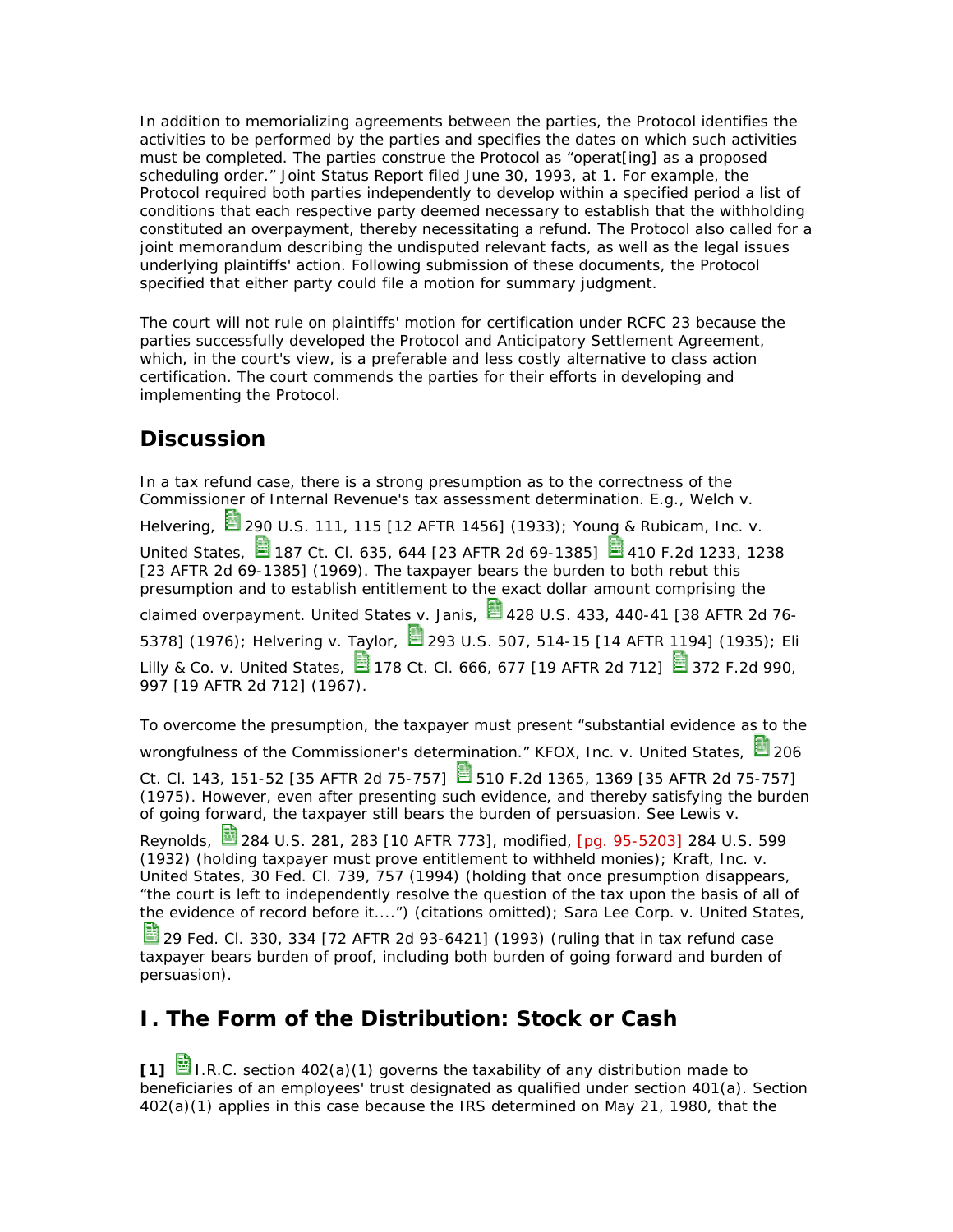Chrysler ESOP was a stock bonus plan and that the ESOT constituted a qualified trust for purposes of section 401(a).

Section 402(a)(1) provides that "*the amount actually distributed* to any distributee...shall be *taxable* to him *in the year in which so distributed*, under section 72 (relating to annuities)...." (Emphasis added.) The provision further specifies that the amount actually distributed does "not include net unrealized appreciation in securities of the employer corporation attributable to the amount contributed by the employee."

Prior to plan termination, Chrysler requested rulings concerning the tax consequences under  $\Xi$  I.R.C. section 402(a)(1) associated with both a stock and cash distribution from the ESOP to nonresident aliens. In responding to the request concerning the effects of a stock distribution, the IRS characterized Chrysler's contributions to the ESOP as employee contributions for purposes of section 402(a)(1) and on this basis ruled that the net unrealized appreciation was not includible in gross income upon distribution of the

stock. **Priv.** Ltr. Rul. 87-38-015 (June 17, 1987). The net unrealized appreciation represents the difference in stock value between the date of contribution to the ESOP by Chrysler and the date of stock distribution.

In the same letter ruling, the IRS stated that the gain resulting from a later sale of the

distributed stock will be taxable if the taxpayer satisfies  $\mathbb{E}$  I.R.C. section 871(a)(2), which provides that gain from the sale of a capital asset held by a nonresident alien is includible in gross income only if the nonresident alien is present in the United States for 183 days or more during the year of sale. The taxable gain from the sale would include only the amount attributable to stock appreciation, as opposed to the basis or value of the stock as of the date of Chrysler contribution. The basis is not includible in gross income, because it represents amounts paid for personal services performed outside the

United States. See  $\blacksquare$  I.R.C. section 871(a)(1) (stating that only United States-sourced

income is includible in gross income of nonresident alien);  $\Box$  I.R.C. section 862(a)(3) (indicating that compensation for services performed outside the United States is not United States-sourced income).

With respect to a cash distribution to nonresident aliens, the IRS took the position, in a separate ruling, that the portion of the distribution representing the earnings and

accretions of the ESOT was taxable at a rate of 15 percent.  $\frac{8}{2}$  Priv. Ltr. Rul. 86- 33-081 (May 27, 1986). The IRS also determined that the portion of the distribution representing Chrysler's contribution was not taxable because it represented payment for services performed outside the United States. See **E**I.R.C. section 862(a)(3); **Rev. Rul. 79-**

388, 1979-2 C.B. 270.

These rulings demonstrate that the tax consequences associated with a distribution from the Chrysler ESOP to nonresident aliens differ dramatically depending upon the form of the distribution. The threshold issue in this case is whether the distribution to plaintiffs was one of stock, and therefore not taxable,  $\frac{9}{2}$  or one of cash, and therefore taxable at a 15-percent rate. Although the IRS addressed the general tax consequences of stock and cash distributions from the ESOP, it never ruled as to the form of the distribution that occurred in this case.

Defendant maintains that the distribution from the ESOP was of cash and that therefore

the IRS properly taxed the earnings and accretions at a 15-percent rate. See  $\Xi$  Rev. Rul. 79-388. Plaintiffs disagree, arguing that the distribution was of stock. According to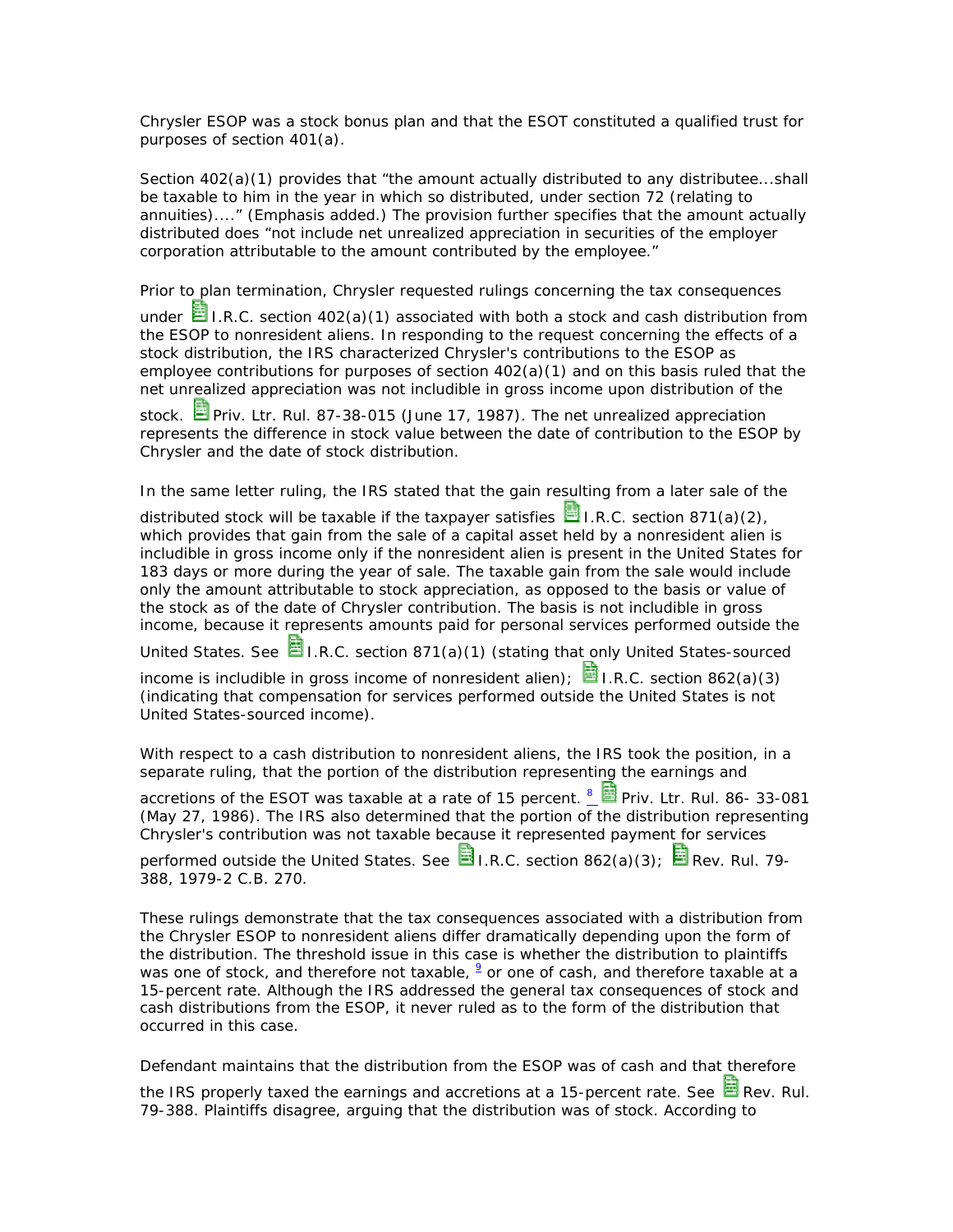plaintiffs, the ESOP only allowed for a stock distribution, and this is exactly the form and nature of distribution that occurred prior to the sale of the stock to Chrysler in December 1985. Although plaintiffs concede that they never actually received stock certificates,

they argue that a distribution of stock occurred for purposes of  $\blacksquare$  I.R.C. section 402(a)(1) when the trustee of the ESOT became plaintiffs' agent by accepting plaintiffs' directions to sell the stock for cash. Plaintiffs cite  $\Box$  Rev. Rul. 81-158, 1981-1 C.B. 205, to support this proposition.

Alternatively, plaintiffs argue that, even assuming that the ESOP did not contemplate a

pre-sale distribution of stock, the distribution occurred as a matter of law according to  $E$ Rev. Rul. 68-666, 1968-2 C.B. 283, which states that a distribution occurs whenever a fiduciary accepts directions from the beneficiaries to sell stock. Plaintiffs' arguments raise several issues, including whether the ESOP contemplated only a stock distribution and whether plaintiffs' theory of stock distribution is consistent with the actual distribution requirement of  $\blacksquare$  I.R.C. section 402(a)(1). See  $\blacksquare$  I.R.C. section 402(a)(1) (discussing taxability of "amount[s] *actually distributed*") (emphasis added).

# **1. Did the ESOP Allow Only Stock Distributions?**

Section 6.3(b) of the ESOP addresses the mechanics of plan distributions and provides:

*All distributions shall be in the form of whole shares of Qualified Common Stock* having a fair market value at the Valuation Date next preceding the date of distribution as nearly as possible equal to the value of the Participant's Accrued Benefit at that Valuation Date, with cash in lieu of fractional shares; *provided, however,* that *any Participant who is entitled to a distribution* from the Trust Fund *may direct the Trustee as his agent to sell at the market price the shares otherwise distributable to him, and to remit the net proceeds thereof*.

(Emphasis added.) Plaintiffs contend that "[s]ection 6.3(b) required that the trustee be the 'agent' of the participants when it sold their stock to ensure that the stock would be recognized as having been distributed to the participants...." Plfs' Br. filed Jan. 18, 1995, at 6.

Defendant concedes that both when the drafters created the ESOP and when Chrysler

submitted the ESOP to IRS for review,  $\Xi$  I.R.C. section 409A(h)(2) allowed only stock, not cash, distributions from ESOPs. Following Chrysler's submission of the plan, on April 1, 1980, Congress amended section 409A(h)(2) to allow for both cash and stock distributions from ESOPs. Technical Corrections Act of 1979, section 101(a)(7)(E), Pub. L. No. 96-222, 94 Stat. 194, 198 (1980). In approving Chrysler's plan on May 21, 1980, the IRS did not indicate the version of section 409A(h)(2) upon which its approval rested. Defendant seizes upon this apparent ambiguity in the IRS' approval, arguing that section 6.3(b) reasonably can be interpreted to allow for both stock and cash [pg. 95-5205] distributions, given that the law as of the date of distribution and plan termination authorized distributions of both stock and cash.

The court cannot accept defendant's conjecture as to what constitutes a reasonable interpretation of section 6.3(b). Both parties concede that the drafters intended only a stock distribution and that the law in effect at the time of plan submission authorized only stock distributions. The court therefore holds that the IRS approved a plan that provided for only stock distributions. This ruling, however, does not mean that every conceivable distribution arrangement qualifies as a stock distribution. The IRS' approval of the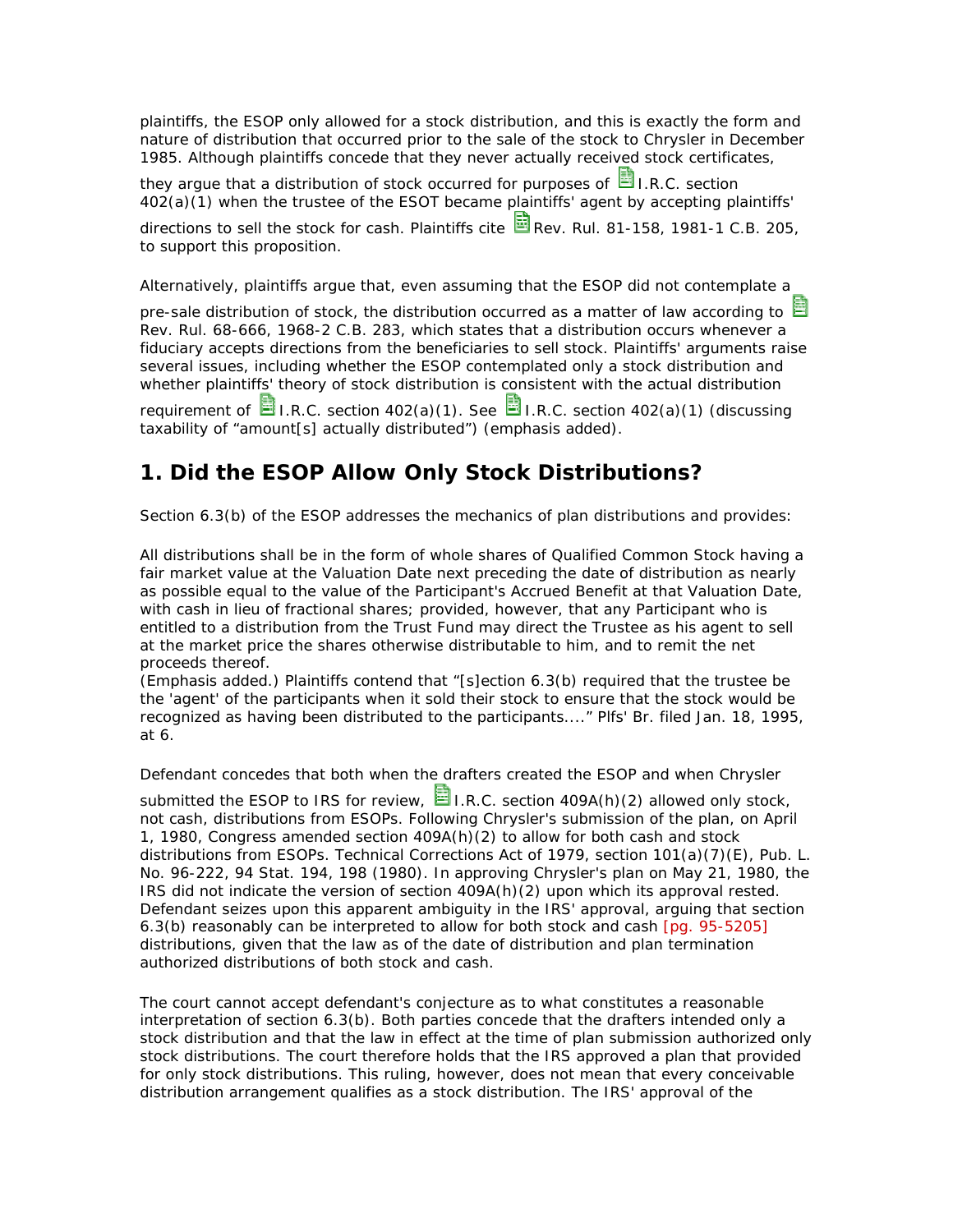substance of the distribution was one of stock; it did not approve all of the details and mechanics surrounding the form of the distribution transaction.

# **2. Whether Plaintiffs' Theory of Stock Distribution Comports with the Actual Distribution Requirement of I.R.C. Section 402(a)(1)?**

Plaintiffs maintain that the distribution of stock occurred prior to the sale of stock to Chrysler. Specifically, distribution occurred when the trustee accepted plaintiffs' directions to sell the stock, because that was the point at which the trustee's status changed from that of trustee to participant's agent in accordance with section 6.3(b). Plaintiffs rely

primarily on  $\mathbb{E}$  Rev. Rul. 81-158 for the proposition that a distribution occurs for purposes of I.R.C. section 402(a)(1) whenever the individual "who has custody of the stock recognizes that his status has changed from holding the stock on behalf of one person [i.e., Chrysler] to holding the stock on behalf of the other person [i.e., the employee]." Transcript of Proceedings, Clayton, et al. v. United States, No. 92-712T, at 23 (Fed. Cl. May 11, 1995) (hereinafter "Tr."). To further bolster their position of a presale distribution, plaintiffs argue that the ESOP prohibited the trustee from taking directions from the participants regarding the sale or alienation of stock, except in those limited circumstances where the trustee was acting as the participants' agent for purposes of distribution pursuant to section 6.3(b). See ESOP section 9.2.

Defendant distinguishes  $\blacksquare$  Rev. Rul. 81- 158, arguing that the ruling was issued prior to the amendment of  $\blacksquare$  I.R.C. section 402(a)(1), which occurred in 1981. Economic Recovery Tax Act of 1981, section 314(c), Pub. L. No. 97-34, 95 Stat. 172, 286 (1980) (the "ERTA"). Prior to amendment section  $402(a)(1)$  required that amounts held in an employees' trust were taxable "when actually paid, distributed, or *when made available to the distributee*." Joint Committee on Taxation, 97th Cong., 1st Sess., General Explanation of the Economic Recovery Tax Act of 1981 214 (Comm. Print 1981) (emphasis added) (hereinafter "Joint Committee-General Explanation"). In 1981 Congress deleted the "made available" language, leaving section 402(a)(1) to read: "[T]he amount *actually distributed* to any distributee by any employees' trust shall be taxable to him, in the year in which so distributed...."  $\frac{10}{2}$ 

Benefits were construed as being "made available" whenever no substantial restrictions affected an employee's right of withdrawal. Thus, prior to the amendment, whenever the employee had an unrestricted right to withdraw his plan benefits, the benefits would be taxable to the employee in that year even though the employee had not actually reduced the benefits to his possession. By deleting the "made available" language, Congress sought to reduce administrative burdens, which had resulted from plan administrators developing a complex array of restrictions to avoid distributions under section  $402(a)(1)$ .

The Joint Committee-General Explanation clarifies that, following amendment, the constructive receipt of benefits no longer qualifies as a distribution. See 26 C.F.R. section 1.451-2 (1994) (stating that "[i]ncome although not actually reduced to a taxpayer's possession is constructively received by him in the taxable year during which it is credited to his account, set apart for him, or otherwise made available so that he may draw upon it at any time...."). Defendant argues that an actual distribution of stock out of the trust was necessary for the distribution at issue to qualify as a distribution under I.R.C. section 402(a)(1), because, as of 1985, the statute no longer authorized constructive or deemed distributions. Joint Committee- General Explanation 214. According to defendant, the only distribution out of the trust was of cash and that occurred on January 17, 1986.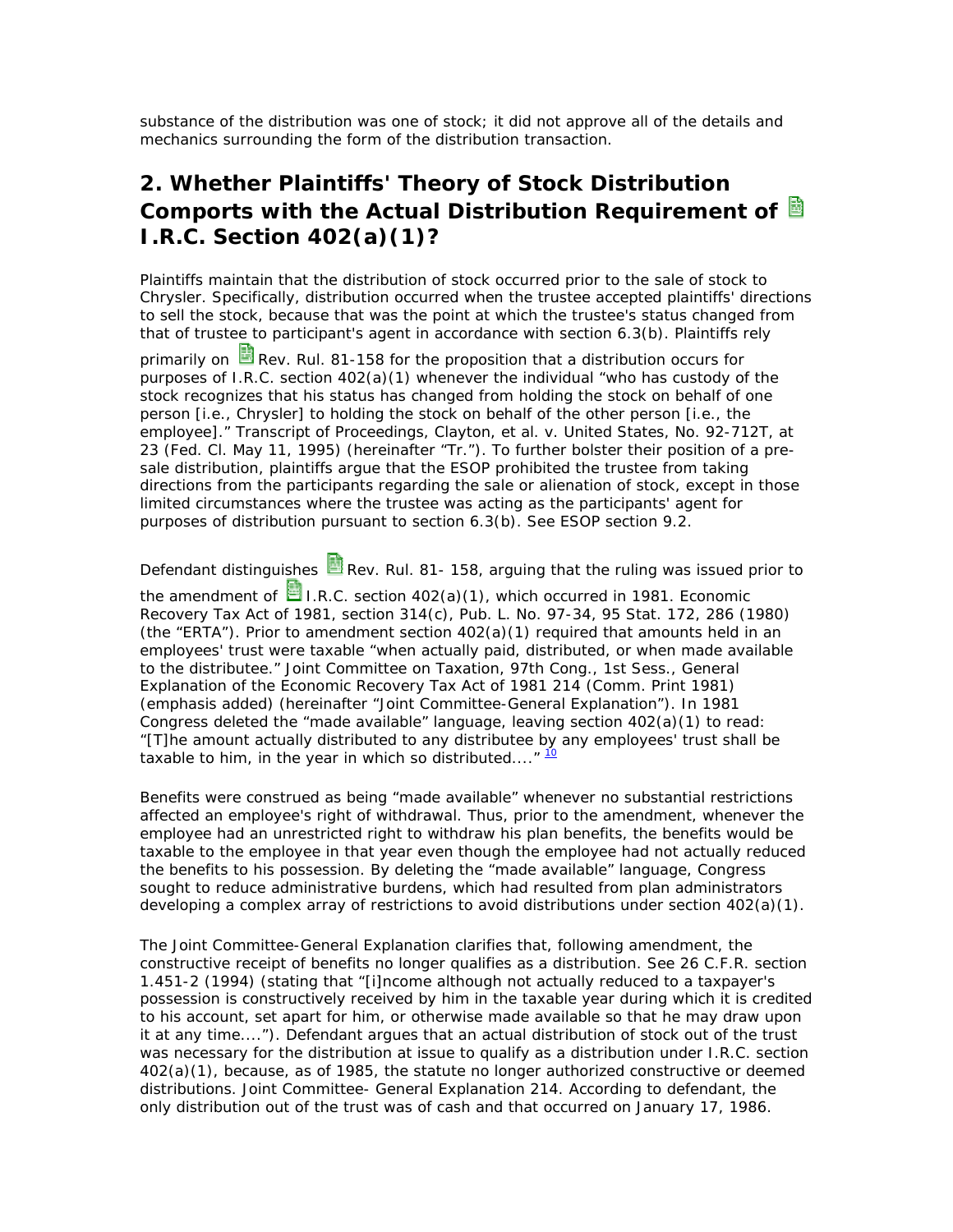Defendant, however, can cite no authority, other than the legislative history, for the position that the distribution at issue does not qualify as an actual distribution under  $\mathbb{B}$ I.R.C. section  $402(a)(1)$ . The dearth of cases addressing section  $402(a)(1)$  generally deals with taxpayers' attempts to take advantage of the constructive receipt doctrine post-amendment and does not specifically define what constitutes an actual distribution. See Hegarty v. Commissioner, 63 T.C.M. (CCH) 2,335, 2,337 [1992 RIA TC Memo ¶92,143] (1992) (ruling that cash balance in employee stock option plan was not actually distributed to taxpayers under section 402(a)(1) when taxpayers received statement of account reflecting cash balance, but was distributed when taxpayers received distribution check).

Plaintiffs interpret Congress' concern regarding  $\Box$  I.R.C. section 402(a)(1) as focused on those situations wherein the beneficiary did not desire a distribution and the trustee did not intend to make a distribution. Plaintiffs therefore maintain that the rationale underlying the amendment does not pertain to the specific situation in issue, since the trustee intended to make a distribution and such a distribution was made in accordance with section 6.3(b) of the plan. Plaintiffs further argue that the distribution in this case occurred, not because the stock was "made available," but because the trustee accepted plaintiffs' directions to sell the stock, causing the trustee's status to change to that of participants' agent under section 6.3(b).

In outlining the reasons underlying the amendment to section 402(a)(1), the Joint Committee on Taxation addressed only the elimination of taxation under the principles of constructive receipt. The Committee, however, did not resolve what constitutes an actual

distribution for purposes of  $\blacksquare$  I.R.C. section 402(a)(1), as amended, and more specifically, did not discuss the effect of a constructive delivery in circumstances parallel to this case under the amended statute. Because this case does not fall squarely within the parameters of the constructive receipt doctrine, the issue is whether plaintiffs have satisfied their burden of proof in establishing that their theory of stock distribution is

consistent with  $\blacksquare$  I.R.C. section 402(a)(1), as amended.

Plaintiffs rely heavily on  $\Xi$  Rev. Rul. 81- 158 for the proposition that when the status of an individual holding stock changes, a distribution occurs for purposes of section 402(a)(1). Although the ruling was published prior to the amendment of section 402(a)(1), the court notes that the IRS has cited the ruling with approval following

amendment. See  $\blacksquare$  Rev. Rul. 82-75, 1982-1 C.B. 116.

Rev. Rul. 81-158 discussed two different distribution scenarios and identified the dates on which taxpayers received distributions of stock for purposes of I.R.C. section

402(a)(1). The revenue ruling, which applied the rule of Byrne v. Commissioner.  $\blacksquare$  54

T.C. 1632 (1970), aff'd,  $\Xi$  449 F.2d 759 [28 AFTR 2d 71-5751] (8th Cir. 1971), to qualified plans, provided that when a trustee delivers stock certificates to a transfer agent and issues instructions for that agent to reissue the certificates in the name of the distributee, the date on which the transfer agent received the certificates and instructions

constitutes the date of distribution to the distributee for purposes of  $\blacksquare$  I.R.C. section 402(a)(1). The ruling further stated that, when a custodian delivers to the transfer agent an order to cancel a confirmation and to reissue it in the name of the distributee, the date of delivery of the order to the transfer agent marks the date of distribution to the distributee under section  $402(a)(1)$ .  $[pq. 95-5207]$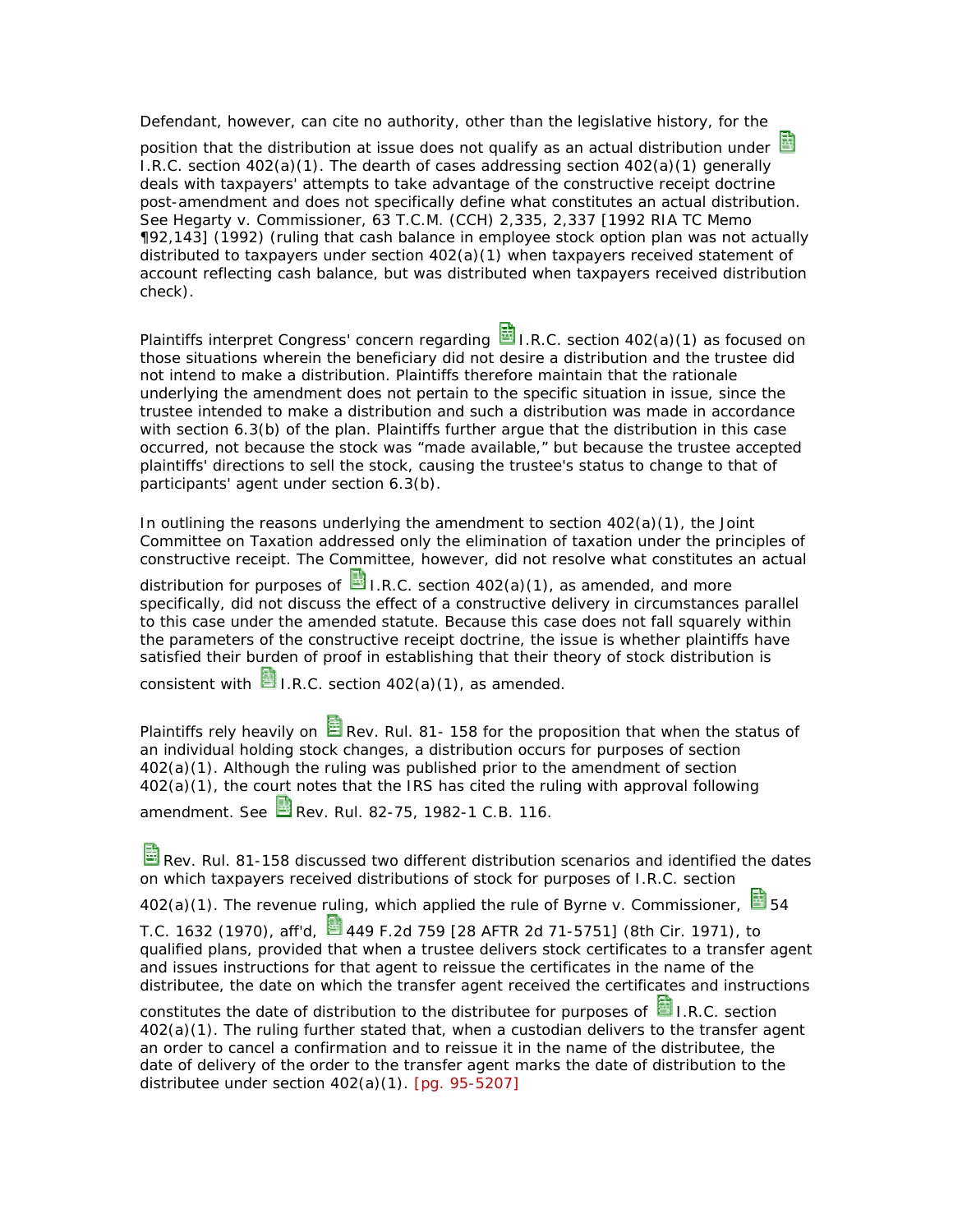Plaintiffs oversimplify the ruling of  $\mathbb{\ddot{B}}$  Rev. Rul. 81-158 by arguing that a distribution occurs under section  $402(a)(1)$  whenever the person who has custody of the stock changes roles, which in this case occurred when the trustee became the participants' agent under section 6.3(b) of the ESOP by following plaintiffs' directions to sell the stock. The revenue ruling is distinguishable from the instant case. Under the first scenario, which, like this case, concerned a distribution from a qualified trust, the trustee transferred certificates out of the trust to a transfer agent.  $^{11}$  Thus, a movement of stock out of the trust occurred and a third party was present. In contrast, the scenario in this case involves a trustee serving as both the transferor and the transfer agent. No official act of delivery or movement of stock out of the trust took place prior to the sale of stock to Chrysler, which occurred between December 9-20.  $12$ 

Under the second distribution scenario involving the custodial account, the IRS ruled that the date of delivery of the order cancelling the confirmation to the transfer agent was the

date of distribution for purposes of  $\blacksquare$  I.R.C. section 402(a)(1). Again, the IRS defined the distribution date in terms of the date of delivery to the third party. Although the IRS could have defined the distribution date as the date the cancellation order was drafted by the custodian or the date on which the confirmation was actually cancelled by the transfer agent and reissued in the names of the distributees, it chose not to do so, focusing instead upon the act of delivery.

Rev. Rul. 81-158 instructs that the act of delivery to a third party determines the date

of distribution under  $\blacksquare$  I.R.C. section 402(a)(1); it does not rule that a distribution occurs every time the custodian of stock changes roles. Although plaintiffs do not

emphasize scenario one outlined in  $\mathbb{B}$  Rev. Rul. 81-158, which dealt with a qualified trust distribution, the ruling stipulates that a distribution occurs under section  $402(a)(1)$  only where there is both a movement of assets out of the trust and a delivery to a third party.

In defining the distribution date, the revenue ruling and Byrne emphasized not only the act of delivery from the transferor to the transfer agent, but the relinquishment of dominion and control by the transferor. As the Byrne court stated:

[W]here...a transferor of fully endorsed stock certificates delivers such certificates to a broker with the intent that such securities are to become the property of the transferee, we believe that such act is *sufficient to divest the transferor of all dominion and control* over the certificates and to vest in the transferee a beneficial interest in the certificates coextensive with that formerly head by the transferor. Under such circumstances it is our conclusion that, *once delivery has been accomplished, the broker must be regarded as holding the certificates of stock as trustee for the transferee, as opposed to agent for the transferor*.

Byrne, 54 T.C. at 1640-41 (emphasis added).

Plaintiffs admit that the trustee never lost its identity as trustee. This fact is difficult to reconcile with the relinquishment of dominion and control language in Byrne, as echoed

in  $\mathbb{E}$  Rev. Rul. 81-158. In this case the trustee was a hydra-headed entity performing a mixture of duties as trustee and agent with respect to specific assets that remained in the trust. For example, the trustee allegedly initiated the sale of stock to Chrysler as the participants' agent from December 9-20, but regained the status as trustee when it transferred to Chrysler's stock transfer agent the certificates allocable to the individual ESOP accounts of all plan participants on December 26, 1985. Although defendant concedes that the trustee can serve as the agent, the court notes that the activities of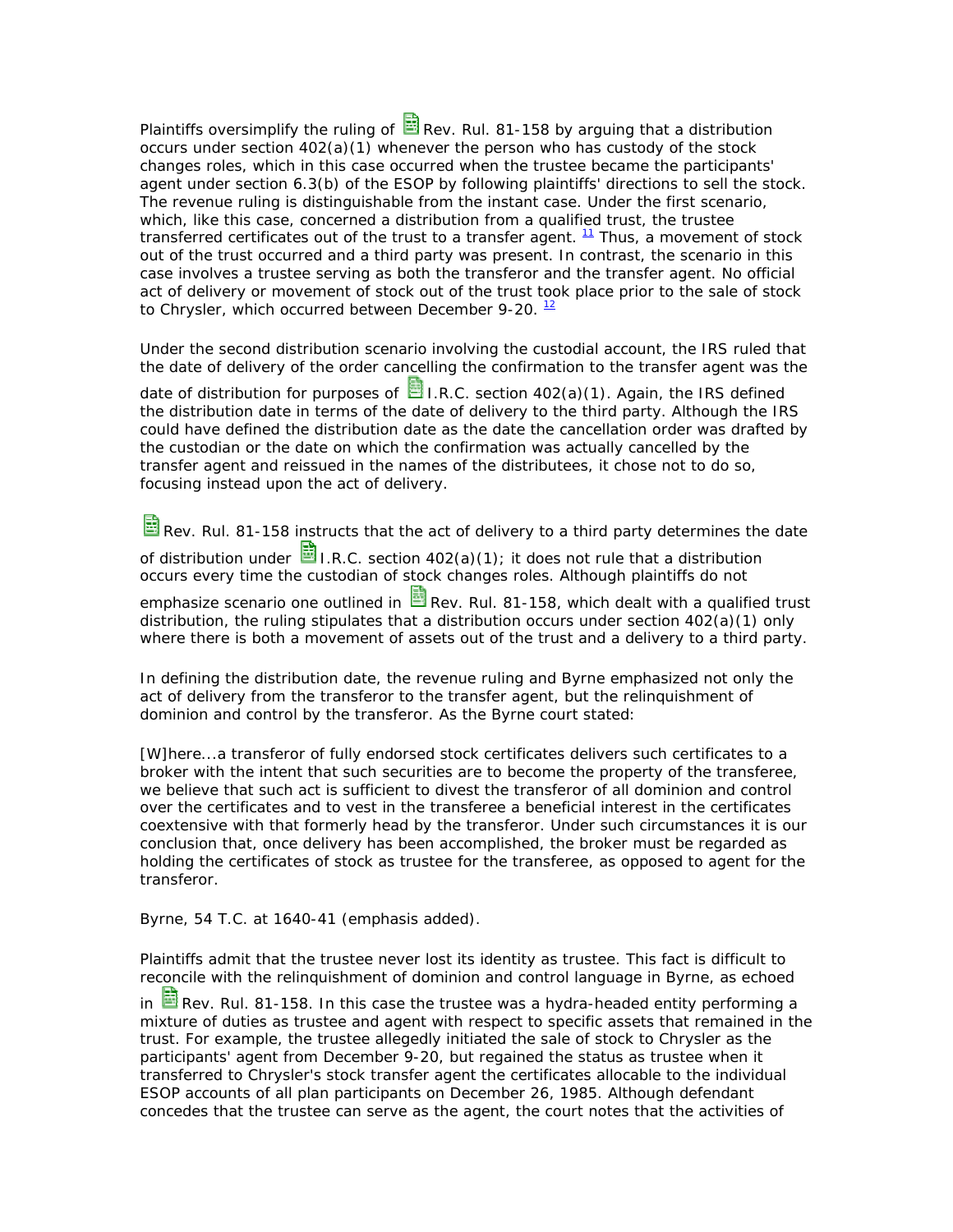the hydra-headed trustee/agent appear inconsistent with the delivery and relinquishment of dominion and control factors expressed in Byrne and  $\blacksquare$  Rev. Rul. 81-158.

The revenue ruling is also distinguishable because it did not involve the sale of stock. The only movement of stock out of the trust to a third party occurred on December 26, 1985; On December 30, 1985, the trustee instructed Chrysler's transfer agent to cancel the certificates representing the shares sold to Chrysler. Plaintiffs argue that the sale concluded on December 30, when the certificates were cancelled. By the time the certificates were transferred out of the trust, the trustee, however, had already received the cash proceeds from the sale that had spanned from December 9-20. Thus, if plaintiffs contend that December 30, 1985, marks the date of distribution, the distribution would be of cash, not stock.

The "Annual Return of Fiduciary of Employee Benefit Trust," Form 5500, Schedule P (the "Fiduciary Return"), dated July 28, 1987, further undermines the position that the trustee relinquished dominion and control over the certificates. Specifically, the return showed that the cash proceeds were assets of the trust as of December 31, 1985. If the stock had been distributed out of the ESOT pre-sale, the proceeds would not have gone back into the ESOT and, accordingly, would not have appeared on the Fiduciary Return as trust assets.

The court declines to extend  $\blacksquare$  Rev. Rul. 81-158 so that mere acceptance of an instruction to sell stock without a corresponding movement of stock out of the trust pre-

sale constitutes an actual distribution of stock for purposes of  $\blacksquare$  I.R.C. section

 $402(a)(1)$ . **B** Rev. Rul. 81-158 and Byrne do not support such an extension. Although the IRS both approved the Chrysler ESOP as one providing for only stock distributions and authorized the trustee to serve as the participants' agent, the IRS did not authorize the rest of the mechanics associated with the distribution transaction in this case.

Cognizant of the court's concerns regarding  $\mathbb{E}$  Rev. Rul. 81-158 as expressed during

argument, plaintiffs submitted additional authorities on May 23, 1995. They cited  $\blacksquare$  Priv. Ltr. Rul. 95-13-027 (Jan. 4, 1995), in support of their position that actual distributions

may occur where only a single fiduciary is involved. However,  $\Box$  I.R.C. section 6110(j)(3) stipulates that any written determination, which includes a ruling, determination letter, or technical advice memorandum, may not be used or cited as precedent.

Although the court cannot rely on the letter ruling, it will address the principal cases cited, which concern the assignment of income principle.  $^{13}$  The primary case discussed in

the ruling was Commissioner v. P.G. Lake, Inc.,  $\overline{3}$  356 U.S. 260 [1 AFTR 2d 1394] (1958), involving five consolidated cases that addressed the same question of law. In general, the taxpayer owned an interest in an asset, such as sulphur rights, and then assigned a part of that interest to an individual for a specific sum of money.

The legal issue was whether the purchase price for the assigned interest received by the taxpayer constituted ordinary income or long-term capital gain resulting from the sale of property. Applying the assignment of income doctrine, the Court [pg. 95-5209] held that the income was ordinary income because the taxpayer was "converting future income into present income." P.G. Lake, 356 U.S. at 267. The Court reasoned that "[t]he lump sum consideration seems essentially a substitute for what would otherwise be received at a future time as ordinary income...." Id. at 265. The Court further ruled that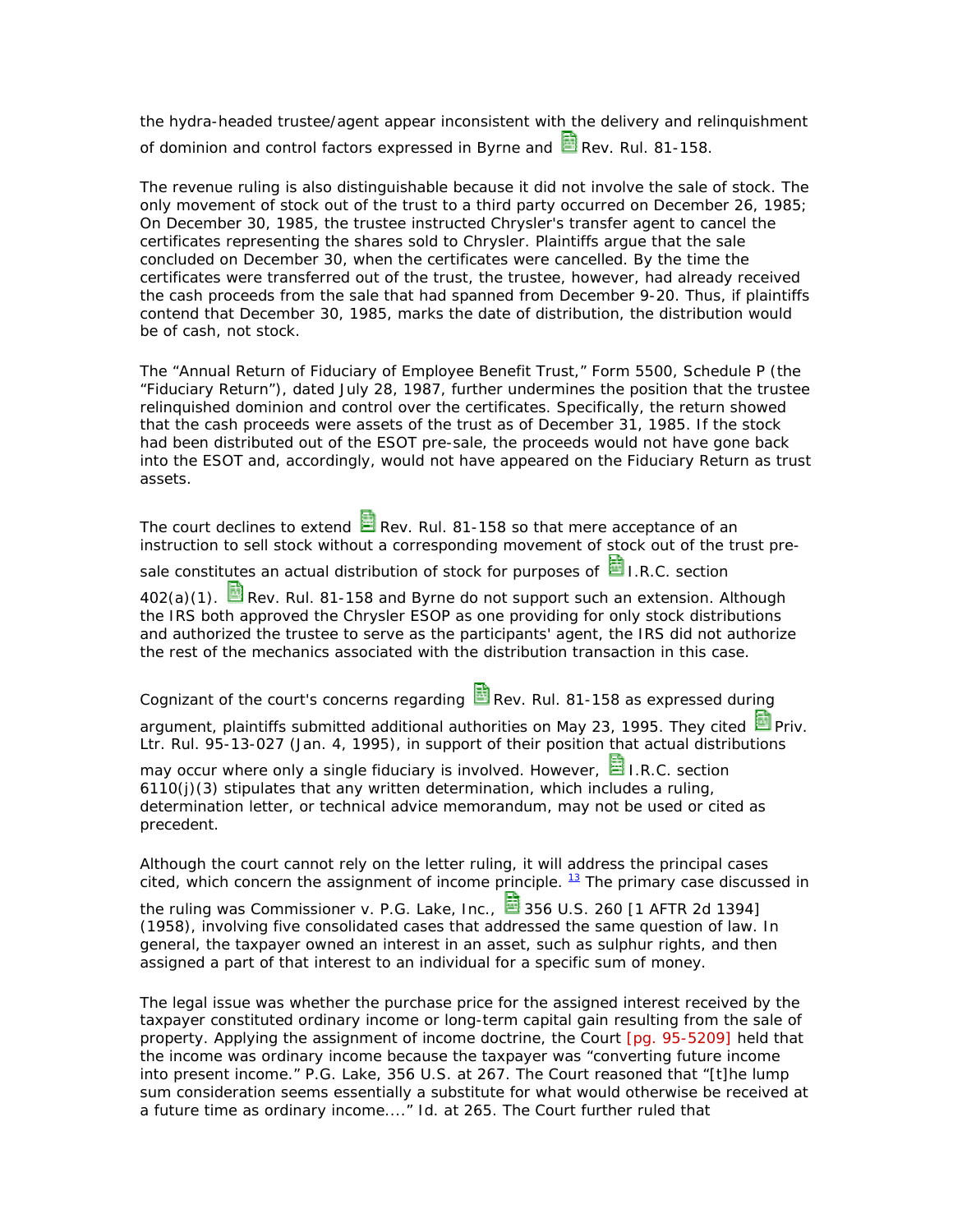"consideration was paid for the right to receive future income, not for an increase in the value of the income- producing property." Id. at 266.

In discussing the assignment of income doctrine, the Court cited Helvering v. Horst. 311 U.S. 112 [24 AFTR 1058] (1940), which ruled that when a taxpayer is entitled to receive interest income from an asset and the taxpayer gives the interest portion of the asset to another individual, the taxpayer realizes taxable income when the interest is paid, despite the gift. The Code treats the taxpayer as if he had collected the interest payments and then forwarded the money to the donee. Thus, a gratuitous shift in income does not shift the underlying tax burden.

The assignment of income doctrine is not applicable to this case. In contrast to Lake and Helvering, plaintiffs have neither assigned a right to future taxable income, nor received any corresponding present benefit. Plaintiffs only selected the form, cash or stock, in which they preferred to take their interest in the presently-distributable trust assets. Once the election was made, the asset ceased to exist, unlike Lake and Helvering. These differences preclude the court from applying the assignment of income doctrine to advance plaintiffs' position that a single fiduciary can affect [sic] an actual distribution of stock for purposes of  $\frac{1}{\sqrt{2}}$  I.R.C. section 402(a)(1).

Finally, plaintiffs rely on two revenue rulings. First, plaintiffs cite  $\Box$  Rev. Rul. 64- 282, 1964-2 C.B. 112, modifying  $\Box$  Rev. Rul. 64-103, 1964-1 C.B. 160, for the proposition that "the trustee of a qualified trust can act as a participant's agent and that, when the trustee does so, remittances from the trustee are not "distributions" [for purposes of section 402(a)(1)]." Plfs' Br. filed Mar. 20, 1995, at 7. Again, plaintiffs provide an overly broad reading of the rule set forth in  $\blacksquare$  Rev. Rul. 64-282 and fail to take account of critical factual differences that render the rule inapplicable to the instant case.

Rev. Rul. 64-282 involved the taxability of Series E bonds distributed from a qualified plan to employees. The IRS ruled that the physical delivery of the bonds to the employees did not constitute an amount actually distributed from the plan under section 402(a)(1), since the trustee purchased the bonds solely with employee contributions and since the employee had a right to withdraw the bonds at any time. The IRS reasoned that when the employee has the constant right of withdrawal, "the employee's contributions used to purchase the Series E bonds are not considered to become assets of the trust...,"

and therefore  $\blacksquare$  I.R.C. section 402(a)(1) is not implicated. The IRS contrasted this situation with one in which the bonds would be distributable only upon the occurrence of a stated event. In such a case, the IRS ruled that the bonds would constitute assets of the trust, taxable upon distribution under section 402(a)(1). The IRS also stated that "the trustee...is merely acting as the agent of the employee in purchasing and holding the bonds" where the bonds do not constitute trust assets.

Unlike  $\blacksquare$  Rev. Rul. 64-282, this case involves trust assets because, as plaintiffs concede, the distribution of benefits was allowed only upon the occurrence of certain stated events, such as plan termination. Thus, the fact that there was no taxable event under I.R.C. section 402(a)(1) in  $\frac{13}{12}$  Rev. Rul. 64-282 when the trustee as agent physically delivered the bonds to the employees has no relevance to this case wherein the shares of stock undeniably constituted trust assets.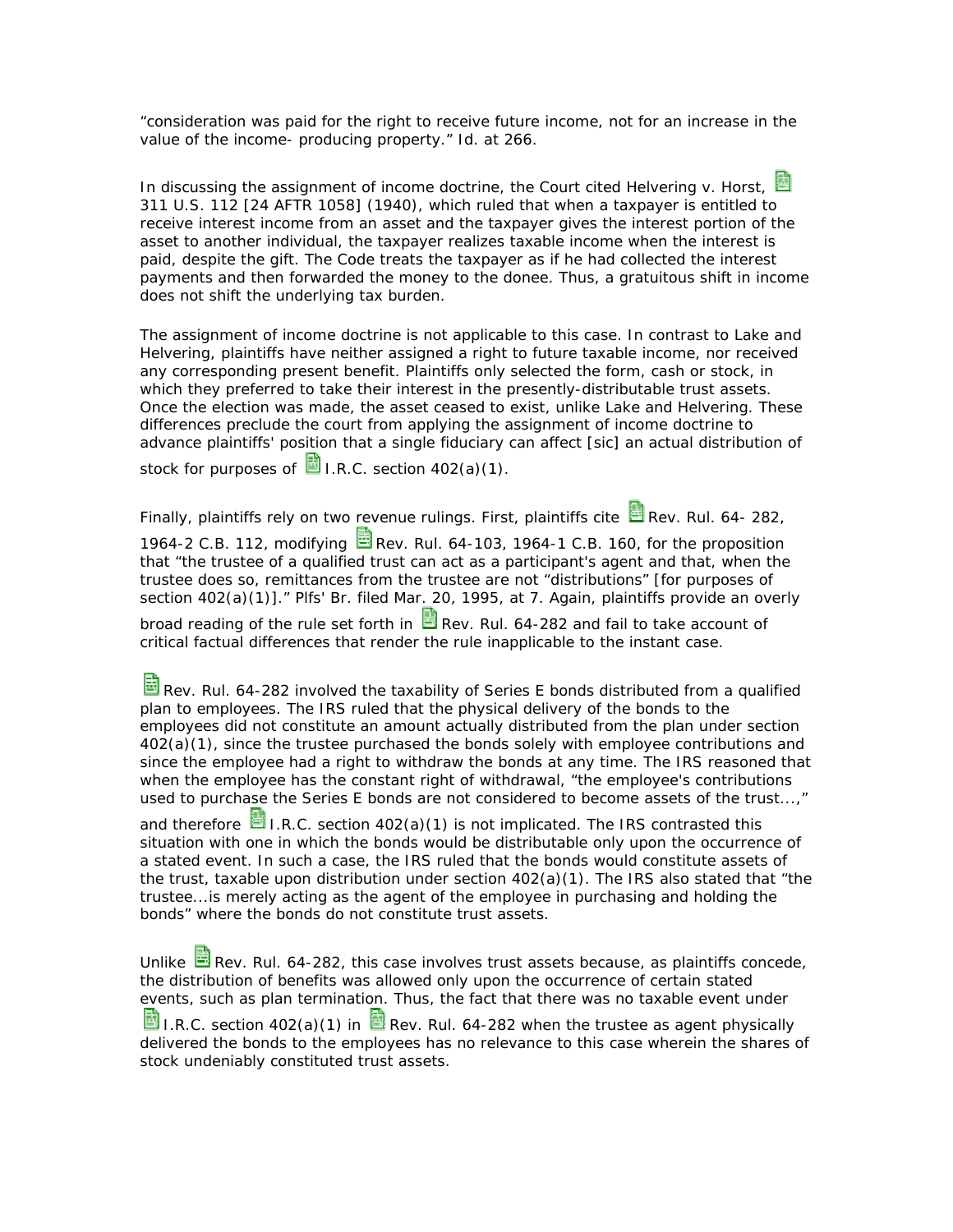Second, plaintiffs rely on  $\Xi$  Rev. Rul. 68- 666 for the proposition that a distribution occurs as a matter of law whenever a fiduciary accepts directions to sell securities from a beneficiary who is entitled to receive a distribution. The ruling involved an estate and specifically held: "[T]he executor's compliance with th[e beneficiaries'] request is the equivalent of a distribution of the securities to the beneficiaries, accompanied by an immediate return of the securities by the beneficiaries with instructions to the executor to sell on their behalf." Plaintiffs acknowledge that this ruling pertains to an estate, but

maintain that both trusts and estates are subject to the same tax regime pursuant to  $\blacksquare$ I.R.C. section 662.

Plaintiffs err in arguing that all trusts and estates are subject to the same tax regime.

Subchapter J, which includes  $\blacksquare$  I.R.C. section 662, "deals with the taxation of income of

estates and trusts and their beneficiaries, and of income in respect of decedents." Treas. Reg. section 1.641(a)-0(a) (1984 & 1994). "However, the provisions of Subchapter J do not apply to employee trusts subject to Subchapters D and F, Chapter 1 of the Code...." Id. Subchapter D provides the rules concerning deferred compensation and includes  $\mathbf{B}$  I.R.C. sections 401-409, which set forth the general rules for stock bonus plans. Since the Chrysler ESOP is subject to the provisions of Subchapter D as a stock bonus plan and qualified trust, Subchapter J is inapplicable.

Defendant distinguishes  $\mathbf{B}$  Rev. Rul. 68- 666, noting that the ruling has no application to

qualified trusts, wherein an actual distribution is required for purposes of  $\blacksquare$  I.R.C. section 402(a)(1). During argument, in response to the court offering this distinction, plaintiffs argued that "Rev[.] Rul[.] 68-666 makes no reference to a constructive distribution. It just says the stock's distributed." Tr. at 20. Plaintiffs further stated that the term constructive distribution existed as of 1968 and that, had the IRS intended to use such a term, it would have done so. Plaintiffs' position is unpersuasive.

The actual distribution requirement of  $\Box$  I.R.C. section 402(a)(1) is unique to employee trusts qualified under section 401(a). Plaintiffs have not met their burden of proof to establish that the alleged stock distribution in this case qualifies as an actual distribution under section 402(a)(1). See supra pp. 14-17. The only authorities proffered concerning section 402(a)(1) contemplate a movement of stock out of the trust, which did not occur

in this case.  $\blacksquare$  Rev. Rul. 68-666 is also distinguishable, given that estate income is taxable either in the hands of the estate or the beneficiary, whereas the income of a

qualified trust is taxable only in the hands of the beneficiary under  $\blacksquare$  I.R.C. section 402(a)(1) when an actual distribution occurs. Thus, with respect to estates, the question devolves to who pays the tax. With regard to qualified trusts, in contrast, the question

becomes whether the income is taxable at all.  $\mathbb{E}$  Rev. Rul. 68-666 does not advance plaintiffs' theory of a stock distribution.

In addition to distinguishing plaintiffs' authorities as inadequate proof that the stock

distribution occurred for purposes of  $\Xi$  I.R.C. section 402(a)(1) prior to the sale of stock to Chrysler, defendant argues that plaintiffs are bound by the form of the transaction, which, according to defendant, shows a cash distribution. Commissioner v. National

Alfalfa Dehydrating & Milling Co.,  $\frac{13}{24}$ 417 U.S. 134, 149 [33 AFTR 2d 74- 1347] (1974) (holding that taxpayer is bound by form of transaction even though alternate form, if

selected, would have resulted in no tax consequences); Blitzer v. United States,  $\mathbb{E}$  231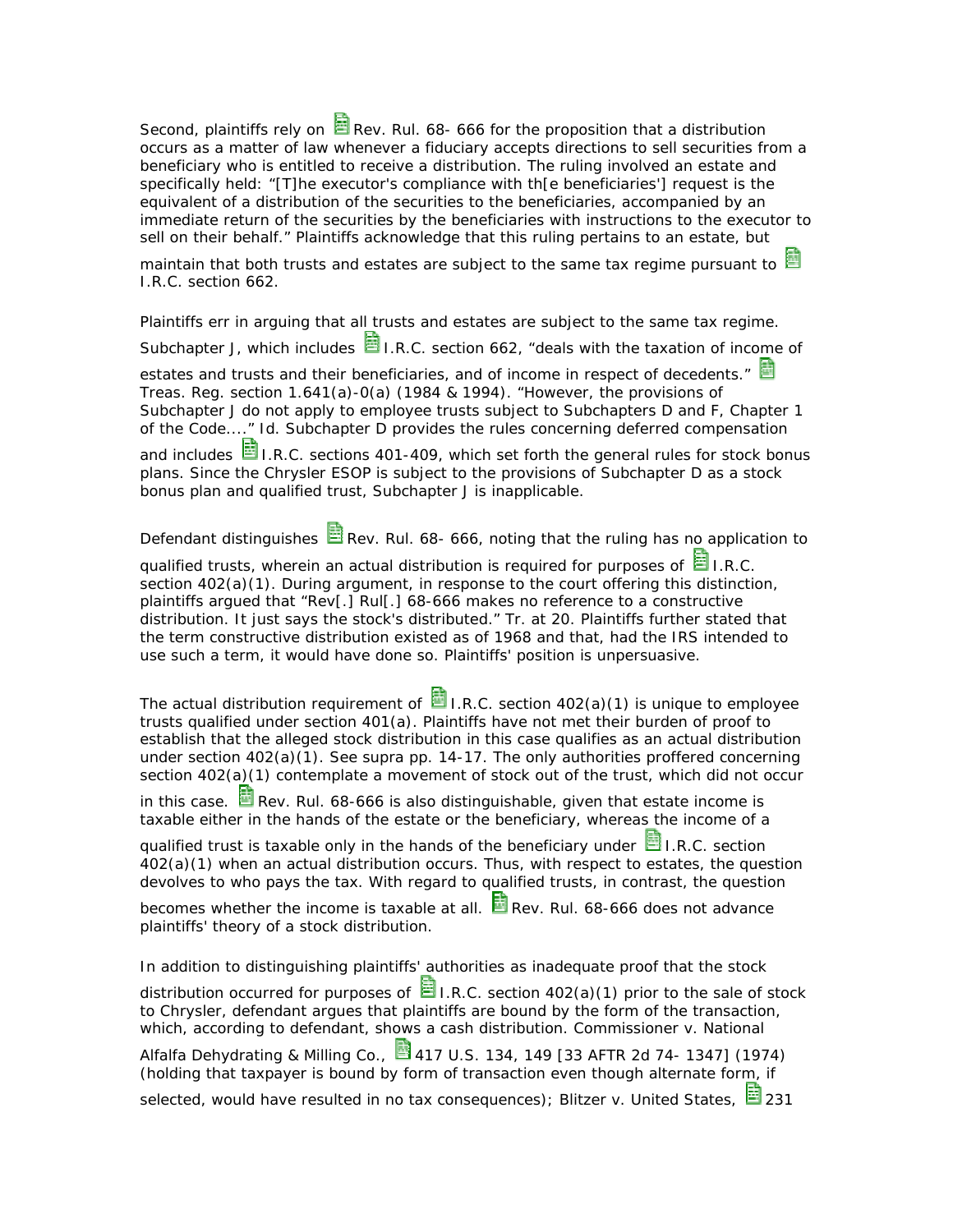Ct. Cl. 236, 256 [50 AFTR 2d 82-5293],  $\frac{1}{5}$  684 F.2d 874, 887 [50 AFTR 2d 82-5293] (1982) (same). Thus, although Chrysler could have contrived a distribution scheme consistent with the terms of the ESOP allowing only stock distributions, Chrysler and plaintiffs are bound by the form of the transaction.

## **3. Whether the Form of the Transaction Show [sic] a Stock Distribution?**

Defendant relies heavily on a memorandum dated November 1985 issued to "Canadian Hourly Participants in the Chrysler Employee Stock Ownership Plan" and the distribution preference card appended to the memorandum. These two documents outlined distribution options available to Canadian employees upon termination of the ESOP. Plaintiffs selected Option 2, which the memorandum described as the option whereby the trustee would sell the shares and distribute cash to the employ [pg. 95-5211] ees. Option 2 further provides that "[t]he cash proceeds from the sale will earn interest until distributed to you" and that the employees could expect to receive the cash in January 1986 "in U.S. funds, *less 30% income tax withholding*." (Emphasis added.)

Section D of the distribution memorandum, entitled "Cash Distribution Tax Considerations — Applicable to Option 2," clarifies that "*[t]he cash distribution* [under Option 2] will be *taxable...as ordinary income in 1986.*" (Emphasis added.) The distribution preference card reiterated the taxation rule, by stating "100% to me — 30% Income Tax Withholding," for Option 2 participants. Option 2 does not discuss a stock distribution, whereas some of the other options specifically provided that the trustee would send the participants certificates representing the shares of stock. See distribution preference card (identifying Option 2 as a "Cash Distribution Option (Sale of shares and distribution of cash)"); distribution memorandum, Option 4 (stating "the Trustee will send your certificate for your stock...."), and Option 5 (providing that "the Trustee will send you a certificate for all of your stock"). Moreover, the memorandum refers to the taxation of income in 1986, indicating that the distribution did not occur prior to the sale of stock to Chrysler.

According to the terms of these documents, plaintiffs were apprised fully of the tax consequences associated with selecting the distribution defined by Option 2. Plaintiffs argue, however, that these administrative documents cannot serve to alter the terms of the ESOP, which, according to the Employee Retirement Income Security Act of 1974 ("ERISA"), control, unless amended pursuant to formal procedures. Sec Biggers v. Wittek Indus., Inc., 4 F.3d 291, 295 (4th Cir. 1993) (citing Coleman v. Nationwide Life Ins. Co., 969 F.2d 54, 58-59 (4th Cir. 1992), cert. denied, \_\_\_ U.S. \_\_\_, 113 S. Ct. 1051 (1993)).

Plaintiffs are correct in that these administrative utterances, which are facially inconsistent with the ESOP, alone cannot serve to amend the ESOP. This fact alone, however, does not signify that the utterances are without import. In approving the Chrysler ESOP authorizing only stock distributions, the IRS did not concede that any distribution, regardless of form, qualifies as a stock distribution. The administrative documents, cited by defendant, show that plaintiffs were apprised of the potential tax consequences associated with the distribution and that plaintiffs, when presented with the option of receiving cash or stock, elected cash.

The Joint Stipulation of Facts confirms that the IRS informed Chrysler of the tax consequences associated with both stock and cash distributions, prior to the distribution and issuance of the requested IRS rulings, and that, in response to the information, Chrysler had considered issuing individual stock certificates in the names of the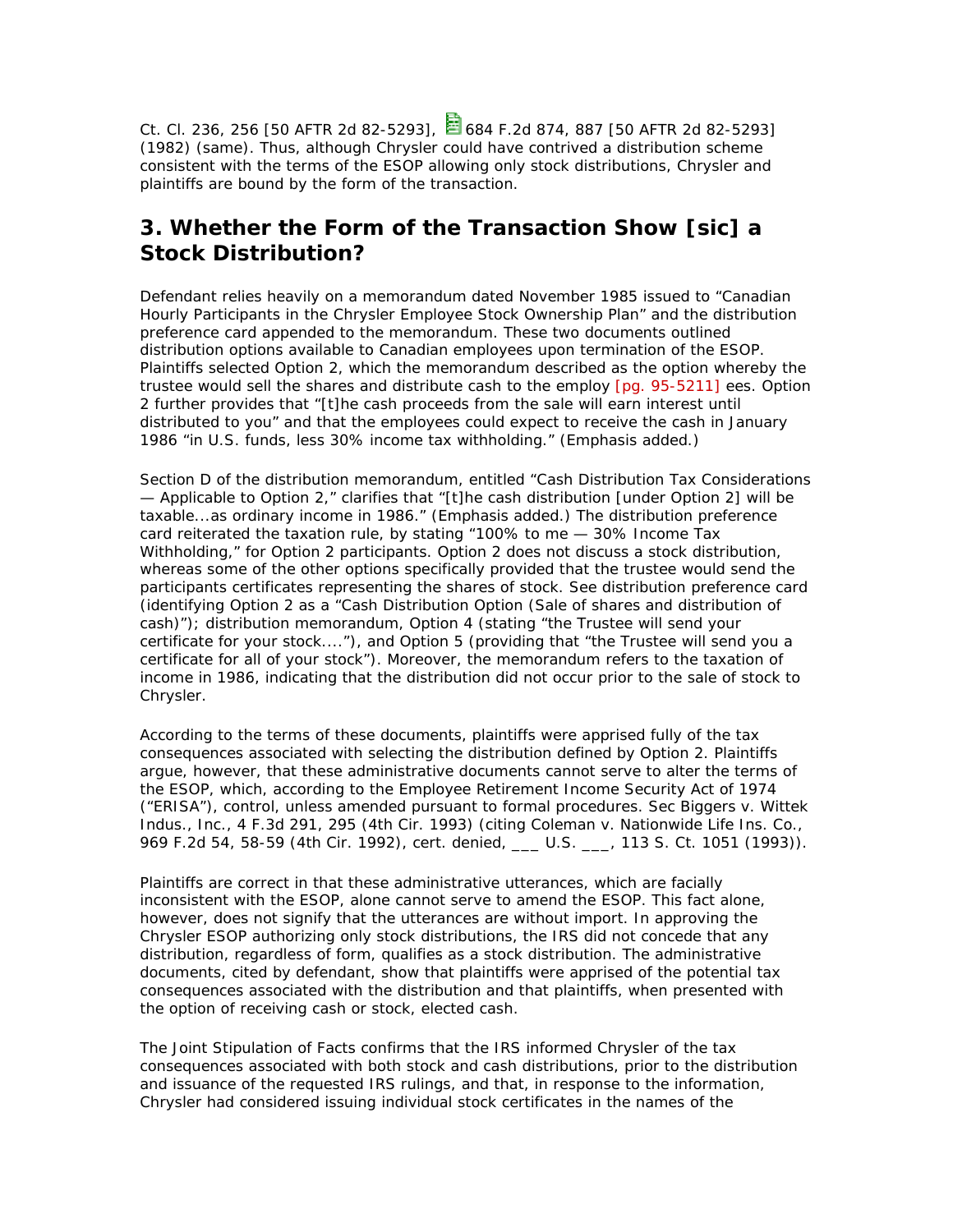approximately 8,000 Canadian employees who had selected Option 2 prior to the sale of the stock to Chrysler. Chrysler was unable to effectuate such a transaction due to timing constraints. Although defendant concedes that the stock need not have been issued in the names of the individual employees, it focuses on the fact that such a transaction contemplated the movement of stock out of the trust, which was not achieved in this case.

According to defendant, the only item distributed out of the trust to plaintiffs was cash on January 17, 1986. The record reveals that the trustee sold plaintiffs' shares to Chrysler from December 9-20 and that Chrysler, seven days following each sale date, sent cash proceeds to the trustee, whereupon those proceeds began accruing interest. The Fiduciary Return shows that the cash proceeds, including interest, constituted assets of the trust as of December 31, 1985. This return demonstrates that the trustee viewed the proceeds from the sale as assets of the trust as of the close of 1985. Defendant further states that had the individual who signed the return deemed the distribution to be of stock, that individual would have committed perjury.  $\frac{14}{1}$ 

Plaintiffs attempt to temper defendant's characterization of the distribution as one of cash by citing to a series of memoranda from E.R. Hagmaier, Chrysler's Program Manager, Savings & Systems, to James R. Woods, Jr., Stock Transfer Department, Morgan Guaranty, which referred to a distribution date of December 31, 1985. These memoranda severely undermine plaintiffs' position because the sale of plaintiffs' stock occurred between December 9-20. Even assuming, arguendo, that the sale concluded on the date on which the trustee instructed Chrysler's transfer agent to cancel the shares, that date was December 30, 1985, one day before the date recited in the memoranda. The only distribution that could have occurred as of December 31, 1985, would have been of cash, not stock.

Plaintiffs also refer to the financial notes attached to the Fiduciary Return, which state: "Upon termination, every participant in the Plan shall receive all stock accumulated in their accounts which represents corporate contributions and earnings to date...." This statement does not specify the form of the distribution, but, instead, simply indicates that each participant will receive the available balance in his account, also known as the "Accrued Benefit," as defined in section 5.2 of the ESOP.

Plaintiffs next argue that the individual ESOP account records maintained by the trustee do not show any cash proceeds resulting from the sale of stock. The court finds that the Fiduciary Return showing the cash proceeds as trust assets as of December 31, 1985, is more persuasive authority in terms of defining the status of the trust assets. In addition, the record is unclear whether the individual ESOP accounts recorded uninvested cash, or whether the accounts only showed shares of stock, including Chrysler stock contributions and shares purchased with dividends. See Joint Stipulation of Facts, filed Dec. 12, 1994, paragraph 15. Finally, plaintiffs emphasize that interest was paid on the cash proceeds from the date on which the trustee received the funds until the date the funds were remitted to plaintiffs.  $\frac{15}{2}$  The interest, as well as the cash proceeds, however, constituted trust assets as of December 31, 1985. <sup>16</sup>

Plaintiffs have not sustained their burden of proof to establish that the distribution in this case was of stock, as opposed to cash. Plaintiffs attempt to explain away a variety of inconsistent administrative utterances, as well as the form of the transaction, which mimics a cash distribution, by focusing on the language of the ESOP. Under plaintiffs' approach the sole fact that the IRS approved the ESOP as one allowing only stock distributions would mean that any distribution, regardless of form, would qualify as a stock distribution. The court declines to endorse this approach.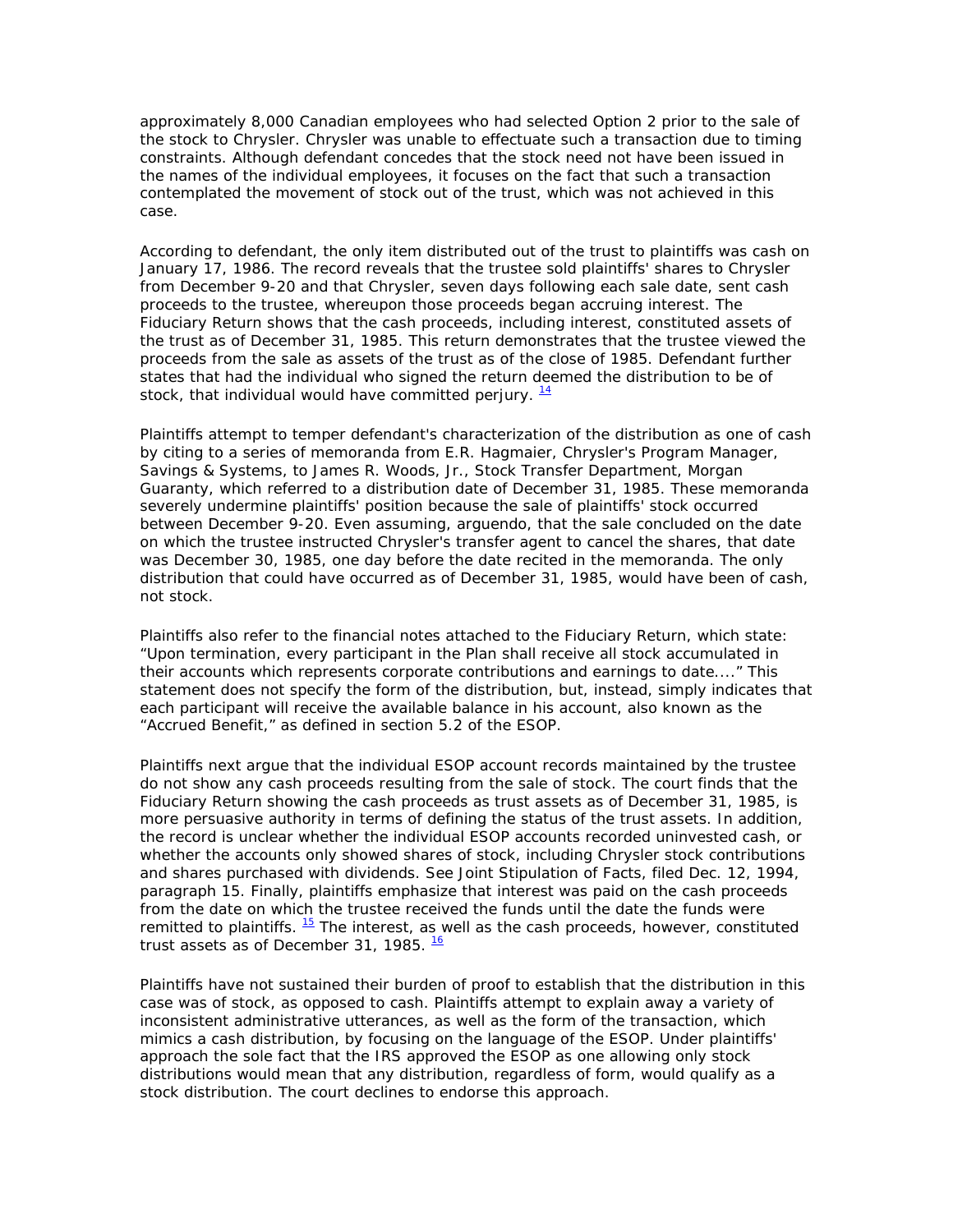Although Chrysler could have contrived a distribution mechanism consistent with the terms of the ESOP, Chrysler and plaintiffs are bound by the form of the transaction, which the court finds to be a cash distribution. In addition to the form of the transaction, plaintiffs have failed to provide the court with any authorities to support the proposition that an actual distribution of stock occurred within the meaning of section 402(a)(1). The authorities cited pertaining to section  $402(a)(1)$  contemplate [pg. 95-5213] a movement of stock out of the trust, which did not occur in this case prior to the sale of the stock.

## **II. The Source of the Earnings and Accretions Portion of the Distribution**

**[2]** Assuming a cash distribution, the issue becomes whether the earnings and accretions component of the distribution constitutes United States-sourced income taxable under I.R.C. section 871(a)(l), which provides:

[T]here is hereby imposed for each taxable year a tax of 30 percent of the amount received from *sources within the United States* by a nonresident alien individual as — (A) interest..., dividends, rents, salaries, wages, premiums, annuities, compensations, remunerations, emoluments, and other *fixed or determinable annual or periodical* gains, profits, and *income*,...

(Emphasis added.)

Plaintiffs advance two alternative positions as to why the earnings and accretions portion

of the distribution is not United States-sourced income. First, plaintiffs argue that  $\blacksquare$ 

Treas. Reg. section  $1.441-2(a)(3)$  (1994), interpreting  $\Box$  I.R.C. section 871(a)(1)(A), provides that income from the sale of personal property is "not fixed or determinable annual or periodical income," and is therefore not taxable under section  $871(a)(1)(A)$ . Such a gain is taxable only if the nonresident alien is present in the United States for 183

days or more during the year of sale.  $\blacksquare$  I.R.C. section 871(a)(2). Second, plaintiffs contend that the earnings and accretions represent compensation for services performed

without the United States and that, according to  $\mathbb{E}_{\text{I.R.C.}}$  section 862(a)(3), the sourcing rule governing compensation, such earnings are not taxable.

## **1. Whether the Earnings and Accretions Constitute Gain from the Sale of Property?**

Plaintiffs rely on  $\mathbb{E}$  I.R.C. sections 652(b) and  $\mathbb{E}$  662(b). These sections are part of Subchapter J, Chapter 1 of the Code, which deals with the taxation of income of estates and trusts and their beneficiaries. Section 652(b) provides that trust income "shall have the same character in the hands of the beneficiary as in the hands of the trust." Section 662(b) stipulates to the same effect. This form of taxation is referred to as the conduit theory of taxation, because the character of trust income in the hands of the trustee

passes through to the beneficiaries. See  $\mathbb{B}$  Rev. Rul. 81-244, 1981-2 C.B. 151 (applying conduit theory of taxation to Subchapter J trusts and beneficiaries).

Plaintiffs maintain that, because the proceeds from the sale of the stock are capital gains in the hands of the trustee, upon distribution these proceeds are also capital gains in the hands of the beneficiary. Plaintiffs further argue that the gain resulting from the sale of stock in this case qualifies as gain from the sale of personal property and is not subject to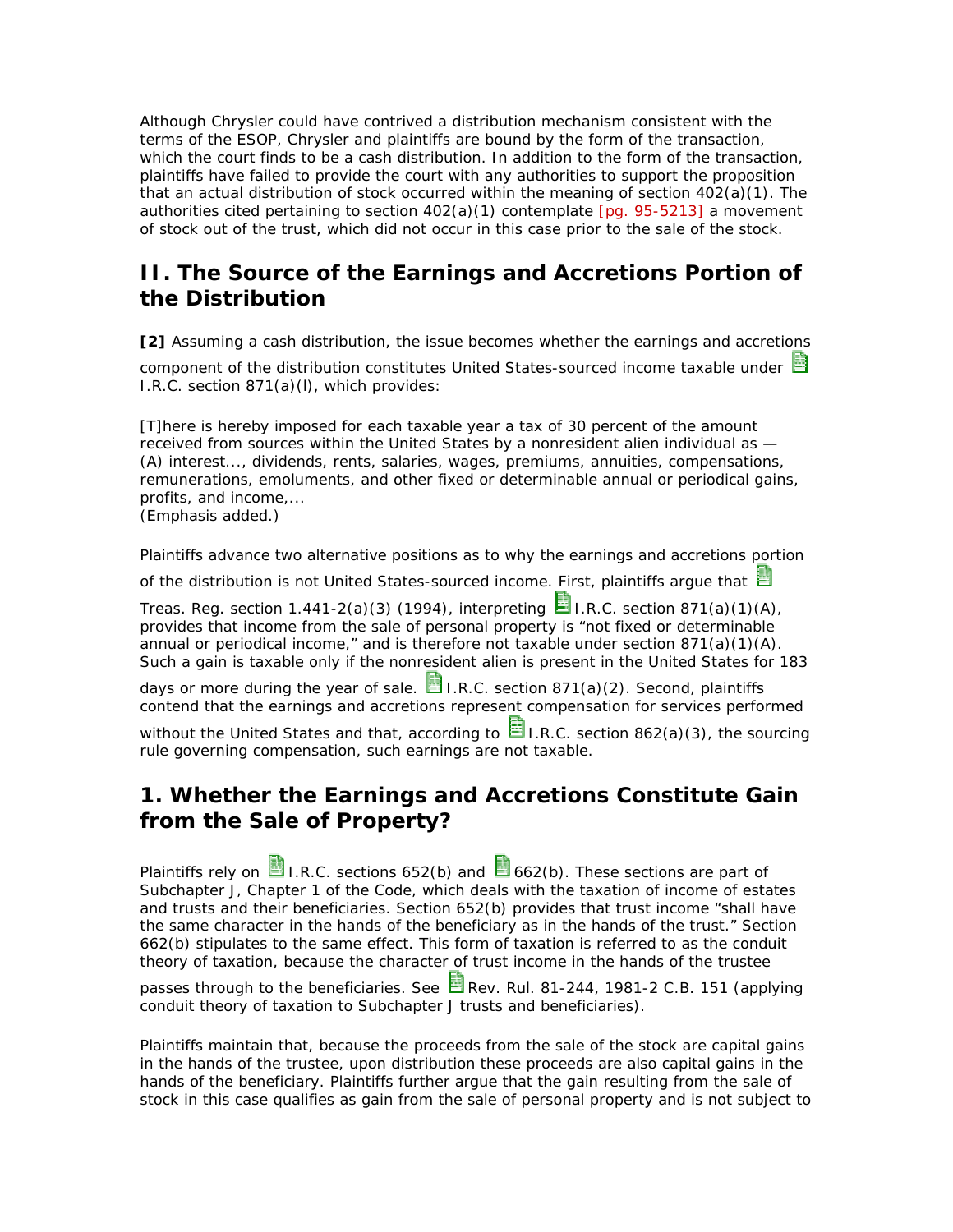taxation under  $\mathbb{E}_{\text{I.R.C.}}$  section 871(a)(1)(A). See  $\mathbb{E}_{\text{Treas.}}$  Reg. section 1.1441-2(a)(3) (stating that income from sale of personal property "is not fixed or determinable annual or periodical income" for purposes of section  $\frac{871(a)(1)(A)}{2}$ .

Plaintiffs ignore well established IRS policy to the effect that the pass-through rules

relevant to Subchapter J do not apply to employee trusts.  $\blacksquare$  Treas. Reg. section 1.641(a)-0(a) states that "[T]he provisions of Subchapter J do not apply to employee trusts subject to Subchapters D and F, Chapter 1 of the Code...." Because the Chrysler ESOP qualifies as an employee trust pursuant to Subchapter D, the pass- through rules of Subchapter J are inapplicable.

The IRS' policy, as articulated through revenue rulings since 1955, is that the conduit theory of taxation embodied in Subchapter J does not apply to distributions from qualified employee plans. **B** Rev. Rul. 72-99, 1972-1 C.B. 115; **B** Rev. Rul. 55-61, 1955-1 C.B. 40; see  $\blacksquare$  Rev. Rul. 79-388 (confirming that conduit theory of taxation does not apply to employee trusts).  $\blacksquare$  Rev. Rul. 55-61 provides that the portion of a qualified trust distribution consisting of interest on tax-exempt securities received by the trust is not excludable from gross in come, but, instead, is taxable under  $\mathbb{E}_{\text{I.R.C.}}$  section 402(a).

In  $\blacksquare$  Rev. Rul. 72-99, the IRS ruled that dividends paid on common stock allocated to an employee's profit-sharing trust account and distributed to the employee were taxable

under section 402(a) and did not qualify for the dividend exclusion under  $\Box$  I.R.C. section 116. The IRS specifically stated:

The fact that part of the distribution is derived *from dividends, or any other specific type of income*, has no bearing on the treatment of the distribution for purposes of those sections. *The cash dividends in this case became part of the trust assets when they were paid to the trustee and as such lost their identity as dividends*.

(Emphasis added.) These two rulings confirm that, unlike Subchapter J, the character of income earned by a qualified trust does not pass from the trustee to the beneficiary upon distribution.

The cemetery and alimony trust cases, upon which plaintiffs rely, are inapposite because they involve Subchapter J trusts, not qualified employee trusts under Subchapter D. Once the cash proceeds representing the capital gains from the stock sale became part of the trust, those proceeds lost their identity as capital gains. Accordingly, Treas. Reg. section 1.1441- 2(a)(3) addressing the taxation of income from the sale of personal property is inapplicable and the earnings and accretions of the distribution at issue are taxable under

I.R.C. section 871(a)(1)(A), unless plaintiffs can point to some other exclusion or rationale for exempting the amount from taxation.

# **2. Whether the Earnings and Accretions Represent Compensation for Services Performed Outside the United States?**

**[3]** Nonresident aliens are taxed under **I.** I.R.C. section 871(a)(1) only with respect to "amount[s] received from *sources within the United States*." (Emphasis added.) The issue therefore becomes whether the earnings and accretions portion of the distribution at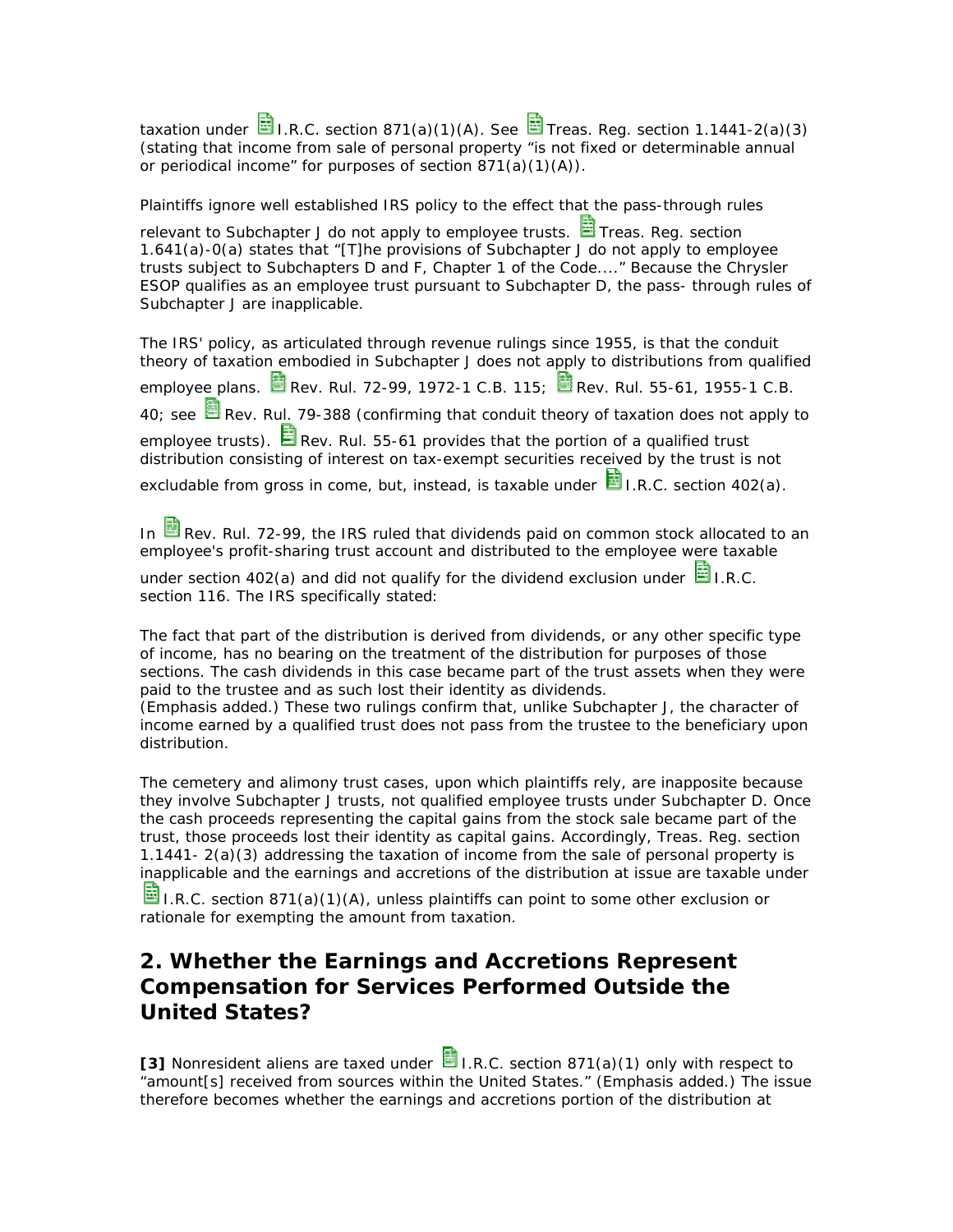issue constitutes United States-sourced income. Defendant argues that the situs of the trust controls the source of the earnings and accretions of a qualified trust distribution. Given that the Chrysler ESOP was sited in the United States, defendant contends that the

IRS properly taxed the earnings and accretions to plaintiffs under  $\Box$  I.R.C. section 871(a)(1)(A). Plaintiffs reject this sourcing theory and rely instead upon the sourcing

rules of **国** I.R.C. sections 861-865. Specifically, plaintiffs argue that the earnings and accretions represent compensation for services performed outside the United States and

therefore that such amounts are not taxable under section 871(a)(1)(A), according to  $E$ I.R.C. section 862(a)(3).

Defendant contends that the IRS has had a long-standing policy of taxing the earnings and accretions component of distributions from qualified plans as United States- sourced income and that Congress has repeatedly approved such policy by enacting narrow exclusions to the general tax rule. Plaintiffs dispute this characterization, maintaining that the IRS has made several inconsistent rulings as to the taxability of earnings and accretions, so the court should not accord the IRS' tax policy the deference normally provided to a consistently- held agency policy. See Watt v. Alaska, 451 U.S. 259, 273 (1981).

In 1952 the IRS published IR-Mim. 71, 1952-2 C.B. 170, which addressed the tax consequences under  $\frac{1}{2}$  section 165(a) of the Internal Revenue Code of 1939, the predecessor of  $\blacksquare$  I.R.C. section 402, associated with distributions to nonresident beneficiaries from stock bonus, pension, annuity, and profit-sharing plans, when such distributions were based, in whole or in part, on services rendered outside the United States. In IR-Mim. 71, the IRS first outlined the tax policy consistent with that advanced by defendant. Specifically, the IRS stated:

[A] distribution under or pursuant to a stock bonus...plan by a domestic trust or insurance company to a nonresident citizen or nonresident alien is excludable from the gross income of the recipient only to the extent the payment represents (a) a return of the employee's own [pg. 95-5215] contributions or (b) amounts actually contributed by the employer on account of personal services of the alien employee rendered abroad....*To the extent such payments represent earnings on and accretions to contributions of either the employer or the employee, they constitute income from sources within the United States* and accordingly are includible in gross income unless expressly excludable pursuant to the provisions of an income tax convention....

(Emphasis added.) The IRS notably did not limit the scope of the taxation policy in IR-Mim. 71, but, instead, required that the earnings and accretions of all qualified plan

distributions be taxed as United States-sourced income. See  $\blacksquare$  Rev. Rul. 56- 125, 1956-1 C.B. 627 (following general rule of IR-Mim. 71, the portion of a distribution from an employer-funded pension or annuity plan attributable to earnings and accretions on either employer or employee contributions constitutes income from sources within United States).

Eight years following publication of this general tax rule, in 1960, Congress enacted former  $\frac{1}{2}$  I.R.C. section 402(a)(4), which has been renumbered and now appears at  $\frac{1}{2}$ I.R.C. section  $402(e)(2)$ . **I.** I.R.C. section  $402(a)(4)$  provided a pro rata exclusion from gross income in the case of retirement benefits paid by the United States from an exempt trust to nonresident aliens. Defendant asserts that section 402(a)(4) would be reduced to mere surplusage if the court adopted plaintiffs' theory of sourcing the earnings and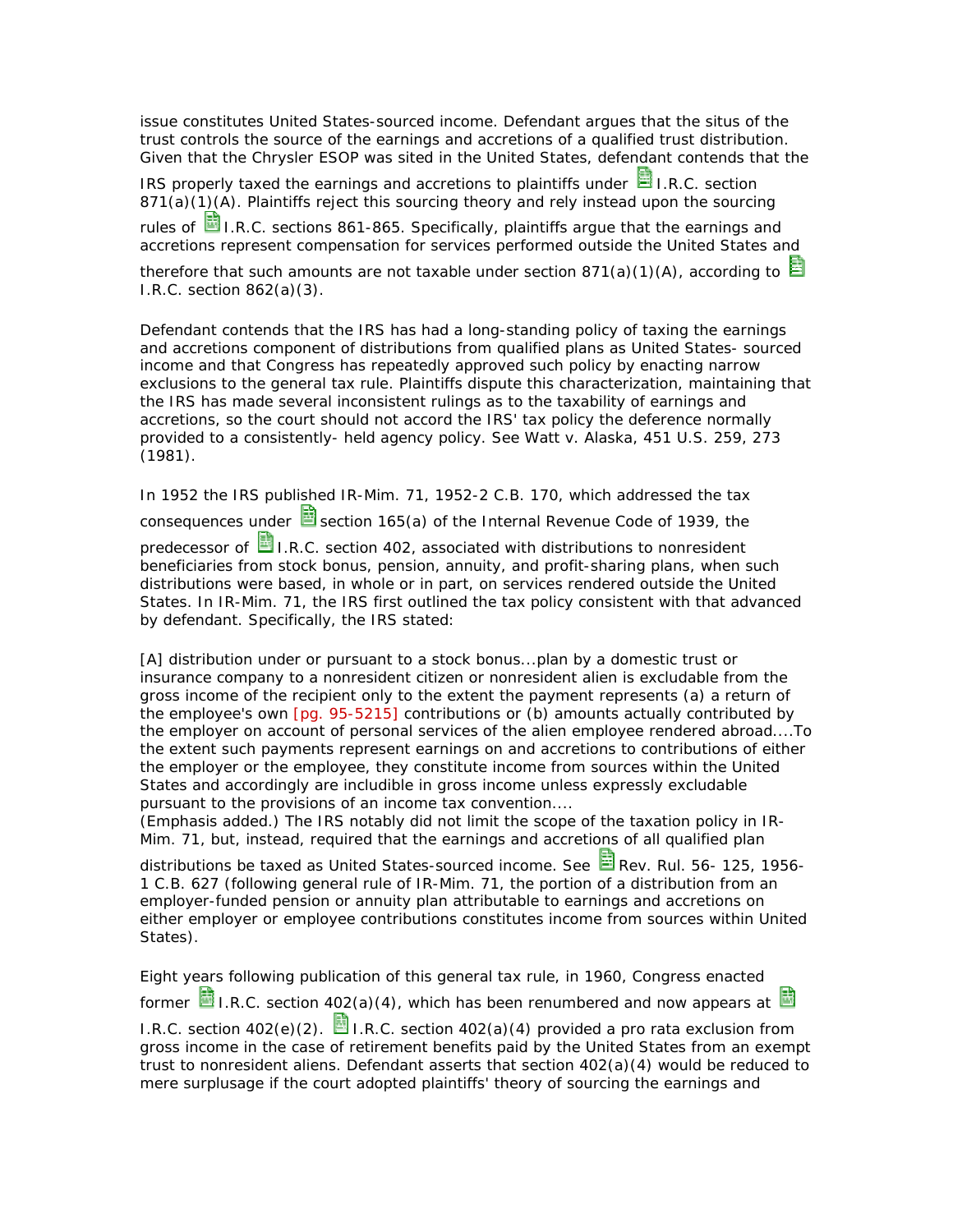accretions as compensation for services rendered without the United States under section 862(a)(3).

The legislative history indicates that Congress understood and approved the IRS' general policy of taxing the earnings and accretions of a qualified trust distribution, as set forth in IR-Mim. 71. With respect to section 402(a)(4), S. Rep. No. 1028, 86th Cong., 2d Sess. 2 (1960), reprinted in 1960 U.S.C.C.A.N. 1902, 1903 (hereinafter "S. Rep. No. 1028"), provides:

Under present law civil service annuities *and certain other retirement benefits* provided by the United States are treated as distributed under 'qualified' pension plans, and when distributions are made to the annuitant he is not taxed on the portion of the payment representing his own contributions to the pension. In addition, he is not taxed on contributions by the employer if these amounts would not be taxable to him had the employer made the payments directly to him.

...In the case of a U.S. civil service retirement pension, the amounts set aside by the Government for the future retirement of a nonresident alien working abroad also are free of tax since if these amounts were paid to him directly they would not be subject to tax. *However, to the extent the annuity represents earnings on the amount set aside by the*  Government, a tax is due on the payments because this is considered as investment *income from sources within the United States*. On this portion of the annuity payments a 30-percent withholding tax generally is applicable.

(Emphasis added.) The "Technical Explanation of the Bill, As Reported," further provides that "if the employee was a nonresident alien during the whole of his employment with the United States and all his services were performed outside the United States, there is generally includible in gross income an amount representing the interest increment on the employee and employer contributions." S. Rep. No. 1028, 1960 U.S.C.C.A.N. at 1904; see IR- Mim. 71 (ruling that earnings and accretions from contributions of either employer or employee constitute income from sources within United States and are

includible in gross income); accord  $\blacksquare$  Rev. Rul. 56-125 (same).

By enacting section  $402(a)(4)$ , Congress created a narrow exception to the general tax rule enunciated in IR-Mim. 71. Congress deemed such an exception necessary in view of the hardships to nonresident aliens posed by the IRS' tax policy. See S. Rep. No. 1028, 1960 U.S.C.C.A.N. at 1903 (indicating that taxing the "earnings on the amount set aside by the Government" for work performed by nonresident aliens em ployed by the United States abroad "has engendered resentment against the United States").

Plaintiffs contend that a ruling in their favor would not render  $\blacksquare$  I.R.C. section 402(a)(4) superfluous. Plaintiffs argue that the legislative history of section 402(a)(4) discusses only annuities and therefore that only the earnings portion of those distributions is taxable. Since the distribution at issue was not an annuity, in defendant's view, plaintiffs maintain that the situs of the trust source rule does not apply. This distinction lacks merit. In discussing the scope of present tax law, the legislative history speaks of both annuities and "other retirement benefits." See S. Rep. No. 1028, 1960 U.S.C.C.A.N. at 1904 (explaining provision as "provid[ing] an additional exclusion...with respect to *retirement benefits* received from the United States") (emphasis added); id. at 1903 (stating that "[u]nder present law civil service annuities *and certain other retirement benefits* provided by the United States are" subject to taxation) (emphasis added).

Plaintiffs' annuity limitation also stands in direct contrast to the official IRS policy, enunciated in IR-Mim. 71, which applied to all qualified plan distributions, not just annuities. By the time Congress enacted  $\Xi$  I.R.C. section 402(a)(4), IR-Mim. 71 had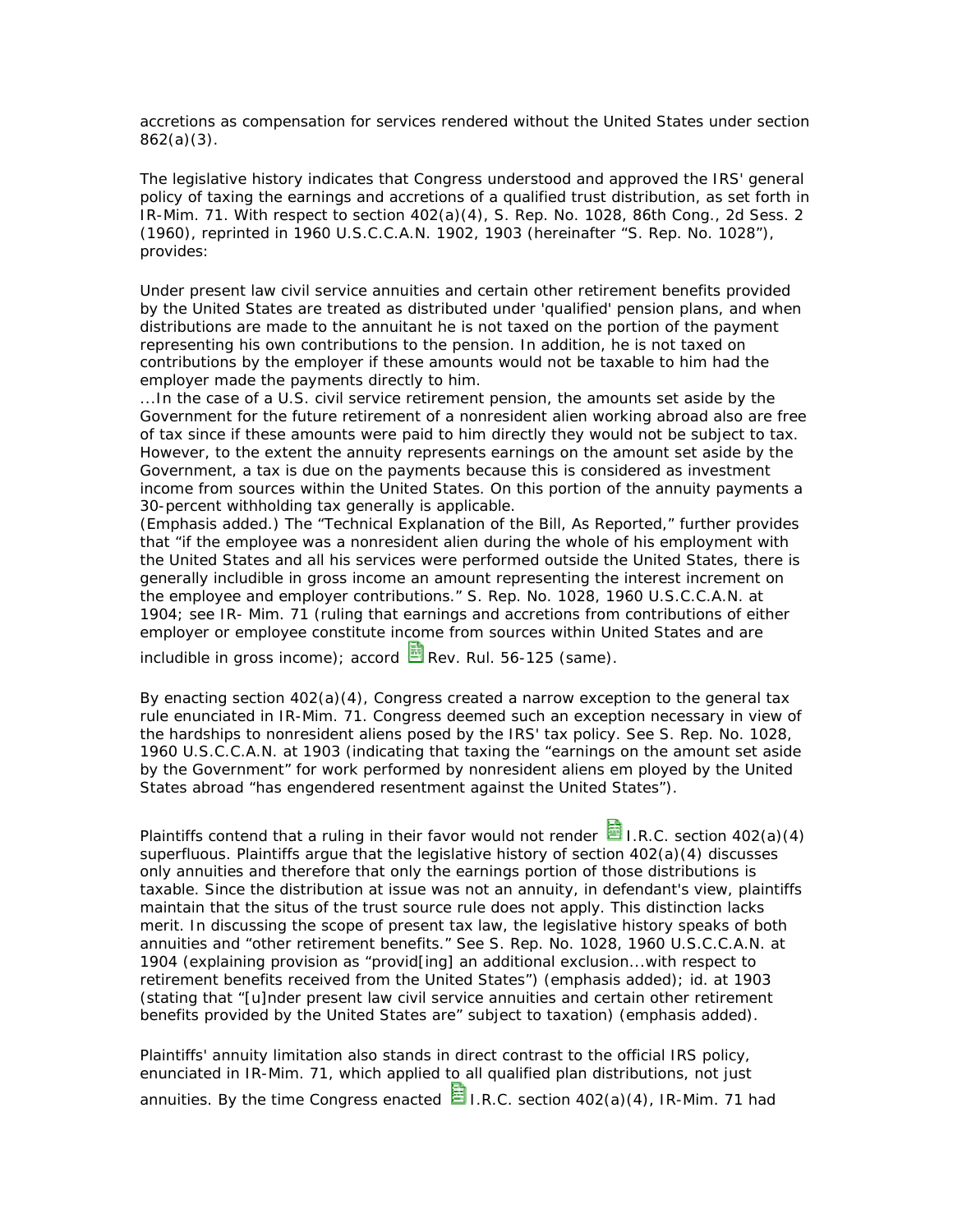been in effect for over eight years. Finally, section 402(a)(4) treats distributions generally: "The amount includible...in the gross income of a nonresident alien individual *with respect to a distribution made by the United States* in respect of services performed." (Emphasis added.) Distributions from the Civil Service Retirement Fund are not limited to annuities. See 5 U.S.C. section 8342 (authorizing non-annuity distributions from the Civil Service Retirement Fund).

Plaintiffs also argue that  $\frac{1}{2}$  I.R.C. section 402(a)(4) would not be rendered superfluous under their compensation theory, because civil service annuities are funded in equal part by employer and employee contributions. The legislative history, however, does not discriminate between the two types of contributions with respect to taxation of the accrued earnings on such amounts. Rather, S. Rep. No. 1028, 1960 U.S.C.C.A.N. at 1904, provides that "if the employee was a nonresident alien during the whole of his employment with the United States and all his services were performed outside the United States, there is generally includible in gross income an amount *representing the interest increment on the employee and employer contributions* ." (Emphasis added.)

This position is consistent with both IR-Mim. 71 and  $\blacksquare$  Rev. Rul. 56-125. See IR-Mim. 71 (explaining that "payments represent[ing] earnings on and accretions to contributions of *either the employer or the employee*...constitute income from sources within the United

States....") (emphasis added);  $\blacksquare$  Rev. Rul. 56-125 (same).

In 1966 Congress provided additional relief to nonresident aliens by enacting  $\blacksquare$  I.R.C. section 871(f), which, in general, provided that any amount received by a nonresident alien as an annuity under a qualified plan distribution is not taxable if the services, for which the annuity is payable, were performed outside the United States. The legislative history supporting section 871(f) explains:

Under present law a nonresident alien receiving pension or annuity income from a plan located in the United States is subject to U.S. tax...*on the interest portion of the pension income not withstanding the fact that the services*qualifying the nonresident alien for the pension *were entirely rendered outside the United States*. S.Rep. No. 1707, 89th Cong., 2d Sess. 27 (1966) (emphasis added).

Defendant argues that if plaintiffs' sourcing approach were adopted and the court were to rule that the earnings and accretions were compensation for services performed outside

the United States,  $\blacksquare$  I.R.C. section 871(f), like section 402(a)(4), would be reduced to mere surplusage. In briefing plaintiffs stated that "[f]inding a purpose for section 871(f)... is more difficult. A holding by this court that the entire amount of every qualified trust distribution is compensation for tax purposes would re [pg. 95-5217] duce the function of section 871(f) to that of special-interest relief from a dubious IRS practice...." Plfs' Br. filed Mar. 20, 1995, at 23.

During argument, however, plaintiffs did offer a scenario under which **in** I.R.C. section 871(f) would have a purpose if the court were to adopt their position. Specifically, plaintiffs contended that section 871(f) was designed to address those situations wherein an individual retired, but elected to leave the assets in the trust, instead of seeking a distribution. According to plaintiffs, the income earned after retirement is investment income, which is income that would be taxable to the nonresident alien employee had the employee received the income directly, rather than through a trust.  $11$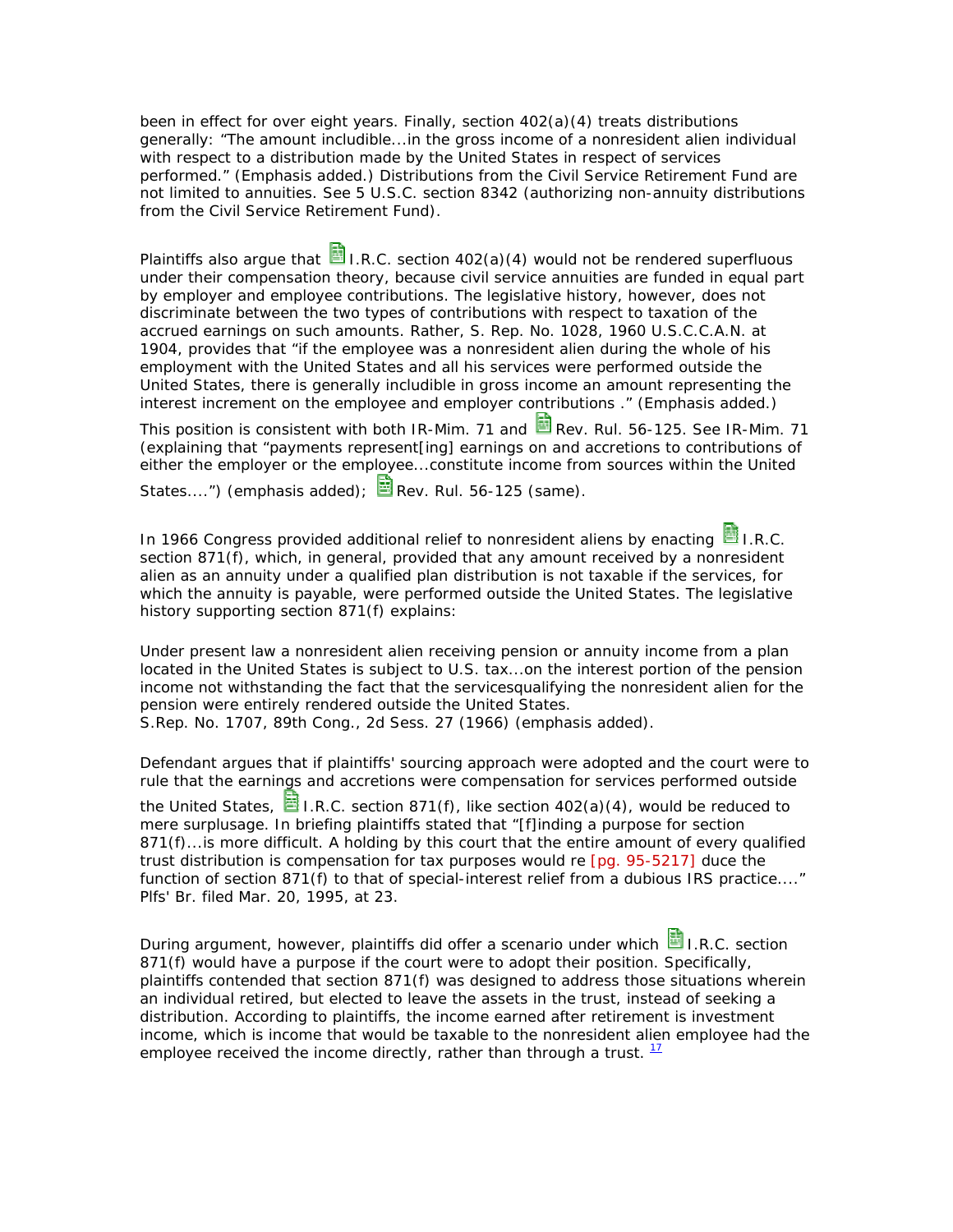The court is not persuaded by plaintiffs' proposed purpose for  $\Box$  I.R.C. section 871(f). Nothing other than pure speculation supports the position that the earnings and accretions of the trust transform from compensation to investment income upon the date of retirement. The IRS policy, enunciated in 1952, and recognized by Congress in 1960, applied to all qualified trust distributions. IR-Mim. 71 included no waivers for income derived prior to retirement.

Similar to the argument advanced with regard to  $\Box$  I.R.C. section 402(a)(4), plaintiffs posit that the universe from which Congress carved the section 871(f) annuity exception should be limited to pensions and annuities, as opposed to all qualified plan distributions, because the legislative history only referred to pensions and annuities. Central to this theory is the position that the distribution in this case did not constitute an annuity. Although the legislative history specifically does not reference IR- Mim. 71, the existence of the policy since 1952 and the narrow exception to that rule provided by section

 $402(a)(4)$ , leads the court to the conclusion that  $\frac{13}{21}$  I.R.C. section 871(f) represents a second effort to reduce the hardships to nonresident aliens posed by IR-Mim. 71, which applies unmistakably to all qualified plan distributions, not only pensions and annuities.

The court concludes that  $\Box$  I.R.C. sections 402(a)(4) and  $\Box$  871(f), enacted in 1960 and 1966, respectively, represent two narrow exceptions to IR-Mim. 71. See Helvering v. Winmill,  $\overline{3}$  305 U.S. 79, 83 [21 AFTR 962] (1938) (holding that Congress' endorsement of existing policy gives that policy the effect of law); Hunt Foods and Indus., Inc. v. United States, **E** 193 Ct. Cl. 759, 770 [27 AFTR 2d 71-1877], **E** 436 F.2d 443, 448 [27 AFTR 2d 71-1877] (1971) (same). Accepting plaintiffs' theory that the earnings and accretions constitute compensation would render these sections superfluous. Mountain States Tel. & Tel. Co. v. Pueblo of Santa Ana, 472 U.S. 237, 249 (1985) (ruling that "'statute should be interpreted so as not to render one part inoperative....'") (quoting Colautti v. Franklin, 439 U.S. 379, 392 (1979)). The court cannot presume that Congress enacted a law with no effect.

In 1970 the IRS declared obsolete IR- Mim. 71. See  $\mathbb{B}_{\mathsf{Rev}}$  Rev. Rul. 70-278, 1970-1 C.B. 281. Plaintiffs cite Gen. Couns. Mem. 36,344 (July 23, 1975), to demonstrate that the IRS questioned the policy of taxing earnings and accretions as expressed in IR- Mim. 71. Much of plaintiffs' brief, in fact, derives from the arguments made in Gen. Couns. Mem. 36,344, which plaintiffs fail to note was revoked by Gen. Couns. Mem. 38,007 (July 10, 1979). Gen. Couns. Mem. 38,007 provided that Gen. Couns. Mem. 36,344 was revoked to the extent that it concluded that the earnings and accretions from a qualified trust distribution to nonresident aliens should be sourced according to where the employee performed services. Plaintiffs emphasize that for nine years the IRS had no defined policy concerning the taxation of the earnings and accretions of qualified plan distributions to nonresident aliens.

Defendant asserts that during the nine- year period highlighted by plaintiffs the IRS continued to advise nonresident aliens that the earnings and accretions portion of a qualified plan distribution from a plan sited in the United States was taxable. Department of the Treasury, IRS, Publication 519 United States Tax Guide for Aliens, ch. 2 (1978 ed.), specifically stated:

When a nonresident alien receives a pension from a domestic trust for services rendered within and outside the United States, the amount of the pension that is from U.S. sources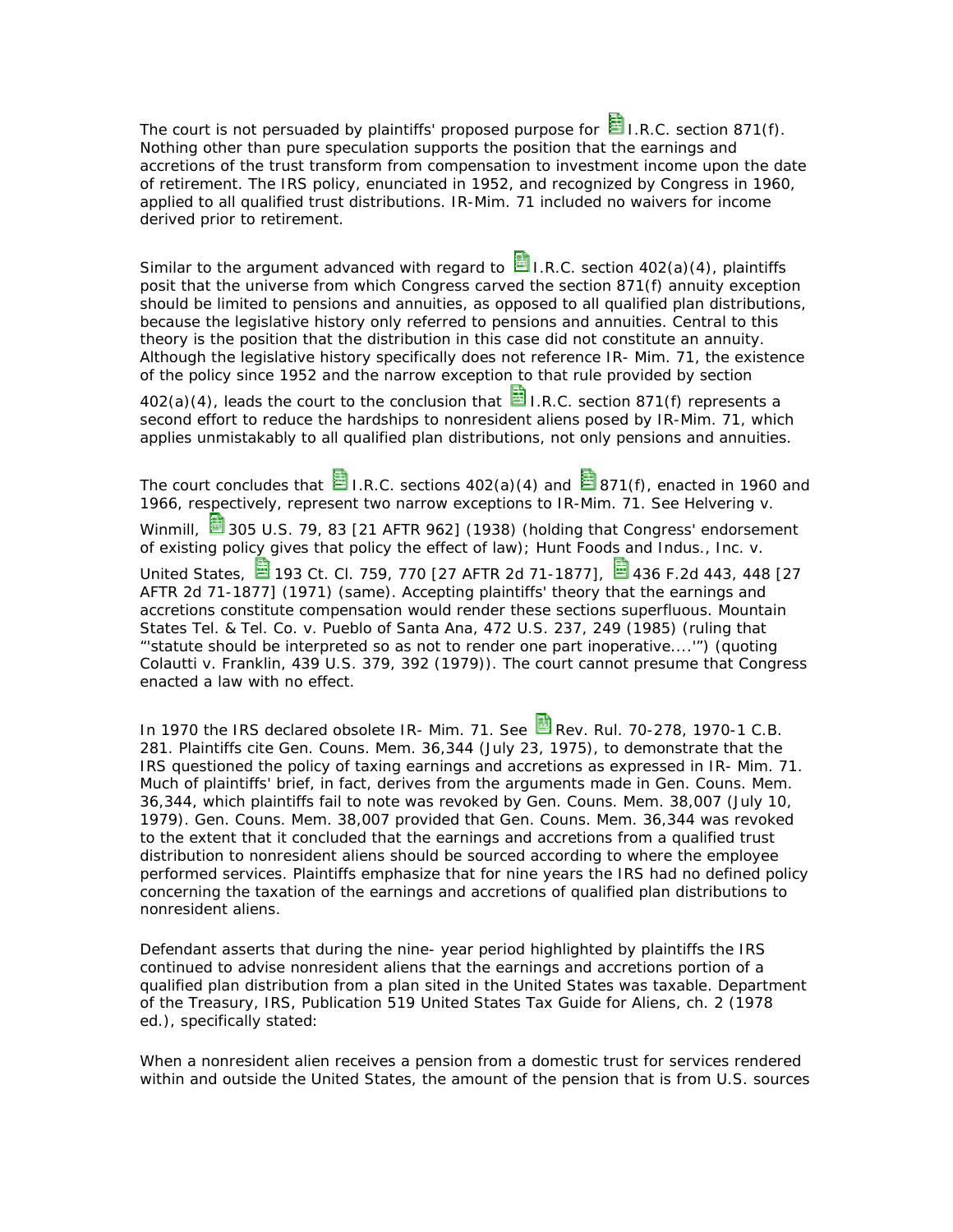is the amount of income earned by the trust and the employer contributions made because of services performed within the United States....

In addition, defendant correctly notes that a General Counsel Memorandum represents internal agency deliberations and cannot be cited by the taxpayer as precedent. See Casey v. Commissioner,  $\frac{1}{20}$  50 T.C.M. (CCH) 1,014, 1,020 [185,472 PH Memo TC], aff'd, 830 F.2d 1092 [60 AFTR 2d 87-5683] (10th Cir. 1987).

Citing  $\Box$  I.R.C. section 871(f) and  $\Box$  Rev. Rul. 56-125 as authority, the IRS in 1979 published  $\boxplus$  Rev. Rul. 79-388, which reiterated the situs of the trust source rule for qualified plan earnings first established in 1952 by IR-Mim. 71. In 1980 Congress amended section 871(f) by broadening the scope of the exclusion to include annuities paid to individuals whose country of residence grants a similar exemption to United States residents. Miscellaneous Revenue Act of 1980, Pub. L. No. 96-605, 94 Stat. 3521, 3528 (1980). In defining "Present Law," the Senate Committee on Finance explained that "a nonresident alien is not subject to U.S. tax on compensation for services performed outside the United States....He is, however, generally subject to a tax of 30 percent on his investment income (interest, dividends, etc.) from U.S. sources." S. Rep. No. 1036, 96th Cong., 2d Sess. 6-7 (1980), reprinted in 1980 U.S.C.C.A.N. 7293, 7298. The Committee further stated that a nonresident alien "*would generally be subject to the 30 percent withholding tax on the portion of the annuity attributable to investment income earned on the contributions while they were invested, unless a statutory or treaty exemption applies*." Id. (emphasis added).

These passages further confirm Congress' understanding that the earnings of qualified trust distributions were sourced according to the situs of the trust. Plaintiffs again focus on the statement of taxing "investment income," which includes "interest, dividends, etc."

Plaintiffs' argument is identical to that posed with regard to the 1966 version of  $\blacksquare$  I.R.C. section 871(f), and the court rejects the argument for the same reasons. See supra note 17. The amendment of section 871(f) confirms that Congress understood the IRS' policy to tax the earnings and accretions of all qualified plan distributions to nonresident aliens. "Congressional reenactment of a statutory provision that is subject to a longstanding administrative interpretation of which Congress was aware at the time of reenactment may well create a presumption that Congress has accepted that interpretation as a

permissible one...." McCoy v. United States,  $\frac{1}{12}$  802 F.2d 762, 766 [58 AFTR 2d 86-5943] (4th Cir. 1986).

Plaintiffs' claim of inconsistent IRS policy provides little support for their sourcing theory. Although the court acknowledges that the IRS vacillated concerning the taxation of the earnings and accretions of qualified trust distributions to nonresident aliens from 1970

through 1979, the narrow statutory exceptions set forth in  $\mathbb{E}_{\text{L.R.C.}}$  sections 402(a)(4)

and  $\boxplus$  871(f) remained unchanged throughout that period. The chronology defined above reflects a consistent policy of taxing the earnings and [pg. 95-5219] accretions of qualified trust distributions to nonresident aliens since 1952. Plaintiffs' reliance on the 1928 legislative history of section  $402(a)(1)$  as conflicting with the legislative histories of sections  $402(a)(4)$  and  $871(f)$  is not convincing.  $\frac{18}{2}$ 

Plaintiffs' other attempts at showing inconsistency also lack merit. For example, plaintiffs cite  $\mathbb{H}$  Rev. Rul. 73-252, 1973-1 C.B. 337, which held that supplemental unemployment benefits paid to a nonresident alien in Canada from a United States trust operated by a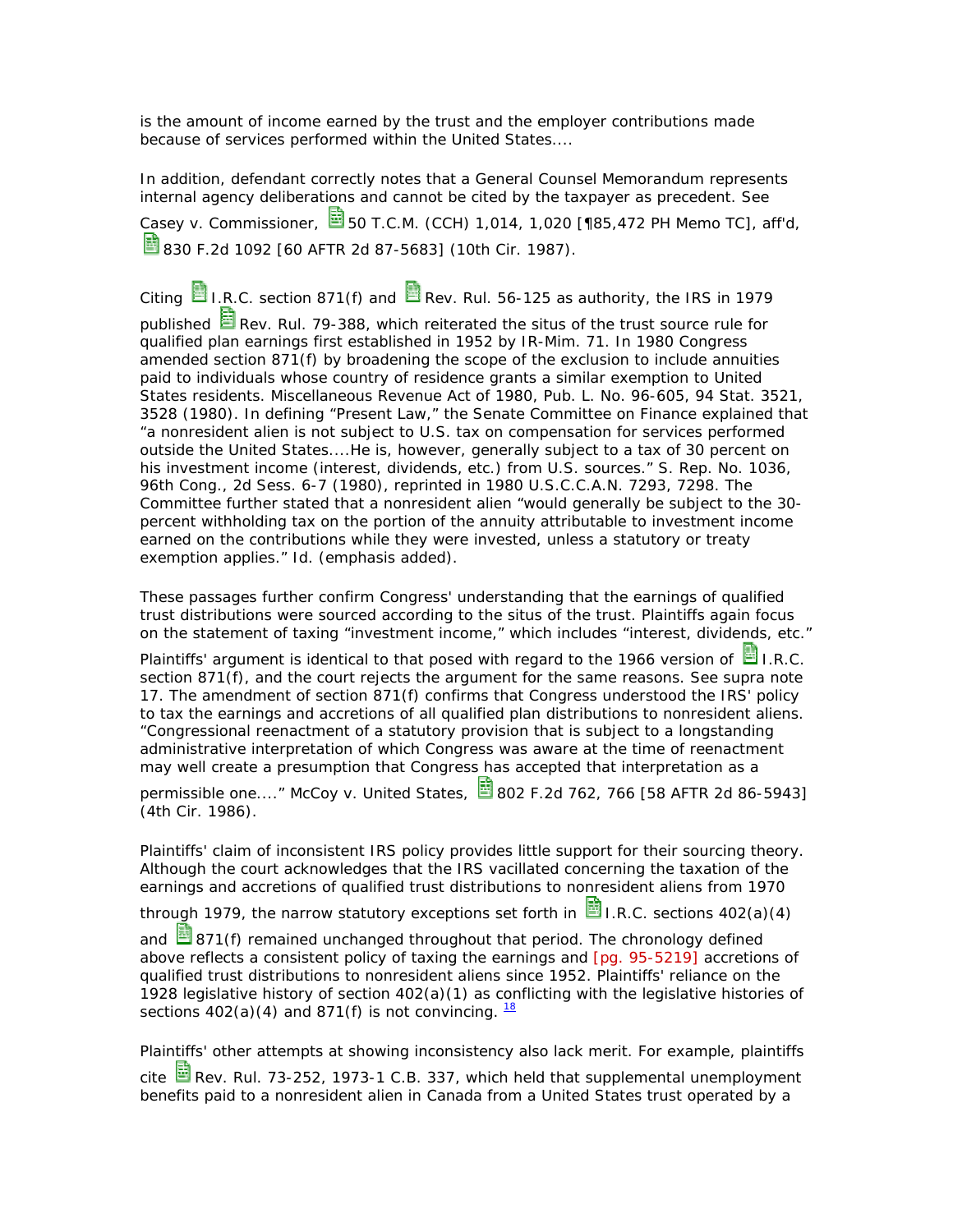voluntary employees' beneficiary association constituted income from sources without the United States. This revenue ruling is distinguishable on two grounds. First, the ruling is unclear as to whether the benefits paid included an earnings and accretions component or whether they simply represented substitute wage payments. Second, the revenue ruling reasoned that "the main factor in determining the source of income of payments received is whether the location of the property to which the payment related or the situs of the activities that resulted in its being made was in the United States or abroad." (Citations omitted.) In this case the location of the property to which the payment related is the United States, because the earnings and accretions derived from the shares of stock held in the United States trust. The specific activity at issue in this case is the generation of qualified trust income, which also occurred in the United States, given the location of the trust. Plaintiffs' work activities in Canada have no bearing on the generation of the earnings and accretions of the trust, because that income derived from the investments of the trust, as opposed to plaintiffs' work.

Plaintiffs argue that Bank of America v. United States, 230 Ct. Cl. 679, 686 [50 AFTR

2d 82-5043], **3** 680 F.2d 142, 147 [50 AFTR 2d 82-5043] (1982), endorses the proposition that "[w]hen an item of income is *not classified within the confines of the statutory scheme* nor by regulation, courts have sourced the income by comparison and analogy with classes of income specified within the statutes." (Citation omitted; emphasis added.) Plaintiffs admit that earnings and accretions of a qualified trust distribution are

not sourced in  $\blacksquare$  I.R.C. sections 861 or 862. Sourcing by analogy, plaintiffs assert that the earnings and accretions are compensation for services rendered without the United

States and that therefore the distribution is not taxable under  $\blacksquare$  I.R.C. section

871(a)(1)(A). See Karrer v. United States,  $\frac{1}{2}$  138 Ct. Cl. 385, 396- 97 [51 AFTR 775],

152 F. Supp. 66, 72 [51 AFTR 775] (1957) (sourcing royalties received by nonresident alien from United States' sales of his invention as compensation).

The existence of  $\blacksquare$  I.R.C. sections 402(a)(4) and  $\blacksquare$  871(f) obviates the need for the court to resort to the sourcing by analogy rule of Bank of America. Sections 402(a)(4) and 871(f), and their corresponding legislative histories, confirm that the earnings and

accretions of a qualified plan are sourced according to the situs of the trust. See  $\Xi$  Rev. Rul. 79-388 (ruling that earnings and accretions of qualified plan distribution are taxable, citing I.R.C. section 871(f) as authority for sourcing rule). Moreover, as noted above, the character of the trust's income does not flow through to plaintiffs. This further undermines plaintiffs' position that the earnings and accre tions represent wages for personal services performed abroad.

Notwithstanding this conclusion, the court will discuss certain other authorities upon which plaintiffs rely. During argument plaintiffs emphasized the volume of authorities cited in support of sourcing the earnings and accretions as compensation. Although

plaintiffs cited various authorities, only two cases, United States v. Basye,  $\Xi$  410 U.S.

441 [31 AFTR 2d 73-802] (1973), and Albertson's, Inc. v. Commissioner,  $\Box$  42 F.3d 537 [74 AFTR 2d 94-7072] (9th Cir. 1994), post-date the publication of IR-Mim. 71, which first established that earnings and accretions of qualified plan distributions to nonresident aliens were taxable as income from sources within the United States.  $\frac{19}{12}$ 

Plaintiffs claim that, if they had not performed the requisite 650 manhours of service per plan year, they would not have received any benefits under the ESOP. Plaintiffs rely on Basye, which holds that a payment is compensation if it is "an integral part of the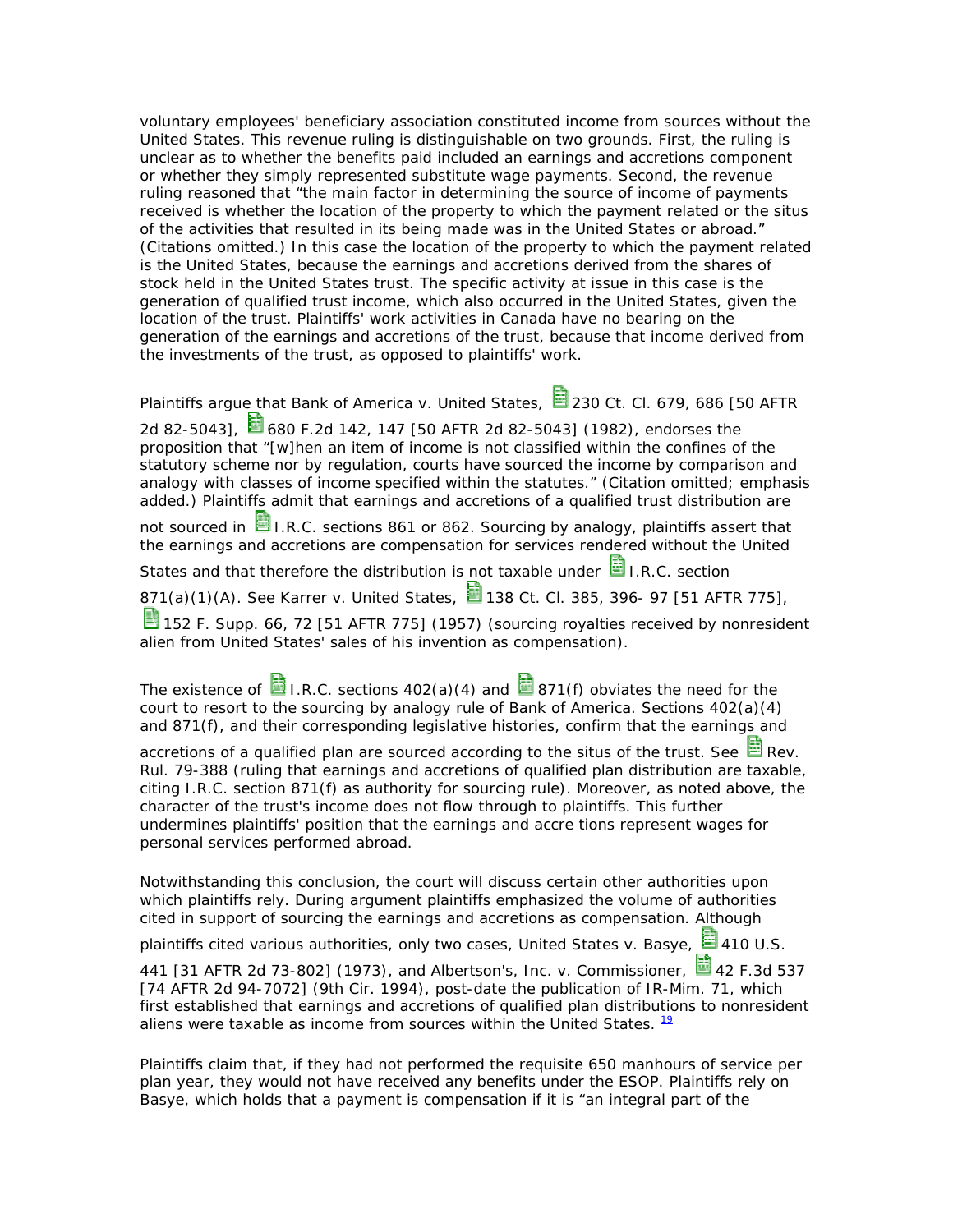employment arrangement" and that the receipt of such payment does not depend "upon any condition other than continuation of the contractual relationship and the performance of the prescribed...services." 410 U.S. at 449. Basye does not advance plaintiffs' case, because it did not rule as to the treatment of the earnings and accretions of a qualified trust. Instead, the Court held that the payments made by a health foundation to a retirement trust were compensation. Basye only supports the position that Chrysler's contributions to the ESOP were compensation, an issue to which the parties do not dispute.

Plaintiffs also rely heavily on Albertson's, which involved a nonqualified deferred compensation plan. The court at length explained the differences between the taxation of qualified and nonqualified plans. Nonqualified plans implicate the matching rule, which provides that an employer may not take income tax deductions until the employee actually receives the compensation promised. Qualified plans do not implicate the matching rule; therefore, employers may take immediate deductions for any contributions to the plan. The tax scheme is more favorable to qualified plans, because such plans involve a number of burdensome requirements and provide employers little flexibility in creating the plan. For example, employers must forward to a third party annually the amounts representing deferred compensation. This requirement disables employers from using those funds until plan distribution. In contrast, money deferred under a nonqualified plan represents only an unsecured promise for payment, so that the employer may use the funds until distribution to the employee. See 42 F.3d at 541-42.

The issue in Albertson's was whether, under a nonqualified plan, an employer could take current deductions for payments representing interest and take deductions relevant to compensation payments only when the employees actually received such sums. The court rejected this approach, holding that allowing current interest deductions would undermine the express timing restrictions associated with nonqualified plans. Under this approach substantial deductions would be allowed long before the employee received any compensation. In addition, the court ruled that deducting interest "would lead to an anomalous result: a taxation scheme designed to make nonqualified plans less attractive would in many cases provide incentives for adopting such plans." 42 F.3d at 545. Thus, for purposes of evaluating employer deductions, the court held that the interest in the case of a nonqualified plan constitutes compensation and therefore is not deductible until the employee actually receives the compensation.

Seizing on the fact that Albertson's defined interest as compensation, plaintiffs conclude that the earnings and accretions [pg. 95-5221] constitute compensation. According to plaintiffs, the character of the income as compensation should not change solely because this case involves a qualified trust. Qualified plan arrangements, however, do differ from nonqualified arrangements because of the requirement of a third-party payor. The amount of compensation contributed to a qualified plan is fixed as of the date the money is transferred to the third party or entity responsible for monitoring the funds. The employer may take deductions for the amount contributed to the third party, but cannot deduct any earnings derived following contribution by the third-party payor.

Plaintiffs seek to extend the favorable tax treatment discussion in Albertson's to plan beneficiaries. Although Albertson's discussed a tax scheme favoring qualified plans, the discussion was limited to employers, not plan beneficiaries. The court focused solely on preserving the existing tax scheme, designed to encourage employer development of qualified plans: "[F]ew employers would adopt a qualified deferred compensation plan...if the taxation scheme favored nonqualified plans or treated nonqualified and qualified plans similarly...." 42 F.3d at 542. This result preserved the tax scheme: "Whether or not the additional amounts constitute interest, allowing Albertson's to deduct them prior to their receipt by their employees would contravene the clear purpose of the taxation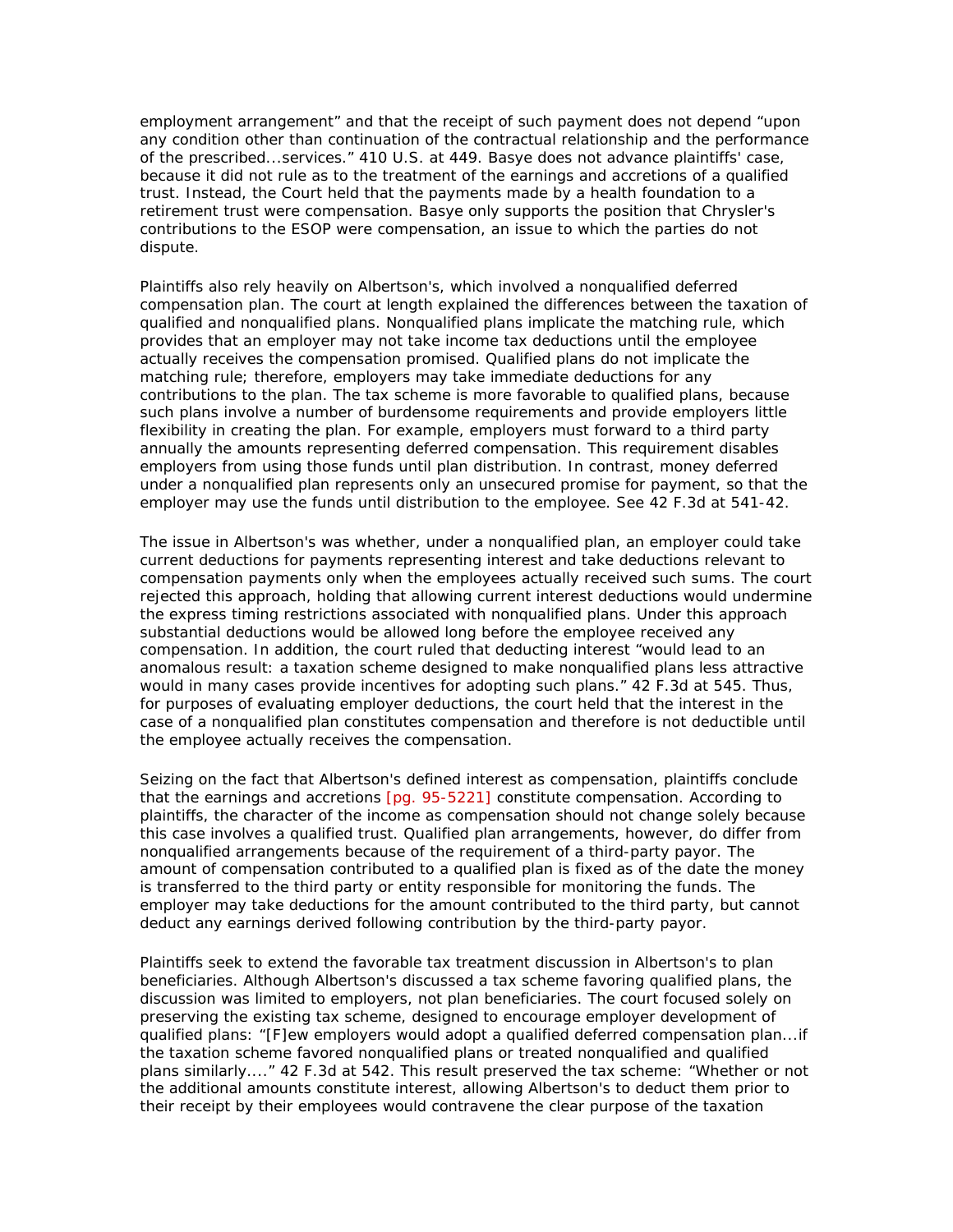scheme governing deferred compensation agreements...." Id. at 546. Given this motivation for the Ninth Circuit's ruling, the court cannot agree with plaintiffs that Albertson's intended that payments under either nonqualified or qualified plans be treated as compensation for all purposes. The decision was intended to rectify an anomaly that resulted from the court's prior decision; as plaintiffs wish to extend it to qualified plans, Albertson's would create another anomaly.

Finally, plaintiffs rely on  $\blacksquare$  Rev. Rul. 72-3, 1972-1 C.B. 105, obsoleted by  $\blacksquare$  Rev. Rul. 84-50, 1984-1 C.B. 279, and certain citations to that revenue ruling contained in the legislative history to the Comprehensive Private Pension Security Act of 1973, which, plaintiffs contend, belie that Congress endorsed the sourcing rule for earnings and

accretions set forth in IR-Mim. 71 and  $\frac{1}{12}$  Rev. Rul. 79-388. See S. Rep. No. 383, 93d Cong., 1st Sess. 118 n.1, 122(1973), reprinted in 1974 U.S.C.C.A.N. 4890, 5001 n.1, 5005; H.R. Rep. No. 807, 93d Cong., 2d Sess. 110 n.1, 119 (1974), reprinted in 1974

U.S.C.C.A.N. 4670, 4775 n.1, 4784. In  $\blacksquare$  Rev. Rul. 72-3, the IRS ruled that a pension

plan did not qualify under  $\blacksquare$  I.R.C. section 401(a) where the plan provides for pension benefits to be paid in the amount of "200 percent of the participant's highest average basic salary paid during any three consecutive years of service." The IRS reasoned that a pension is, in effect, "a 'substitute for earning power;'" consequently, any benefit which

exceeds compensation cannot be construed as a substitute. **B** Rev. Rul. 72-3 (quoting Schlaefer v. Schlaefer, 112 F.2d 177, 188 (App. D.C. 1940)). The legislative history cited by plaintiffs echoes this reasoning, but limits the amount that can be paid under qualified plans to 100 percent of the participant's average compensation.

Rev. Rul. 72-3 and the cited legislative history do not justify plaintiffs' sourcing theory. Plaintiffs' authorities address the limited question of the amount of benefits that may be paid out to beneficiaries in excess of the beneficiaries' average compensation and still qualify as a pension plan under section  $401(a)$ . The distribution in this case is not a pension. In addition, no dispute exists as to whether the Chrysler ESOP constitutes a qualified plan under section 401(a). The issue hinges on the tax treatment of the earnings and accretions portion of the distribution, an issue not addressed by plaintiffs' authorities.

Because plaintiffs have not sufficiently controverted the IRS' policy of taxing the earnings and accretions of qualified plan distributions to nonresident aliens, the court holds that

the earnings and accretions component of the distribution is taxable under  $\blacksquare$  I.R.C. section  $871(a)(1)(A)$ . The presumption is that Congress, in enacting sections  $402(a)(4)$ and 871(f), understood the universe of distributions subject to taxation and did not overlook plaintiffs' distributions in formulating the statutory relief. Thus, the relief that plaintiffs seek in this case lies with Congress, not the court.

# **III. The Annuity Exclusion from Gross Income under I.R.C. Section 871(f)**

**[4]** Plaintiffs contend that they qualify for the exclusion from gross income set forth in **I.R.C.** section 871(f).  $\frac{20}{5}$  When construing a statute allowing an income tax exemption, the exemption must be strictly construed, and any doubts must be resolved in favor of the taxing entity. Commissioner v. Jacobson,  $\overline{3}$  336 U.S. 28, 49 [37 AFTR 516] (1949); Kane v. United States,  $\blacksquare$  43 F.3d 1446, 1449 [75 AFTR 2d 95-326] (Fed. Cir. 1994);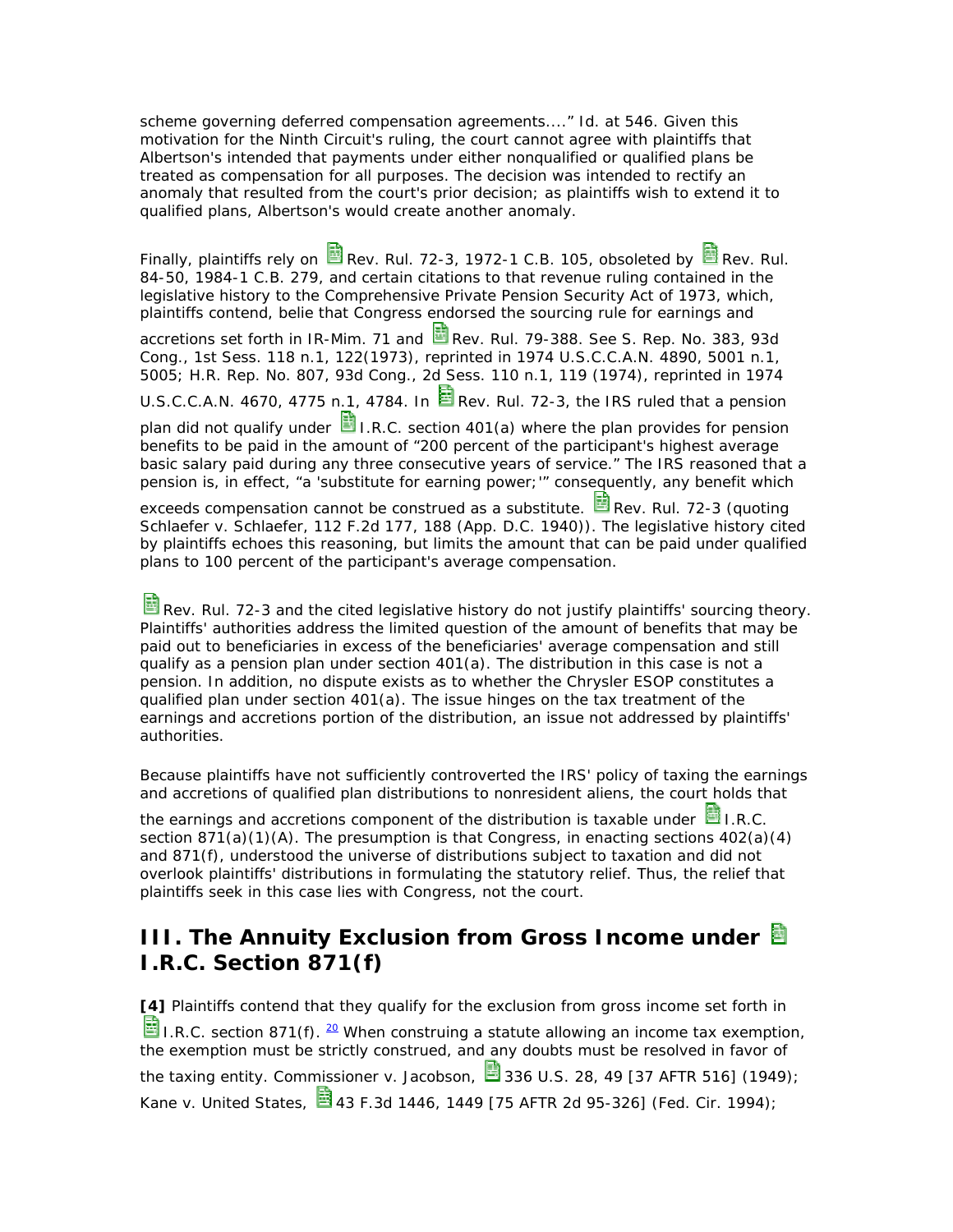Harding Hosp. Inc. v. United States,  $\blacksquare$  505 F.2d 1068, 1071 [34 AFTR 2d 74-6174] (6th Cir. 1974); see Shimota v. United States,  $\Box$  21 Cl. Ct. 510, 518 [66 AFTR 2d 90-5539] (1990) (holding that tax exemptions are not granted by implication) (citing cases), aff'd, **9**943 F.2d 1312 [68 AFTR 2d 91-5706] (Fed. Cir. 1991), denied, 503 U.S. 984 (1992).

**I.** I.R.C. section 871(f)(1) states that for nonresident aliens:

gross income does not include any amount *received as an annuity* under a...*qualified trust described in section 401(a)*... if —

(A) all of the personal services by reason of which the annuity is payable were either — (i) personal services performed outside the United States by an individual who, at the time of performance of such personal services, was a nonresident alien, or \*\*\*

(B) *at the time the first amount is paid as an annuity*...by the trust, 90 percent or more of the employees for whom...benefits are provided...are citizens or residents of the United States.

(Emphasis added.)

 $\Box$  I.R.C. section 871(f)(2) states that when the qualified plan does not meet the requirements of section  $871(f)(1)(B)$ , the amount shall still be excluded from gross income if "the recipient's country of residence grants a substantially equivalent exclusion to residents and citizens of the United States...." In plaintiffs' view their distribution falls

squarely within the parameters of the  $\Box$  I.R.C. section 871(f) exclusion, because the distribution constitutes an annuity and Canada grants a substantially equivalent exemption to citizens and residents of the United States.

I.R.C. section 402(a)(1) provides that all qualified plan distributions "*shall be taxable...under section 72* (relating to annuities)." (Emphasis added); see Shimota, 21 Cl. Ct. at 518 (ruling that distributions under section 402(a)(1) are taxed pursuant to section 72); Treas. Reg. section  $1.72 - 2(a)(3)(i)$  (1994) (same). The taxation scheme under **I.R.C.** section 72 differs depending on whether the amount is "received as an annuity'" or "'not received as an annuity.'" Treas. Req. section  $1.72 - 1(c)(1)$ ,  $(4)$ .

I.R.C. section 72(e) governs "Amounts not received as annuities" and applies to any amounts "received under an annuity...contract," but which do not qualify as annuities. Because distributions from qualified trusts constitute amounts received under an annuity contract, Shimota, 21 Cl. Ct. at 520, the threshold issue is whether the distribution qualifies as an annuity, as that term is defined by the regulations.

Treas. Reg. section 1.72-2(b)(2)(ii) defines "amounts received as an annuity" as amounts "payable in *periodic installments at regular intervals* (whether annually, semiannually, quarterly, monthly, weekly, or otherwise) over a period *of more than one full year* from the annuity starting date...." (Emphasis added.) The payments at issue in this case were received in one single payment and therefore do not qualify as an annuity. Shimota supports this conclusion. The court held: [pg. 95-5223]

The lump sum payment at issue is an 'amount not received as an annuity' because it is received in the form of a one- time payment to which section 72 applies pursuant to section 402(a)....Clearly, sections 72(a) through (c) do not apply because as the Regulations expressly state, those sections only cover amounts which are payable at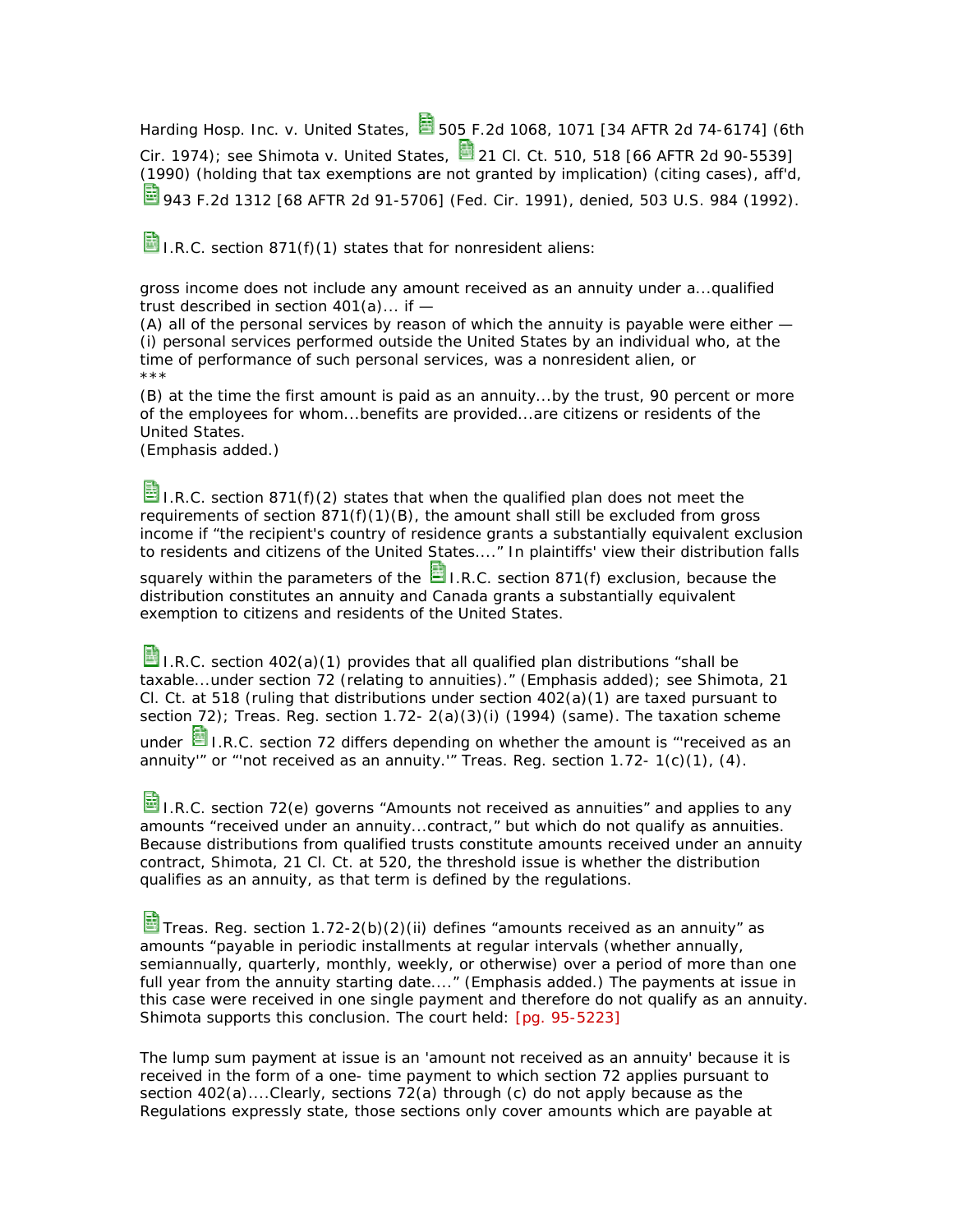*regular intervals* over a period of more than one full year....There is no provision in section 72 other than section 72(e) which logically can apply to plaintiffs' lump-sum distribution....Thus, section 72(e) is an all inclusive 'catch all' for all payments that are non-annuity payments....

21 Cl. Ct. at 521 (emphasis in original; footnote and citation omitted).

Plaintiffs do not distinguish Shimota. Instead, they rely on  $\mathbb{E}$  Treas. Reg. section 1.872- $2(e)$ , interpreting  $\Box$  I.R.C. section 871(f), which specifies that the section 871(f) exclusion shall not apply to distributions made pursuant to  $\Box$  I.R.C. sections 402(a)(2) and  $\frac{1}{20}$  403(a)(2). See  $\frac{1}{20}$  I.R.C. section 402(a)(2) (referring to "distributions payable...to the distributee *within 1 taxable year*") (emphasis added);  $\Box$  I.R.C. section 403(a)(2) (same). Plaintiffs argue that since  $\frac{1}{2}$  I.R.C. sections 402(a)(2) and  $\frac{1}{2}$  403(a)(2) do not comprehend all provisions dealing with distributions payable within one year,  $\frac{1}{\ln 3}$  Treas. Reg. section 1.872-2(e) was intended to address not only amounts payable over more than one year, but also other distributions not under  $\Xi$  I.R.C. sections 402(a)(2) and  $\Xi$ 403(a)(2) payable within one year.

Although  $\blacksquare$  I.R.C. sections 402(a)(2) and  $\blacksquare$  403(a)(2) discuss payments made within one taxable year, these provisions do not stipulate that the payments will "be payable in periodic installments at regular intervals," which is one of the annuity requirements set forth in Treas. Reg. section  $1.72 - 2(b)(2)(ii)$ . Moreover, the language of section 871(f) indicates that Congress contemplated an annuity consisting of multiple installment payments. Section 871(f)(1)(B) specifically refers to "the time the *first amount is paid as an annuity....*" (Emphasis added.) The annuity requirements under **T** Treas. Reg. section 1.72-2(b)(2), the language of section 871(f), and Shimota support the conclusion that a lump-sum distribution is not an annuity for purposes of section 871(f).

No persuasive authority has been presented that would lead the court to conclude that Congress, in enacting section 871(f), contemplated a meaning of the term "annuity" different from the well-established definition. See Davis Bros., Inc. v. Donovan, 700 F.2d 1368, 1370 (11th Cir. 1983) ("Congress is presumed to use words in their ordinary sense unless it expressly indicates the contrary.") (citations omitted); Webster's II New Riverside University Dictionary 110 (1984) (defining annuity as "[a]n investment on which a person receives fixed payments for a lifetime or a specified number of vears"). Thus, the court need not consider the issue of whether Canada grants a substantially similar exclusion to United States citizens or residents, the second requirement under section 871(f).

## **IV. The Effect of the United States- Canada Income Tax Treaty**

**[5]** The final issue for resolution is whether the United States-Canada Income Tax Treaty, T.I.A.S. No. 11,087, provides an exemption for the distribution at issue. Plaintiffs first argue that the earnings and accretions constitute remuneration for purposes of art. XV of the Treaty and that therefore the distribution is not taxable. Article XV, paragraph 1, T.I.A.S. No. 11,087, at 17, states:

Subject to the provisions of Articles XVIII (Pensions and Annuities) and XIX (Government Service), *salaries, wages and other similar remuneration* derived by a resident of a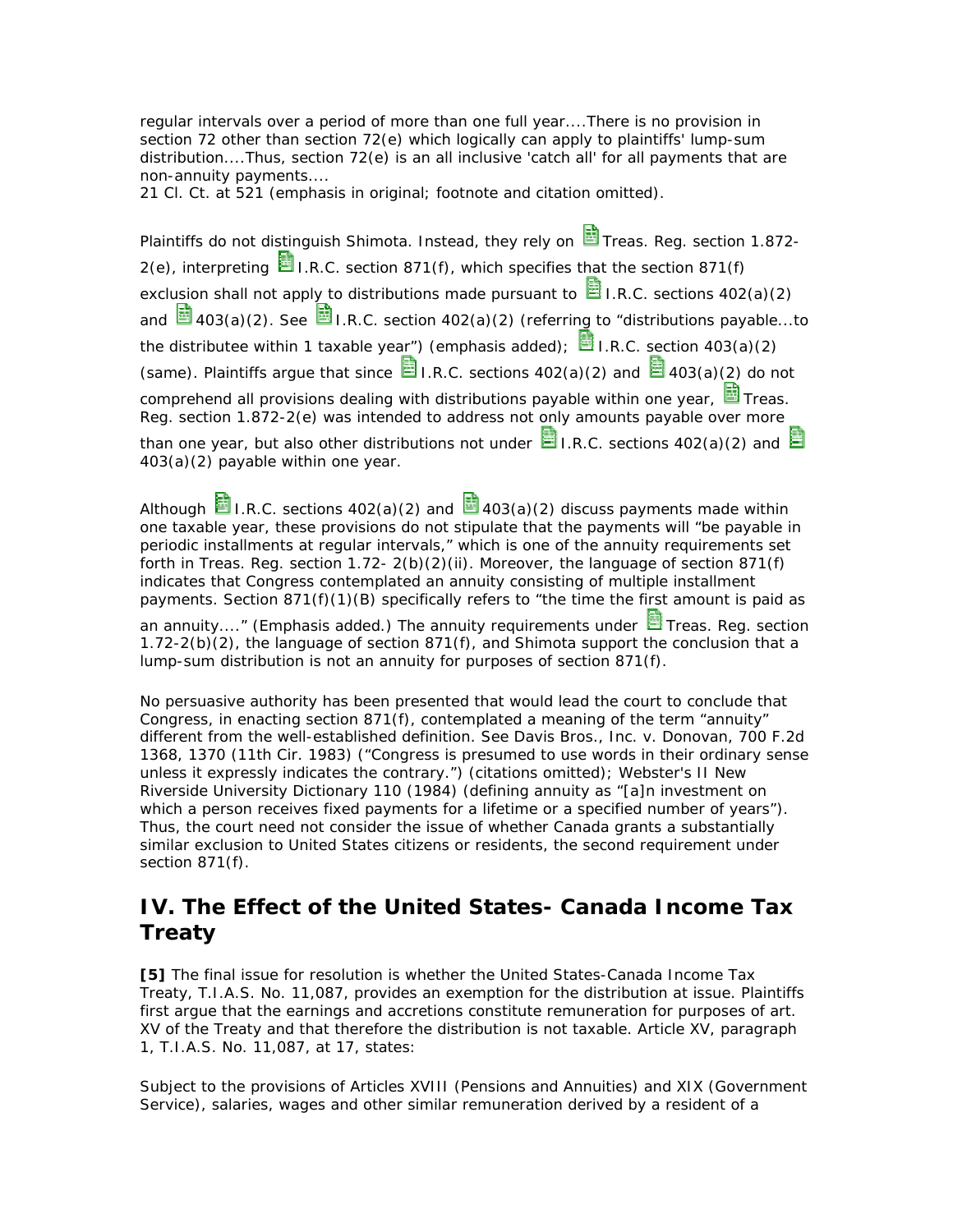Contracting State in respect of an employment shall be taxable in that State *unless the employment is exercised in the other Contracting State*.... (Emphasis added.)

Plaintiffs emphasize that art. XV is subject to the Treaty provisions pertaining to pensions and annuities under art. XVIII. Plaintiffs infer that, if pensions are remuneration, then the ESOP distribution in this case must be remuneration and hence exempt from tax under art. XV. Alternatively, plaintiffs cite art. III, paragraph 2, which specifies that whenever a term, such as remuneration, is not defined by the Treaty, the meaning of such term must

be derived from the country imposing the tax. "Remuneration," as used in  $\Box$  I.R.C. section 3401, defines wages as "all remuneration...for services performed by an employee for his employer." Section 3401 also lists various items of income that, although not wages, constitute remuneration, including distributions from a qualified

trust. See  $\Box$  I.R.C. section 3401(a)(12)(A). Thus, plaintiffs maintain that the art. XV exemption applies.

Article XVIII does not support plaintiffs' position that the distribution constitutes remuneration, because that provision deals only with pensions and annuities. The distribution at issue is neither a pension nor an annuity under United States tax law, but

a distribution from a stock bonus plan. See  $\Xi$  Priv. Ltr. Rul. 86-33-081 (citing

authorities) [pensions]; see discussion supra pp. 39-41 [annuities]. With respect to  $\blacksquare$ I.R.C. section 3401, although qualified trust distributions are remuneration, art. XV provides an exemption only for "salaries, wages and *other similar remuneration* ." (Emphasis added.) Thus, a distinction exists between wages and other dissimilar forms of remuneration.

The portion of the distribution at issue in this case does not qualify as remuneration similar to wages and salaries. First, art. III, paragraph 2 requires that whenever the Treaty does not define a specific term, the meaning of such term will come from the country imposing the tax. Since 1952 the IRS has rejected treating the earnings and accretions of qualified trust distributions to nonresident aliens as wages, salary, or compensation for services performed abroad. Defining the earnings and accretions as remuneration similar to wages and salary therefore would be inconsistent with established United States tax policy. Second, the earnings and accretions from a qualified trust are "similar" to investment income, not "wages" or "salaries." Investment income is distributed not by the employer but by a third- party payor, the trustee. An employer cannot take deductions for the earnings and accretions of the trust; it can only take deductions for the amounts contributed which represent compensation. Remuneration similar to salaries and wages includes bonuses or commissions, not the earnings and accretions of qualified plan distributions.  $21$  Thus, art. XV is inapplicable.

Plaintiffs' final argument under the Treaty concerns art. XXII, designed to address those items of income not covered elsewhere in the Treaty. Defendant maintains that art. XXII is the only relevant Article for purposes of this analysis because the Treaty does not otherwise address stock bonus plans, ESOTs, or ESOPs. <sup>22</sup> [pg. 95-5225]

Article XXII, paragraph 2, in plaintiffs' view, was included to deal with income distributed by Canadian trusts other than pensions. As in the United States, the character of the income of a Canadian trust does not pass through to the beneficiary. Plaintiffs admit that "Canadian tax law applies to nonresident distributees of Canadian trusts the very rule that the IRS wishes to apply to plaintiffs...." Plfs' Br. filed Jan. 18, 1995, at 39.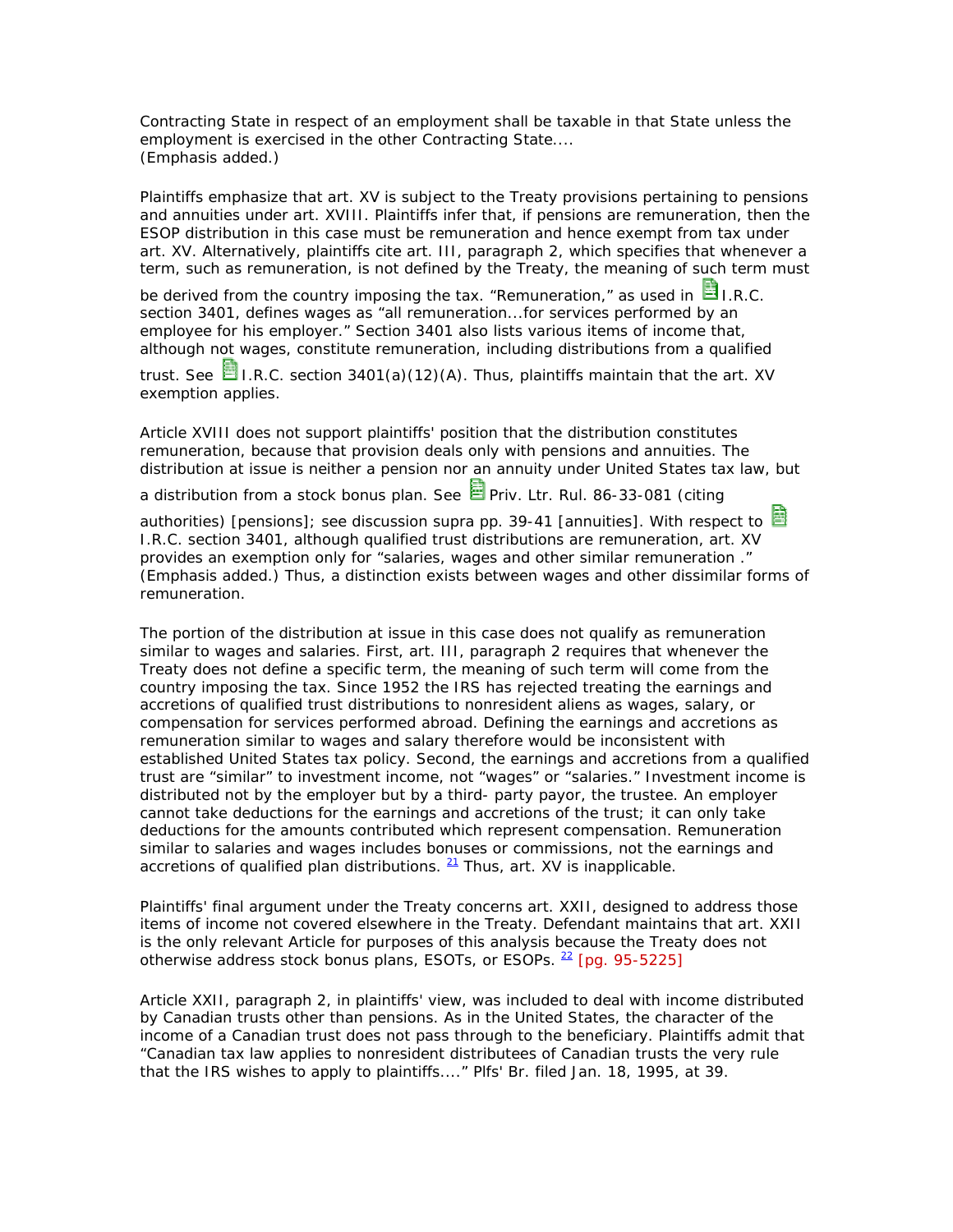Plaintiffs, however, maintain that art. XXII, paragraph 2 does not apply to their distribution because the Chrysler ESOT was not a resident of the United States, given that the ESOT was exempt from taxation under United States tax law. See art. IV, paragraph 1, T.I.A.S. No. 11,087, at 6 (defining trust as "'resident of a Contracting State'" where "income derived by such...trust *is liable to tax in that State either in its hands or in the hands of its beneficiaries*") (emphasis added). Relying on the Treasury Department's Technical Explanation of the Treaty, plaintiffs argue that art. XXII, paragraph 2 contemplated taxing only income that qualified as "a separate type of income" under the laws of the Contracting State. Plaintiffs appear to define "a separate type of income" as signifying that the trust must pay taxes on any income derived from trust assets. Plaintiffs also argue "that only distributions from Canadian trusts would be treated as a 'separate type of income.'" Plfs' Br. filed Jan. 18, 1995, at 39 (citation omitted).

Neither the plain language of art. IV nor the Technical Explanation defines a resident trust to include only those trusts whose income is subject to taxation. As defendant correctly notes, art. IV, paragraph 1 states that a trust is a resident of a Contracting State where income from the trust "is *liable to tax in that State either in its hands or in the hands of its beneficiaries* ." (Emphasis added.) The trust qualifies under this definition, because United States tax law stipulates that the earnings and accretions of a qualified plan distribution are taxable in the United States upon distribution to plaintiffs as beneficiaries.

Plaintiffs also rely on the Protocol Amending the Convention Between the United States of America and Canada with Respect to Taxes on Income and on Capital, Signed at Washington on September 26, 1980, As Amended by the Protocols signed on June 14, 1983 and March 28, 1984, Mar. 17, 1995, U.S.-Can., T.I.A.S. No. \_\_\_\_ (the "Convention"). This Convention modified art. IV, paragraph 1 defining residence, to provide:

"The term 'resident' of a Contracting State *is understood to include*:

\*\*\*

(b)(1) A trust, organization or other arrangement that is operated exclusively to administer or provide pension, retirement or employee benefits; \*\*\*

that was constituted in that State and that is, by reason of its nature as such, generally exempt from income taxation in that State." (Emphasis added.)

The Convention, however, did not amend the basic language concerning trusts. It reiterated that a resident of a Contracting State is liable to tax therein "only to the extent that income derived by the estate or trust is liable to tax in that State, either in its hands or in the hands of its beneficiaries...."  $\frac{23}{2}$ 

The Technical Explanation, cited by plaintiffs, does not provide that "only distributions from Canadian trusts would be treated as a 'separate type of income.'" Plfs' Br. filed Jan. 18, 1995, at 39 (citation omitted). The Technical Explanation, in fact, discusses both Canadian and United States' trusts and specifies:

[T]o the extent that income distributed by a[]...trust resident in one Contracting State is deemed *under the domestic law of that State to be a separate type of income 'arising' within that State*, such income distributed to a beneficiary resident in the other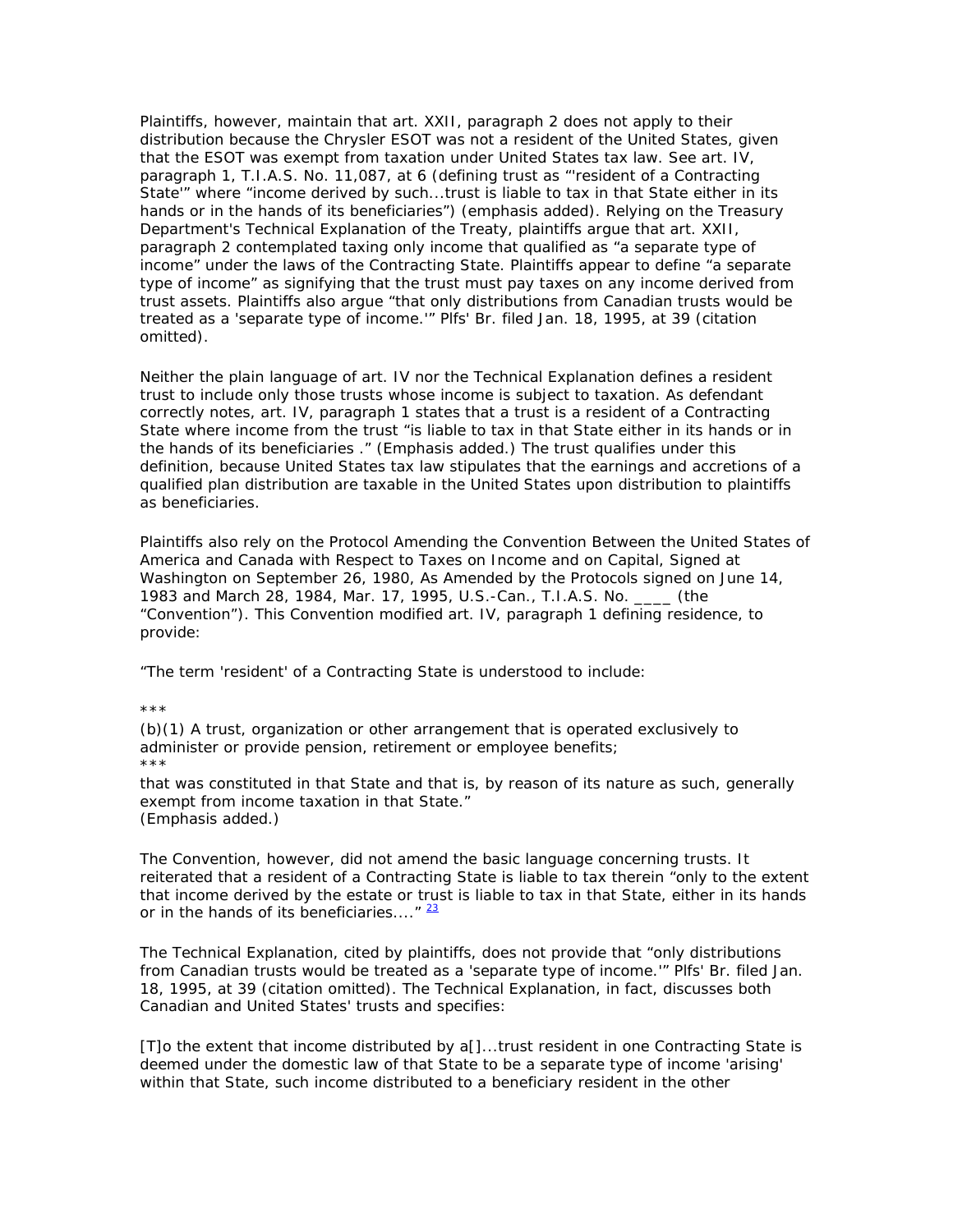Contracting State may be taxed in the State of source at a maximum rate of 15 percent of the gross amount of such distribution.

(Emphasis added.) In discussing what constitutes "a separate type of income," the Technical Explanation distinguishes between different types of trusts. Specifically, the Technical Explanation provides that "a distribution by a domestic accumulation trust is not a separate type of income for U.S. purposes," because distributions from such trusts "have the same character in the hands of a nonresident beneficiary as they do in the hands of the trust." Thus, the Technical Explanation concludes that art. XXII, paragraph 2 does not apply where the trust income retains its character in the hands of the beneficiary.

Because the earnings and accretions from a United States qualified trust lose their original character in the hands of the distributee, such distributions qualify as "a separate type of income" sourced within the United States for purposes of art. XXII, paragraph 2. Contrary to plaintiffs' interpretation, the Technical Explanation does not define "a separate type of income" as only that income taxable to the trust. The court holds that art. XXII, paragraph 2 applies equally to Canadian and United States' trusts wherein the character of the income of the trusts does not pass through to the nonresident beneficiary.

Finally, defendant contends that even assuming, arguendo, that the Chrysler ESOP was not a resident trust for purposes of art. XXII, paragraph 2 the distribution remains taxable under paragraph 1 of that same Article. Neither paragraph 1 nor paragraph 2 includes language indicating that whenever a trust is involved, paragraph 2 operates to the exclusion of paragraph 1. Plaintiffs have provided no authority supporting such a position.

The plain language of art. XXII, paragraph 1 states that where income "arises in the other Contracting State," that State may tax the income. In this case the earnings and accretions of the qualified plan distribution had a United States source; therefore, the distribution falls within the general parameters of paragraph 1, which imposes a 30 percent tax. Paragraph 2 provides tax relief for resident trusts by reducing the tax rate to 15 percent. Thus, even assuming that the Chrysler ESOP were not a resident trust, plaintiffs would remain subject to tax, albeit at a higher rate. Article XXII therefore cannot be interpreted to provide a tax exemption to plaintiffs.

A ruling to the contrary would result in a lack of parity with respect to the United States' and Canada's taxing authority for trust distributions. Without express language indicating to the contrary, tax treaties should be construed as granting equivalent taxing power to the signatory countries.

## **Conclusion**

Accordingly, based on the foregoing, plaintiffs' motion for summary judgment is denied, and defendant's cross-motion is granted. The Clerk of the Court shall enter judgment dismissing the complaint.

It Is So Ordered.

No costs.

 $\frac{1}{\sqrt{2}}$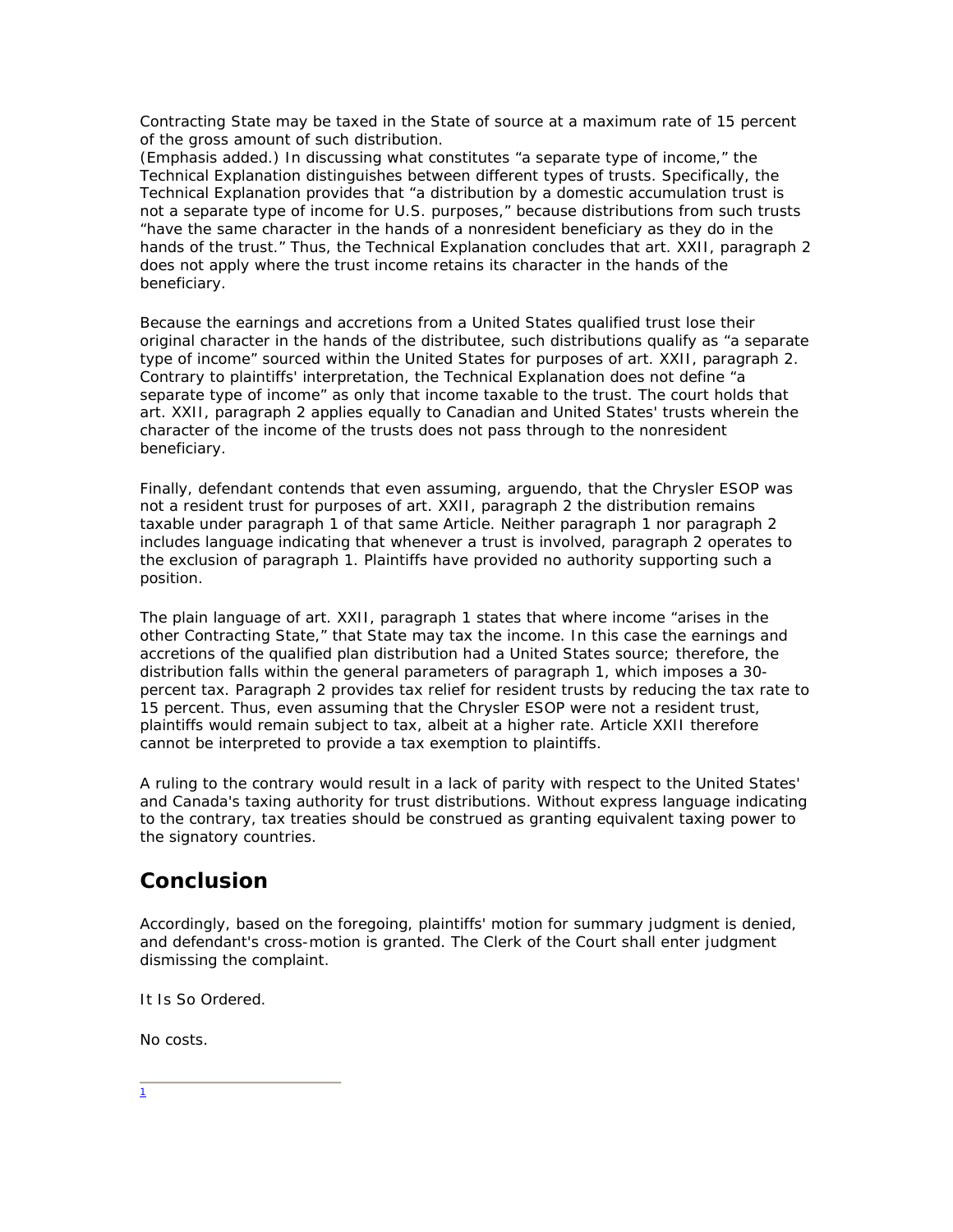The "'Test Case' Protocol" is described infra at p. 7.

2

 The submission included a cover memorandum requesting expeditious consideration of the application, Form 5301; an Employee Census, Form 5302; copies of the plan, proposed trust agreement, and Chrysler Corporation Loan Guarantee Act of 1979; and a letter from the law firm of Kelly, Drye & Warren, Chrysler's attorneys, dated March 17, 1980, explaining how and why the draft ESOP and ESOT satisfied the requirements of the Act.

## 3

 From July 1, 1980, through the date of ESOP termination, plaintiffs were Canadian citizens and residents, performing services for Chrysler Canada in Canada. The Income Tax Treaty in effect between the United States and Canada throughout this period specifies that plaintiffs were residents of Canada. See United States-Canada Income Tax Treaty, art. IV, paragraph 1, T.I.A.S. No. 11,087, at 6. The parties have stipulated that none of the plaintiffs was present in the United States for 183 days or more during 1985 or 1986.

### $\frac{4}{1}$

 The court notes that the distribution memorandum outlined five distribution options, whereas the preference card provided only four.

### 5

 On January 15, 1986, all ESOP participants received a dividend, which had been previously declared by Chrysler on December 5, 1985. See infra note 16.

### 6

 The record is unclear as to the specific date on which the cash proceeds began accruing interest. Paragraph 13 of the Joint Stipulation of Facts filed December 12, 1994, states that "MNB invested the funds in interest- bearing accounts and obligations *from the date of receipt [of funds from Chrysler]* until the date the proceeds were remitted to the participants...." (Emphasis added.) Paragraph 13, however, also states that on January 17, 1986, the trustee distributed the cash proceeds from the sale, including "interest on the proceeds between *the date of the sale* and the date of remittance." (Emphasis added.)

## 7

 As of this date, the records, maintained by Chrysler, of each participant's ESOP account reflected a zero balance. The individual records identified the number of Chryslercontributed shares and shares purchased with dividend proceeds by the trustee. The records, however, did not identify the cash proceeds associated with the sale of stock to Chrysler in 1985.

### 8

Although  $\Xi$  I.R.C. section 871(a)(1) imposes a 30-percent tax on certain income received by nonresident aliens, the IRS assessed only a 15-percent taxable rate, because

**I.R.C. section 894(a) instructs that the Code must be applied in the context of any** treaty affecting the taxpayer. In this case the IRS relied on art. XXII, paragraph 2, T.I.A.S. No. 11,087, at 20, of the United States-Canada Income Tax Treaty as the basis for reducing the tax rate.

### 9

If the court ruled that the distribution was one of stock, the gains resulting from the sale of such stock would not be includible in gross income, because the parties have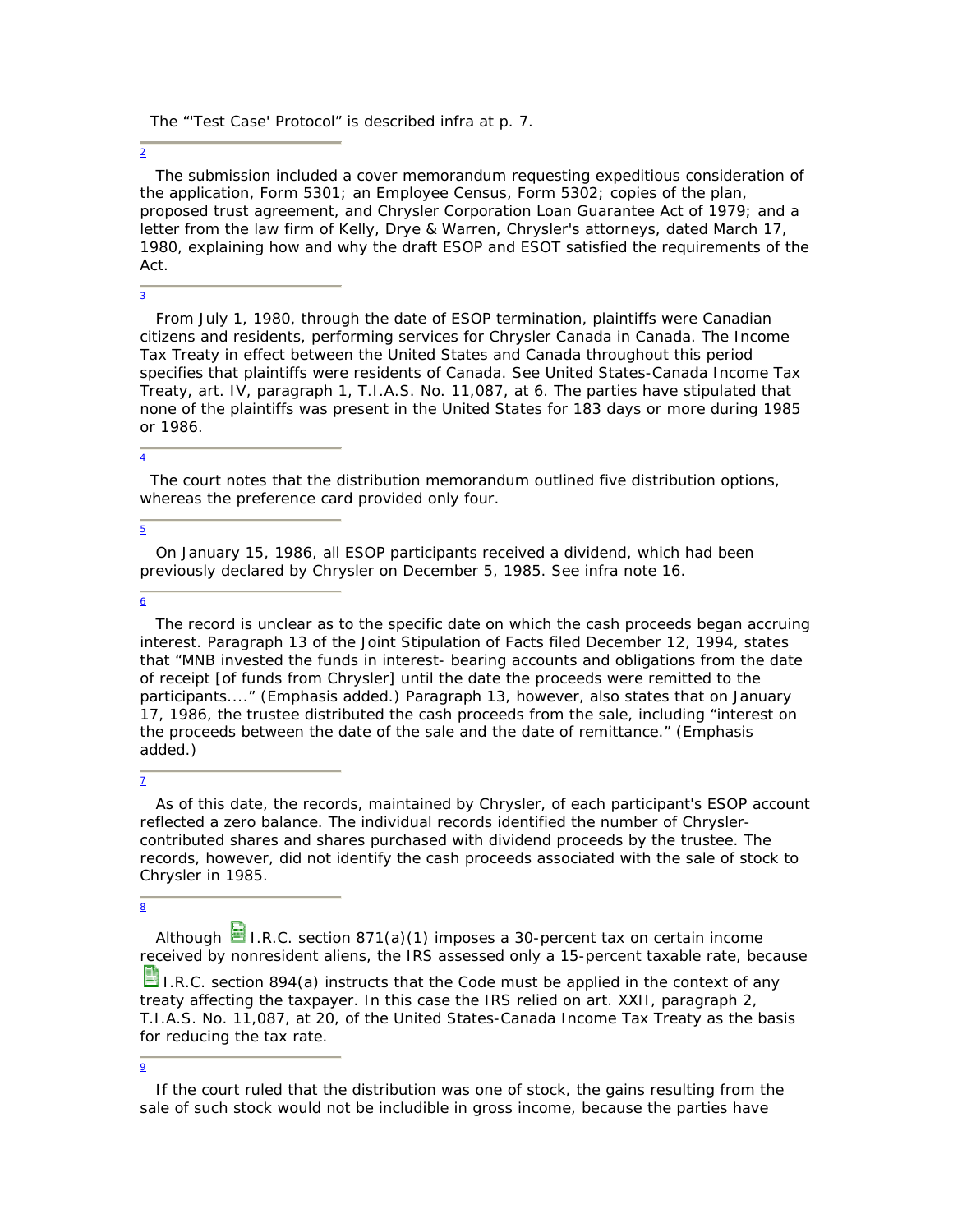stipulated that none of the plaintiffs was present in the United States for 183 days or

more during the year of sale. See  $\mathbf{B}_{\text{L.R.C.}}$  section 871(a)(2) (providing that gains from sale of capital asset are taxable to nonresident aliens only where such individuals are present in United States for 183 days or more during year of sale).

### $\overline{10}$

 The amended "provision...[was] effective with respect to taxable years (of distributees) beginning after December 31, 1981," and is therefore relevant to the disposition of this case. Joint Committee-General Explanation 215.

### 11

Although Byrne, which is cited with approval in  $\mathbb{B}$  Rev. Rul. 81-158, did not involve a distribution from a qualified plan, it did involve the transferor's delivering stock certificates to a transfer agent with instructions to reissue the certificates in the name of the distributee. The court ruled that the date of delivery to the transfer agent qualified as the date of distribution to the distributee.

### 12

Plaintiffs also cite  $\blacksquare$  I.R.C. section 402(a)(5)(A), which provides that once a portion of an employee account from a qualified trust is paid to the employee and that employee transfers any part of the distribution to an eligible retirement plan, the distribution from the qualified trust is not includible in gross income. Plaintiffs, however, fail to note that this section contemplates both a movement of assets out of the trust and a distribution to the actual beneficiary.

Plaintiffs next rely on a proposed regulation to advance their position. Specifically,

plaintiffs cite Prop.  $\Box$  Treas. Reg. section 1.408-8(A-8), 52 Fed. Reg. 28,070 (1987), which states that whenever a direct transfer of property occurs from the trustee of a qualified trust to the trustee of an individual retirement account, the transfer qualifies as

a distribution under  $\blacksquare$  I.R.C. section 402(a)(1). This proposed regulation does not further plaintiffs' position because it involves a movement of property out of the trust to a third party.

### $\overline{13}$

The court notes that the specific point for which plaintiffs cite  $\Box$  Priv. Ltr. Rul. 95-13-027 cannot be derived directly from these cases.

#### 14

 Plaintiffs distinguish the information on the return, arguing that the trustee was simply following the IRS' rulings issued on May 27, 1986, and June 17, 1987. Plaintiffs' distinction is without merit because Chrysler never requested a ruling as to the form of the specific distribution in this case. The rulings addressed only whether stock and cash distributions would be taxable to nonresident aliens.

### 15

 The court again notes that the record is unclear as to whether interest began accruing on the date the funds were received by the trustee or on the date of actual sale. See supra note 6.

### 16

 Plaintiffs also argue that their receipt of a dividend on January 15, 1986, demonstrates that the distribution occurred prior to that date. The record date of the dividend, according to defendant, was December 6, 1995. Even under plaintiffs' theory, the ESOT held the stock as of the record date. In addition, the dividend was paid not only to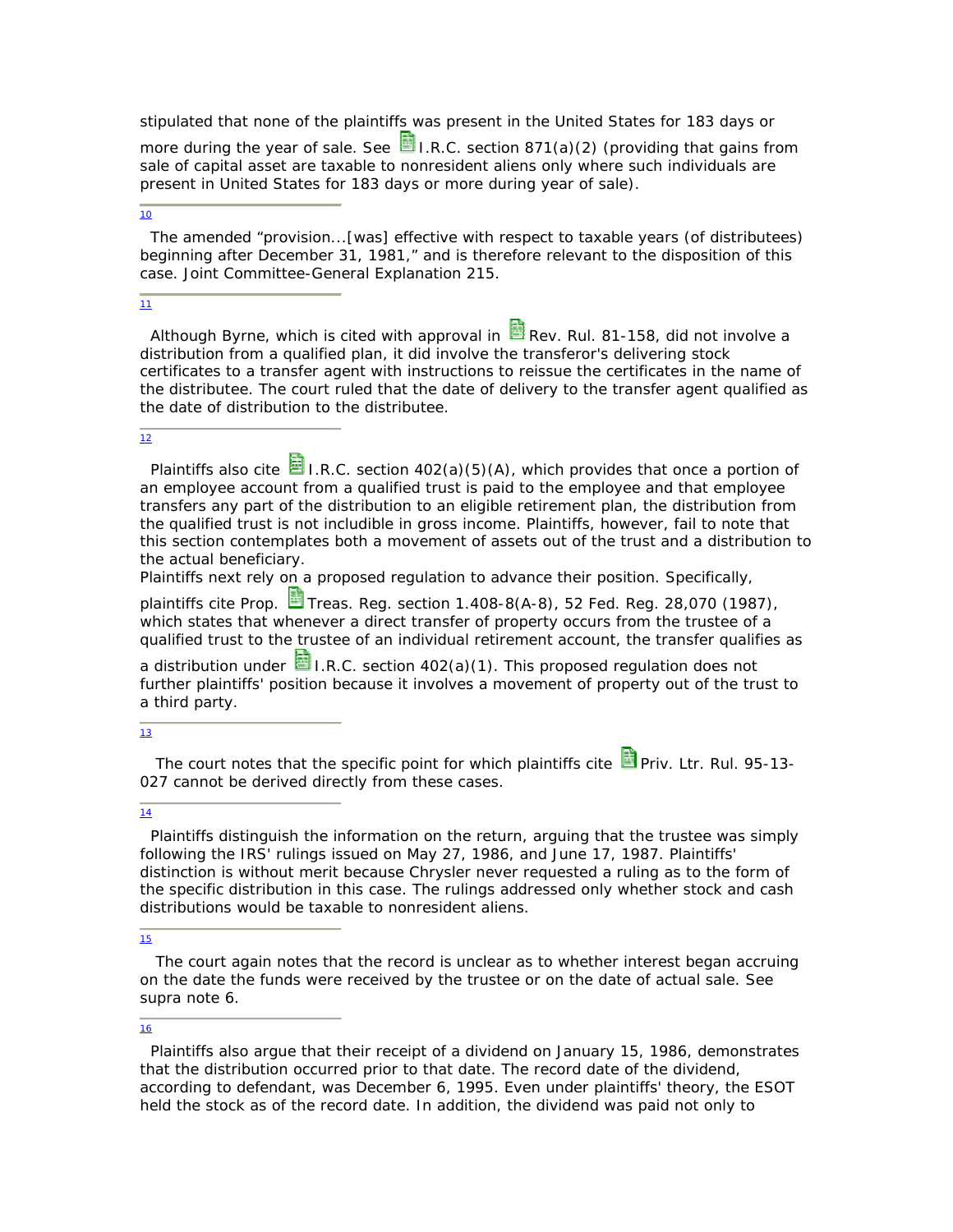plaintiffs and those participants selecting Option 2, but to all plan participants.  $\overline{\mathbf{B}}$  I.R.C. section  $404(k)(1)$ ,  $(k)(2)(A)$  authorizes a corporation to distribute dividends directly to the beneficial owners of employer stock held by a qualified plan.

### $\overline{17}$

 Plaintiffs further maintain that the legislative history speaks of taxing only the interest portion of the annuity or pension, which plaintiffs contend is reasonable, given that they would be taxed on such an amount if they had earned it directly. The court agrees with defendant that the term "interest" is used as a term of art or proxy for all types of income generated by the trust. As established previously, the character of the trust income does not flow through to the beneficiaries upon distribution. Thus, the reference to interest income does not establish definitively the nature of the amount distributed to plaintiffs. The interest income of the trust upon distribution is known as the earnings and

accretions of the trust, and this amount is taxable. See  $\Xi$  Rev. Rul. 79-388.

Concluding that the only reasonable inference from the legislative history of  $\Box$  I.R.C. section 871(f) is that nonresident aliens are taxable on the part of the qualified trust distribution that would be taxable to them if earned by them directly, plaintiffs assert that the distribution in this case is not taxable because it represents gain from the sale of stock. Plaintiffs' argument must again fail given that the pass-through rules of Subchapter J do not apply to qualified employee trusts. See supra pp. 25-26.

18

 Several commentators agree that the source of the earnings and accretions of a qualified trust are taxable according to the situs of the trust. For example, one commentator states:

There will in general be accretions to the contributions made under a plan of deferred compensation, in the form of investment income to a trust, or in the form of the return provided by an insurance company on an annuity contract. It could be argued that this "interest" component should be treated as compensation, at least for purposes of determining its source, since it is derived from compensation and is not taken into account for tax purposes until received....

Perhaps, unfortunately this is not the law. Rather, the source of the "interest" component is the situs of the trust: if the situs of the trusts is in the United States, then the "interest" component is from United States sources. Congress has confirmed the general

validity of this proposition by twice providing narrow statutory exceptions [i.e.,  $\blacksquare$  I.R.C. sections  $402(a)(4)$  and  $\overline{3}871(f)1$ .

John Harllee, Jr., U.S. Income Taxation of Aliens on Current and Deferred Compensation, 37 N.Y. Inst. on Fed. Tax'n, ch. 21, at 30-31 (1979) (footnote omitted citing additional authorities).

#### 19

 Plaintiffs concede that the IRS "reversed its position in 1952, holding that none of the 'earnings and accretions' of a qualified trust was excludable as...'compensation' when earned abroad by a nonresident alien." Plfs' Br. filed Jan. 18, 1995, at 26 (citation omitted). Because the court finds that the IRS' position concerning the taxation of the earnings and accretions of qualified trust distributions has been consistent since 1952, the court will not address the earlier authorities cited by plaintiffs.

#### 20

Plaintiffs' argument that the distribution qualifies as an annuity is questionable in light of their position on the previous argument. They had argued that, because the